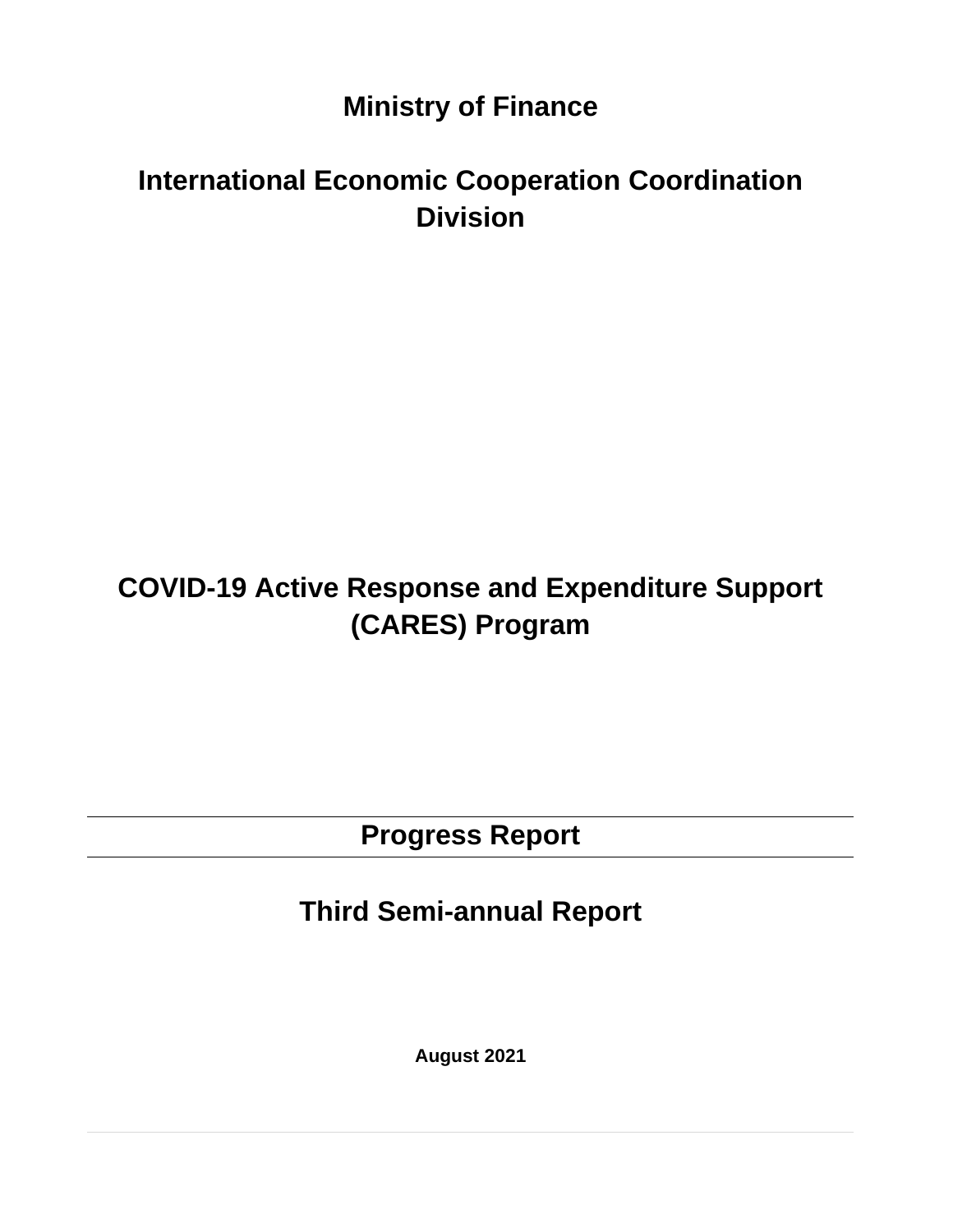# **CONTENTS**

| 1. |                                                                                                                                                                     |  |  |  |
|----|---------------------------------------------------------------------------------------------------------------------------------------------------------------------|--|--|--|
| 2. |                                                                                                                                                                     |  |  |  |
| 3. |                                                                                                                                                                     |  |  |  |
| 4. |                                                                                                                                                                     |  |  |  |
|    |                                                                                                                                                                     |  |  |  |
| 6. | The Achievement of Poverty, Social, and Gender Targets and, as Feasible and Based on                                                                                |  |  |  |
| 7. | Actions Undertaken to Ensure the Implementation of Health Systems Response<br>Measures Under the Program are in accordance with Applicable Laws and Regulations, as |  |  |  |
| 8. |                                                                                                                                                                     |  |  |  |
| 9. |                                                                                                                                                                     |  |  |  |
|    |                                                                                                                                                                     |  |  |  |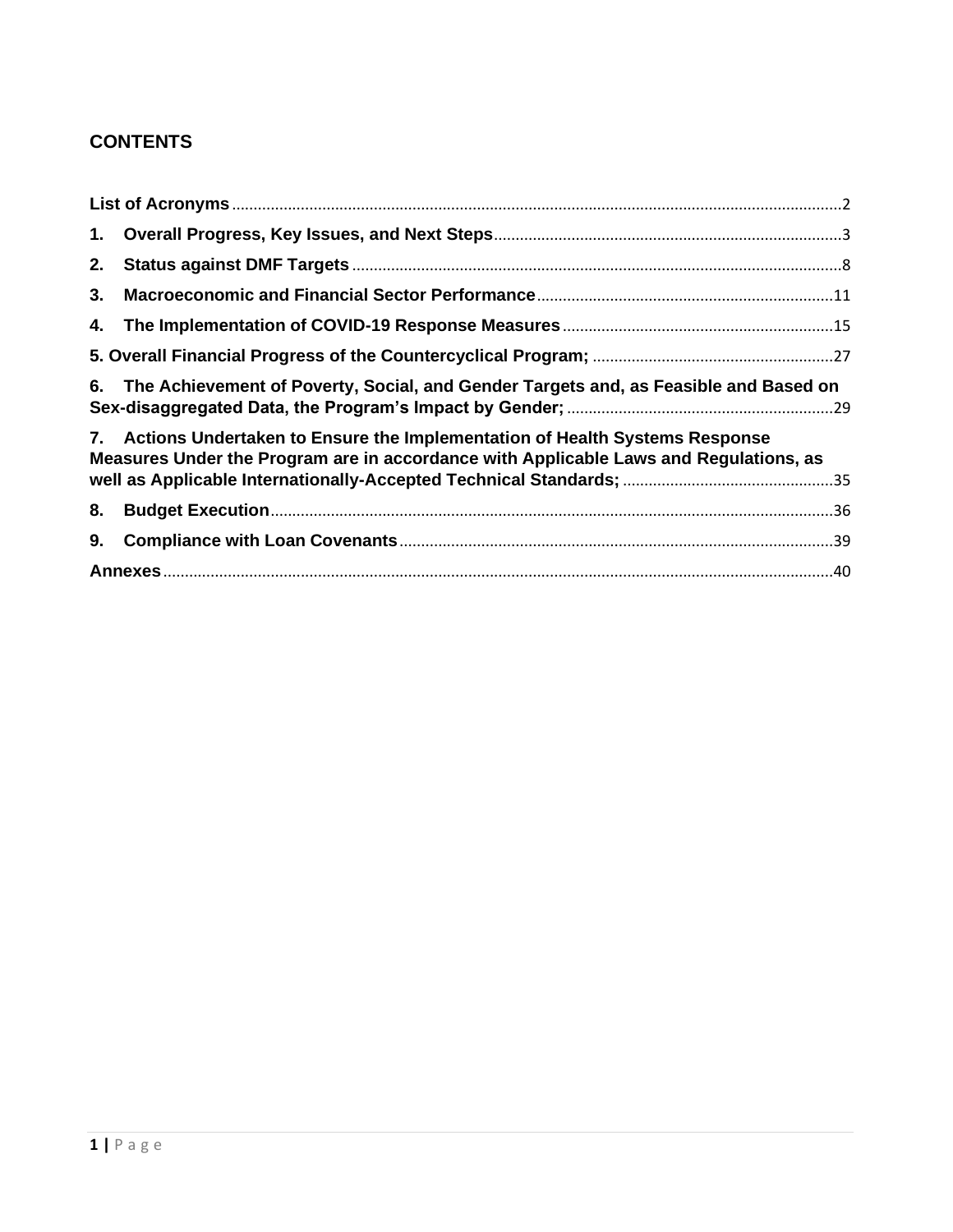# <span id="page-2-0"></span>**List of Acronyms**

| <b>APVAX</b><br>Asia Pacific Vaccine Access Facility<br><b>BFIs</b><br><b>Bank &amp; Financial Institutions</b><br><b>CARES</b><br>COVID-19 Active Response and Expenditures Support<br>CCD<br>Credit to Core Capital plus Deposit<br>CfW<br>Cash for Work<br><b>CMIS</b><br><b>Crisis Management Information System</b><br>Disadvantaged Groups<br><b>DAGs</b><br><b>Designed Monitoring Framework</b><br><b>DMF</b><br>Department of Custom<br><b>DOC</b><br><b>EMIS</b><br><b>Employment Management Information Support</b><br><b>Financial Comptroller General Office</b><br><b>FCGO</b><br><b>FY</b><br><b>Fiscal Year</b><br><b>GDP</b><br><b>Gross Domestic Product</b><br><b>GON</b><br>Government of Nepal<br><b>HMIS</b><br>Health Management Information System<br><b>Implementing Agencies</b><br>IAs<br><b>IRD</b><br>Internal Revenue Department<br>LLs<br><b>Local Levels</b><br><b>LLP</b><br>Loan Loss Provision<br><b>MSME</b><br>Micro Small, and Medium Enterprises<br>Ministry of Agriculture and Livestock Development<br><b>MOALD</b><br>Ministry of Home Affair<br><b>MOHA</b><br>Ministry of Federal Affairs and General Administration<br><b>MOFAGA</b><br>Ministry of Finance<br><b>MOF</b><br><b>MOD</b><br>Ministry of Defense<br>Ministry of Health and Population<br><b>MOHP</b><br>Ministry of Energy, Water Resource and Irrigation<br><b>MOEWRI</b><br>Ministry of Labor, Employment and Social Security<br><b>MOLESS</b><br>Ministry of Water Supply<br><b>MOWS</b><br><b>Nepal Food Security Monitoring System</b><br><b>NeKSAP</b><br><b>NPL</b><br>Non-Performing Loan<br><b>NRB</b><br>Nepal Rastra Bank<br><b>NRP</b><br>National Relief Program<br>NRs.<br><b>Nepalese Rupees</b><br><b>PMEP</b><br>Prime Minister Employment Program<br>RT-PCR<br>Reverse Transcription Polymerase Chain Reaction | <b>ADB</b> | Asian Development Bank      |
|---------------------------------------------------------------------------------------------------------------------------------------------------------------------------------------------------------------------------------------------------------------------------------------------------------------------------------------------------------------------------------------------------------------------------------------------------------------------------------------------------------------------------------------------------------------------------------------------------------------------------------------------------------------------------------------------------------------------------------------------------------------------------------------------------------------------------------------------------------------------------------------------------------------------------------------------------------------------------------------------------------------------------------------------------------------------------------------------------------------------------------------------------------------------------------------------------------------------------------------------------------------------------------------------------------------------------------------------------------------------------------------------------------------------------------------------------------------------------------------------------------------------------------------------------------------------------------------------------------------------------------------------------------------------------------------------------------------------------------------------------------------------------------------------------------------------------------------------|------------|-----------------------------|
|                                                                                                                                                                                                                                                                                                                                                                                                                                                                                                                                                                                                                                                                                                                                                                                                                                                                                                                                                                                                                                                                                                                                                                                                                                                                                                                                                                                                                                                                                                                                                                                                                                                                                                                                                                                                                                             |            |                             |
|                                                                                                                                                                                                                                                                                                                                                                                                                                                                                                                                                                                                                                                                                                                                                                                                                                                                                                                                                                                                                                                                                                                                                                                                                                                                                                                                                                                                                                                                                                                                                                                                                                                                                                                                                                                                                                             |            |                             |
|                                                                                                                                                                                                                                                                                                                                                                                                                                                                                                                                                                                                                                                                                                                                                                                                                                                                                                                                                                                                                                                                                                                                                                                                                                                                                                                                                                                                                                                                                                                                                                                                                                                                                                                                                                                                                                             |            |                             |
|                                                                                                                                                                                                                                                                                                                                                                                                                                                                                                                                                                                                                                                                                                                                                                                                                                                                                                                                                                                                                                                                                                                                                                                                                                                                                                                                                                                                                                                                                                                                                                                                                                                                                                                                                                                                                                             |            |                             |
|                                                                                                                                                                                                                                                                                                                                                                                                                                                                                                                                                                                                                                                                                                                                                                                                                                                                                                                                                                                                                                                                                                                                                                                                                                                                                                                                                                                                                                                                                                                                                                                                                                                                                                                                                                                                                                             |            |                             |
|                                                                                                                                                                                                                                                                                                                                                                                                                                                                                                                                                                                                                                                                                                                                                                                                                                                                                                                                                                                                                                                                                                                                                                                                                                                                                                                                                                                                                                                                                                                                                                                                                                                                                                                                                                                                                                             |            |                             |
|                                                                                                                                                                                                                                                                                                                                                                                                                                                                                                                                                                                                                                                                                                                                                                                                                                                                                                                                                                                                                                                                                                                                                                                                                                                                                                                                                                                                                                                                                                                                                                                                                                                                                                                                                                                                                                             |            |                             |
|                                                                                                                                                                                                                                                                                                                                                                                                                                                                                                                                                                                                                                                                                                                                                                                                                                                                                                                                                                                                                                                                                                                                                                                                                                                                                                                                                                                                                                                                                                                                                                                                                                                                                                                                                                                                                                             |            |                             |
|                                                                                                                                                                                                                                                                                                                                                                                                                                                                                                                                                                                                                                                                                                                                                                                                                                                                                                                                                                                                                                                                                                                                                                                                                                                                                                                                                                                                                                                                                                                                                                                                                                                                                                                                                                                                                                             |            |                             |
|                                                                                                                                                                                                                                                                                                                                                                                                                                                                                                                                                                                                                                                                                                                                                                                                                                                                                                                                                                                                                                                                                                                                                                                                                                                                                                                                                                                                                                                                                                                                                                                                                                                                                                                                                                                                                                             |            |                             |
|                                                                                                                                                                                                                                                                                                                                                                                                                                                                                                                                                                                                                                                                                                                                                                                                                                                                                                                                                                                                                                                                                                                                                                                                                                                                                                                                                                                                                                                                                                                                                                                                                                                                                                                                                                                                                                             |            |                             |
|                                                                                                                                                                                                                                                                                                                                                                                                                                                                                                                                                                                                                                                                                                                                                                                                                                                                                                                                                                                                                                                                                                                                                                                                                                                                                                                                                                                                                                                                                                                                                                                                                                                                                                                                                                                                                                             |            |                             |
|                                                                                                                                                                                                                                                                                                                                                                                                                                                                                                                                                                                                                                                                                                                                                                                                                                                                                                                                                                                                                                                                                                                                                                                                                                                                                                                                                                                                                                                                                                                                                                                                                                                                                                                                                                                                                                             |            |                             |
|                                                                                                                                                                                                                                                                                                                                                                                                                                                                                                                                                                                                                                                                                                                                                                                                                                                                                                                                                                                                                                                                                                                                                                                                                                                                                                                                                                                                                                                                                                                                                                                                                                                                                                                                                                                                                                             |            |                             |
|                                                                                                                                                                                                                                                                                                                                                                                                                                                                                                                                                                                                                                                                                                                                                                                                                                                                                                                                                                                                                                                                                                                                                                                                                                                                                                                                                                                                                                                                                                                                                                                                                                                                                                                                                                                                                                             |            |                             |
|                                                                                                                                                                                                                                                                                                                                                                                                                                                                                                                                                                                                                                                                                                                                                                                                                                                                                                                                                                                                                                                                                                                                                                                                                                                                                                                                                                                                                                                                                                                                                                                                                                                                                                                                                                                                                                             |            |                             |
|                                                                                                                                                                                                                                                                                                                                                                                                                                                                                                                                                                                                                                                                                                                                                                                                                                                                                                                                                                                                                                                                                                                                                                                                                                                                                                                                                                                                                                                                                                                                                                                                                                                                                                                                                                                                                                             |            |                             |
|                                                                                                                                                                                                                                                                                                                                                                                                                                                                                                                                                                                                                                                                                                                                                                                                                                                                                                                                                                                                                                                                                                                                                                                                                                                                                                                                                                                                                                                                                                                                                                                                                                                                                                                                                                                                                                             |            |                             |
|                                                                                                                                                                                                                                                                                                                                                                                                                                                                                                                                                                                                                                                                                                                                                                                                                                                                                                                                                                                                                                                                                                                                                                                                                                                                                                                                                                                                                                                                                                                                                                                                                                                                                                                                                                                                                                             |            |                             |
|                                                                                                                                                                                                                                                                                                                                                                                                                                                                                                                                                                                                                                                                                                                                                                                                                                                                                                                                                                                                                                                                                                                                                                                                                                                                                                                                                                                                                                                                                                                                                                                                                                                                                                                                                                                                                                             |            |                             |
|                                                                                                                                                                                                                                                                                                                                                                                                                                                                                                                                                                                                                                                                                                                                                                                                                                                                                                                                                                                                                                                                                                                                                                                                                                                                                                                                                                                                                                                                                                                                                                                                                                                                                                                                                                                                                                             |            |                             |
|                                                                                                                                                                                                                                                                                                                                                                                                                                                                                                                                                                                                                                                                                                                                                                                                                                                                                                                                                                                                                                                                                                                                                                                                                                                                                                                                                                                                                                                                                                                                                                                                                                                                                                                                                                                                                                             |            |                             |
|                                                                                                                                                                                                                                                                                                                                                                                                                                                                                                                                                                                                                                                                                                                                                                                                                                                                                                                                                                                                                                                                                                                                                                                                                                                                                                                                                                                                                                                                                                                                                                                                                                                                                                                                                                                                                                             |            |                             |
|                                                                                                                                                                                                                                                                                                                                                                                                                                                                                                                                                                                                                                                                                                                                                                                                                                                                                                                                                                                                                                                                                                                                                                                                                                                                                                                                                                                                                                                                                                                                                                                                                                                                                                                                                                                                                                             |            |                             |
|                                                                                                                                                                                                                                                                                                                                                                                                                                                                                                                                                                                                                                                                                                                                                                                                                                                                                                                                                                                                                                                                                                                                                                                                                                                                                                                                                                                                                                                                                                                                                                                                                                                                                                                                                                                                                                             |            |                             |
|                                                                                                                                                                                                                                                                                                                                                                                                                                                                                                                                                                                                                                                                                                                                                                                                                                                                                                                                                                                                                                                                                                                                                                                                                                                                                                                                                                                                                                                                                                                                                                                                                                                                                                                                                                                                                                             |            |                             |
|                                                                                                                                                                                                                                                                                                                                                                                                                                                                                                                                                                                                                                                                                                                                                                                                                                                                                                                                                                                                                                                                                                                                                                                                                                                                                                                                                                                                                                                                                                                                                                                                                                                                                                                                                                                                                                             |            |                             |
|                                                                                                                                                                                                                                                                                                                                                                                                                                                                                                                                                                                                                                                                                                                                                                                                                                                                                                                                                                                                                                                                                                                                                                                                                                                                                                                                                                                                                                                                                                                                                                                                                                                                                                                                                                                                                                             |            |                             |
|                                                                                                                                                                                                                                                                                                                                                                                                                                                                                                                                                                                                                                                                                                                                                                                                                                                                                                                                                                                                                                                                                                                                                                                                                                                                                                                                                                                                                                                                                                                                                                                                                                                                                                                                                                                                                                             |            |                             |
|                                                                                                                                                                                                                                                                                                                                                                                                                                                                                                                                                                                                                                                                                                                                                                                                                                                                                                                                                                                                                                                                                                                                                                                                                                                                                                                                                                                                                                                                                                                                                                                                                                                                                                                                                                                                                                             |            |                             |
|                                                                                                                                                                                                                                                                                                                                                                                                                                                                                                                                                                                                                                                                                                                                                                                                                                                                                                                                                                                                                                                                                                                                                                                                                                                                                                                                                                                                                                                                                                                                                                                                                                                                                                                                                                                                                                             |            |                             |
|                                                                                                                                                                                                                                                                                                                                                                                                                                                                                                                                                                                                                                                                                                                                                                                                                                                                                                                                                                                                                                                                                                                                                                                                                                                                                                                                                                                                                                                                                                                                                                                                                                                                                                                                                                                                                                             |            |                             |
|                                                                                                                                                                                                                                                                                                                                                                                                                                                                                                                                                                                                                                                                                                                                                                                                                                                                                                                                                                                                                                                                                                                                                                                                                                                                                                                                                                                                                                                                                                                                                                                                                                                                                                                                                                                                                                             |            |                             |
|                                                                                                                                                                                                                                                                                                                                                                                                                                                                                                                                                                                                                                                                                                                                                                                                                                                                                                                                                                                                                                                                                                                                                                                                                                                                                                                                                                                                                                                                                                                                                                                                                                                                                                                                                                                                                                             |            |                             |
|                                                                                                                                                                                                                                                                                                                                                                                                                                                                                                                                                                                                                                                                                                                                                                                                                                                                                                                                                                                                                                                                                                                                                                                                                                                                                                                                                                                                                                                                                                                                                                                                                                                                                                                                                                                                                                             |            |                             |
|                                                                                                                                                                                                                                                                                                                                                                                                                                                                                                                                                                                                                                                                                                                                                                                                                                                                                                                                                                                                                                                                                                                                                                                                                                                                                                                                                                                                                                                                                                                                                                                                                                                                                                                                                                                                                                             |            |                             |
|                                                                                                                                                                                                                                                                                                                                                                                                                                                                                                                                                                                                                                                                                                                                                                                                                                                                                                                                                                                                                                                                                                                                                                                                                                                                                                                                                                                                                                                                                                                                                                                                                                                                                                                                                                                                                                             | <b>RWA</b> | <b>Risk-Weighted Assets</b> |
| <b>SSF</b><br>Social Security Fund                                                                                                                                                                                                                                                                                                                                                                                                                                                                                                                                                                                                                                                                                                                                                                                                                                                                                                                                                                                                                                                                                                                                                                                                                                                                                                                                                                                                                                                                                                                                                                                                                                                                                                                                                                                                          |            |                             |
| <b>SUTRA</b><br>Sub-national Treasury Regulatory Application                                                                                                                                                                                                                                                                                                                                                                                                                                                                                                                                                                                                                                                                                                                                                                                                                                                                                                                                                                                                                                                                                                                                                                                                                                                                                                                                                                                                                                                                                                                                                                                                                                                                                                                                                                                |            |                             |
| <b>TA</b><br><b>Technical Assistance</b>                                                                                                                                                                                                                                                                                                                                                                                                                                                                                                                                                                                                                                                                                                                                                                                                                                                                                                                                                                                                                                                                                                                                                                                                                                                                                                                                                                                                                                                                                                                                                                                                                                                                                                                                                                                                    |            |                             |
| <b>USD</b><br><b>United States Dollar</b>                                                                                                                                                                                                                                                                                                                                                                                                                                                                                                                                                                                                                                                                                                                                                                                                                                                                                                                                                                                                                                                                                                                                                                                                                                                                                                                                                                                                                                                                                                                                                                                                                                                                                                                                                                                                   |            |                             |
| <b>VAT</b><br>Value Added Tax                                                                                                                                                                                                                                                                                                                                                                                                                                                                                                                                                                                                                                                                                                                                                                                                                                                                                                                                                                                                                                                                                                                                                                                                                                                                                                                                                                                                                                                                                                                                                                                                                                                                                                                                                                                                               |            |                             |
| <b>WHO</b><br>World Health Organization<br>0.40<br><b>ND</b> <sub>0</sub> 440                                                                                                                                                                                                                                                                                                                                                                                                                                                                                                                                                                                                                                                                                                                                                                                                                                                                                                                                                                                                                                                                                                                                                                                                                                                                                                                                                                                                                                                                                                                                                                                                                                                                                                                                                               |            |                             |

 $$ 1.0 = NRs.118$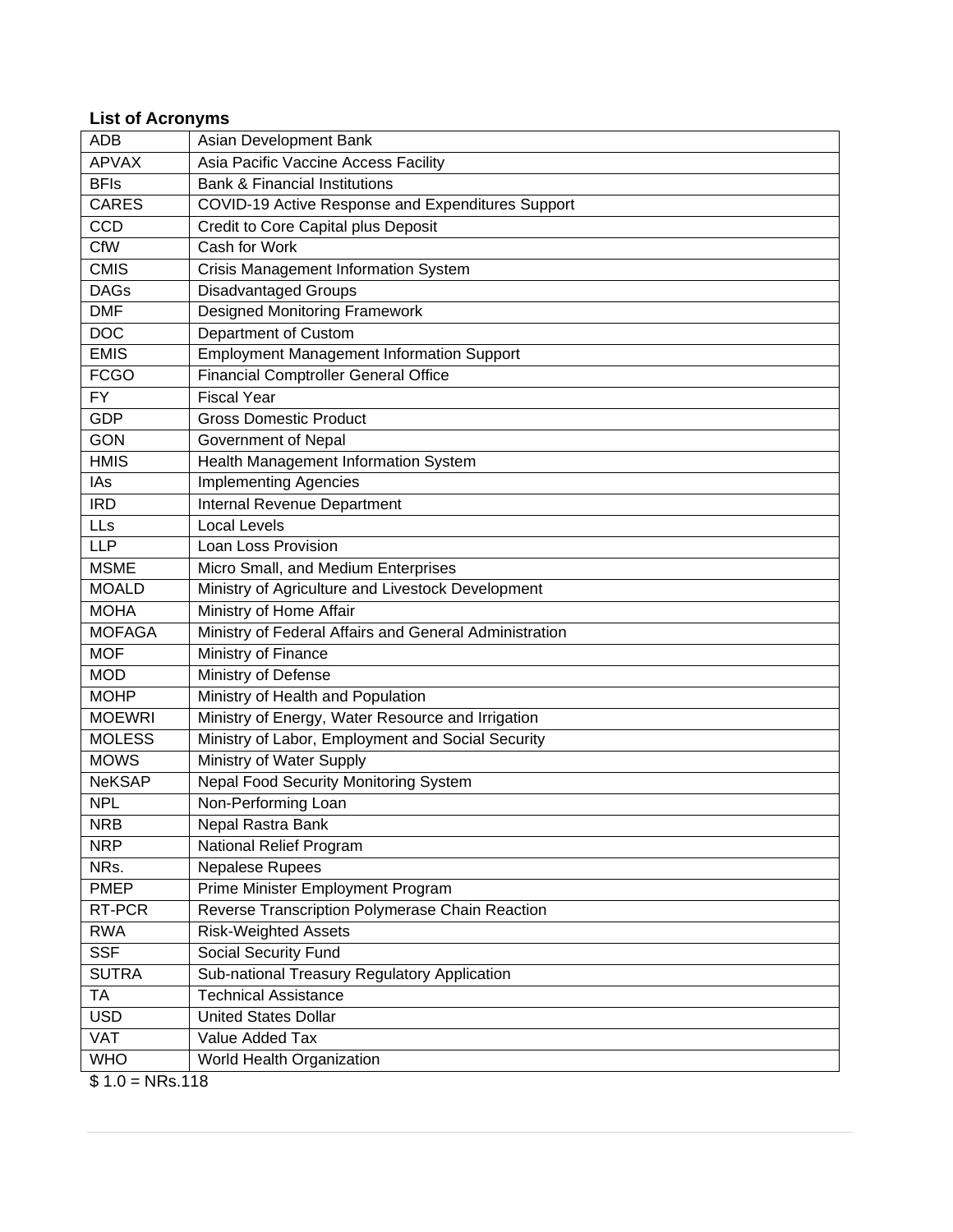# <span id="page-3-0"></span>**1. Overall Progress, Key Issues, and Next Steps**

*This section includes a short introductory write-up on the program, the progress so far, the key issues affecting program implementation, and the main next steps. The details for the programs are included in paragraphs 4 to 8.* 

# **Program**

Managing the development policy and interventions to keep the adverse impact of COVID-19 to a minimum level is the greatest challenge for humanity in this century. National Relief Program (NRP) was launched on March 29, 2020, intending to keep COVID-19 impact minimum and avail this as an opportunity to advance the country's socio-economic development. The tentative cost for the government's National Relief Program is estimated at USD 1.26 billion, with (i) USD 347 million for medical and health response, (ii) USD 359 million for social protection for the poor and vulnerable, and (iii) USD 555 million for economic support for the affected sector. The government has received overwhelming support from development partners, including ADB, to implement the NRP. ADB has contributed USD 250 million towards implementing the COVID-19 Active Response and Expenditures Support (CARES) Program.

According to Aid Management Information System (AMIS), Nepal has received USD 637.51 million from bilateral and multilateral development partners as COVID-19 assistance with a total disbursement of USD 557.68 million as of August 6 2021. Out of the total disbursement<sup>1</sup>, ADB tops the list with 44.8% disbursement followed by the World Bank Group with 39.4%. Recently, the WB and the ADB have further provided an additional commitment of USD 75.0 million and USD 165.0 million, respectively, to support the government procuring COVID-19 Vaccines<sup>2</sup> and related logistics and services. ADB's support to the government is under the Asia Pacific Vaccine Access Facility (APVAX). ADB has further provided a supplementary TA to assist the government in areas, including a) preparing appropriate reporting mechanisms and tools, analyzing the quality of data, including financial data, and providing capacity development of MOF and implementing agencies; b) supporting MOF and the implementing agencies in monitoring and evaluation of key elements of the program, including strengthening of existing systems; and, c) providing implementation and all policy advice on the implementation of the CARES program and medium-term interventions to support recovery after COVID-19 Pandemic.

The project requirements specify that there are four progress reports to be submitted to ADB during project implementation. The first and second semi-annual progress reports were prepared and submitted to ADB in October 2020 and February 2021. This report is the third progress report scheduled for submission to ADB in August 2021. The report covers the period from February 16, 2021, to July 15, 2021. As per the given template, the report lists all COVID-19 related activities and efforts made to cover progress in three reform areas: a) Health system response measures supported-MOHP; b) Social protection for the poor and vulnerable; and c) Economic recovery for affected sectors.

### **Implementation Progress**

The progress on NRP is gradually building up as the accessibility of quality data has increased. The results indicate an encouraging trend in activity-wise progress and corresponding financial performance. Over the last six months, the TA team's activities under the specific guidance of MOF to widen the respective ministries' information system have helped monitor and report the data flow and timely dissemination of quality information. As a result, four out of nine CARES program's Design and

<sup>1</sup>MoF's COVID-19 Assistance Portal, [https://amis.mof.gov.np/web/guest/covid-19,](https://amis.mof.gov.np/web/guest/covid-19) August 6, 2021.

 $2$ The assistance has not been entered into the COVID-19 portal of AMIS/MoF.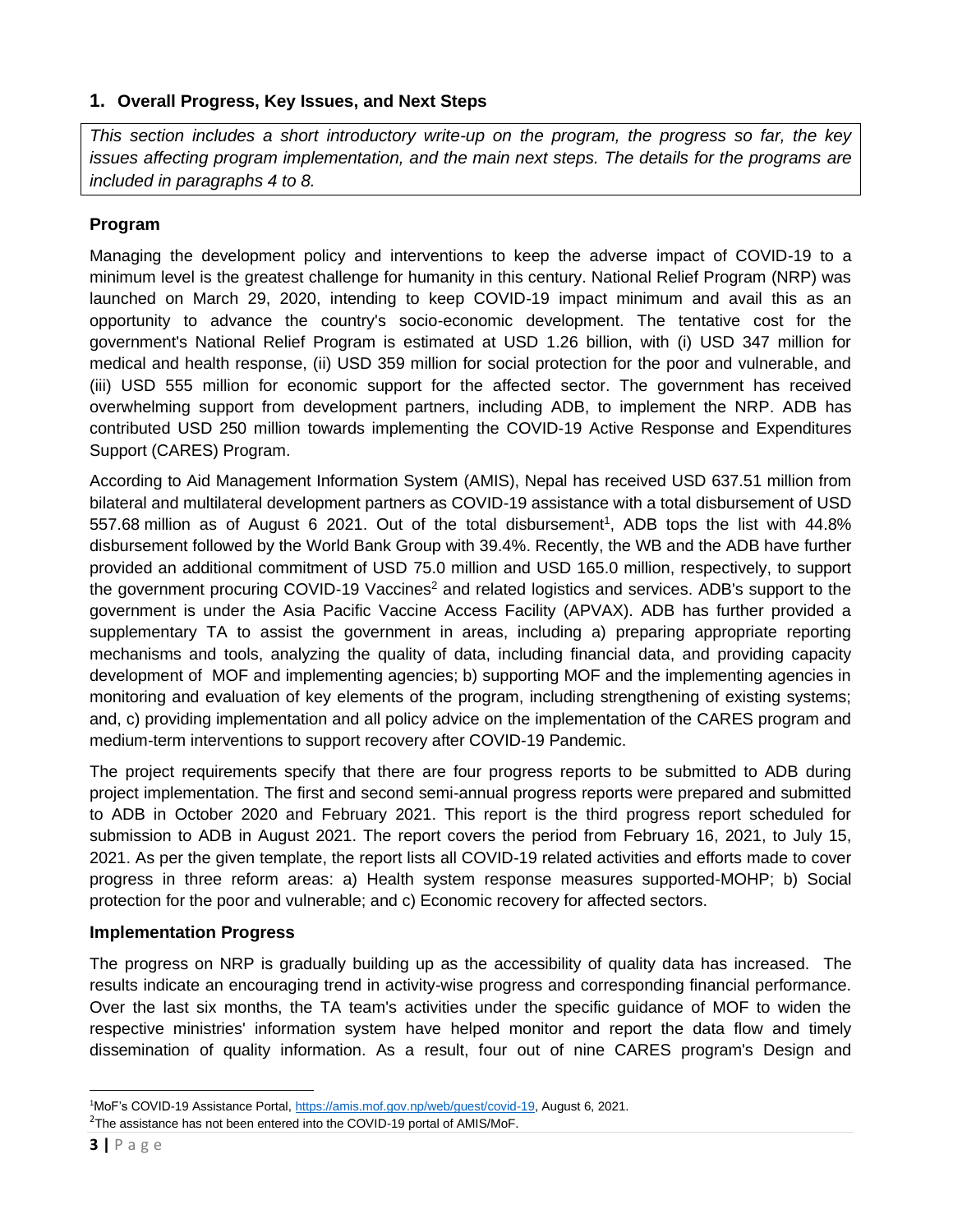Monitoring Framework (DMF) indicators have successfully met the targets and have maintained progress. Likely, other indicators may also meet the target once the data are compiled, verified, and validated. The scale of the COVID-19 Pandemic and its possible impacts, including the re-emergence, were beyond predictability. In this context, the DMF targets are optimistic about addressing the potential impact of the pandemic. – see Status against DMF targets.

During the last six reporting months, the re-emergence of COVID-19 with a new variant remained a more significant challenge in managing COVID-19 cases. The situation demanded reactivating the activities and protocols that deprioritized earlier when there was a significant drop in COVID-19 cases. With the onset of the second surge of COVID-19 infections, people panicked due to the scarcity of oxygen supplies and the limited availability of ICUs and ventilators in public and private hospitals. The demand for logistics was managed successfully with overwhelming support received from bilateral and multilateral donor communities. Issuing an order under the Infectious Disease Act 2020, covering the role and responsibilities of health and other sectors, including the public, was instrumental in managing and taking interventions against preventing the further spread of COVID-19. Promulgating the Crisis Management Ordinance to respond to the COVID-19 emergency was another milestone in managing the COVID-19 pandemic.

During the second surge, the number of cases peaked at 117,261 on May 25, 2021, with 246 deaths in a single day on May 19, 2021. The recovery rate dropped to 74.4% on May 15, 2021, but slowly recovered to 94.55% on July 15, 2021. The COVID-19 second surge started to spread in major cities of 14 districts, out of which 9 districts were from bordering districts with India. Later the spread was so extensive that it spread in all 77 districts within 30 days<sup>3</sup> from the second surge of COVID-19.

Following the second surge, the government increased the surveillance at the southern border by closing 22 border crossing points and opening only 13 border checkpoints for border crossings. After establishing isolation centers at these checkpoints, isolation rules, including screening migrant returnees, were imposed. The construction responsibility of isolation centers at these checkpoints, including one at the Nagdhunga, the entry point of Kathmandu Valley, was given to the Nepal Army.

For managing the second surge of COVID-19, the targeted activities included a) activating isolation centers at the Port of Entry (POE); b) instruction to isolate the asymptomatic cases for 10 days at isolation centers and the hospitalization of symptomatic cases; c) strengthening surveillance at Points of Entry (PoE); d) strengthening health desks and check-up at international Port of Entry (PoE), and e) launching a publicity campaign to increase awareness to follow public health standards and avoid mass gatherings and meetings. The oxygen supply crisis, which appeared momentarily, was handled efficiently to ensure oxygen availability in sufficient quantities by enhancing the production and distribution system. The international community/donors played a key role in supporting the government to address logistics, including installing additional oxygen capacity during the second surge of the COVID-19 Pandemic. In addition, the Ministry of Health and Population has also played a pioneering role in issuing the COVID-19 related publications to appraise the health workers, including the protocol for the treatment of Mucromysosis, post-Covid-19 symptoms caused by a fungal infection.

For the fiscal year 2021/22, the government has significantly increased the allocation for health sector budgets. Out of NRS. 122.7 billion (USD 1.05 billion), the government has earmarked 30.56% of its expenditures to control and contain the COVID-19 Pandemic, including the vaccination program.

<sup>&</sup>lt;sup>3</sup>Mid-March to mid-April, 2021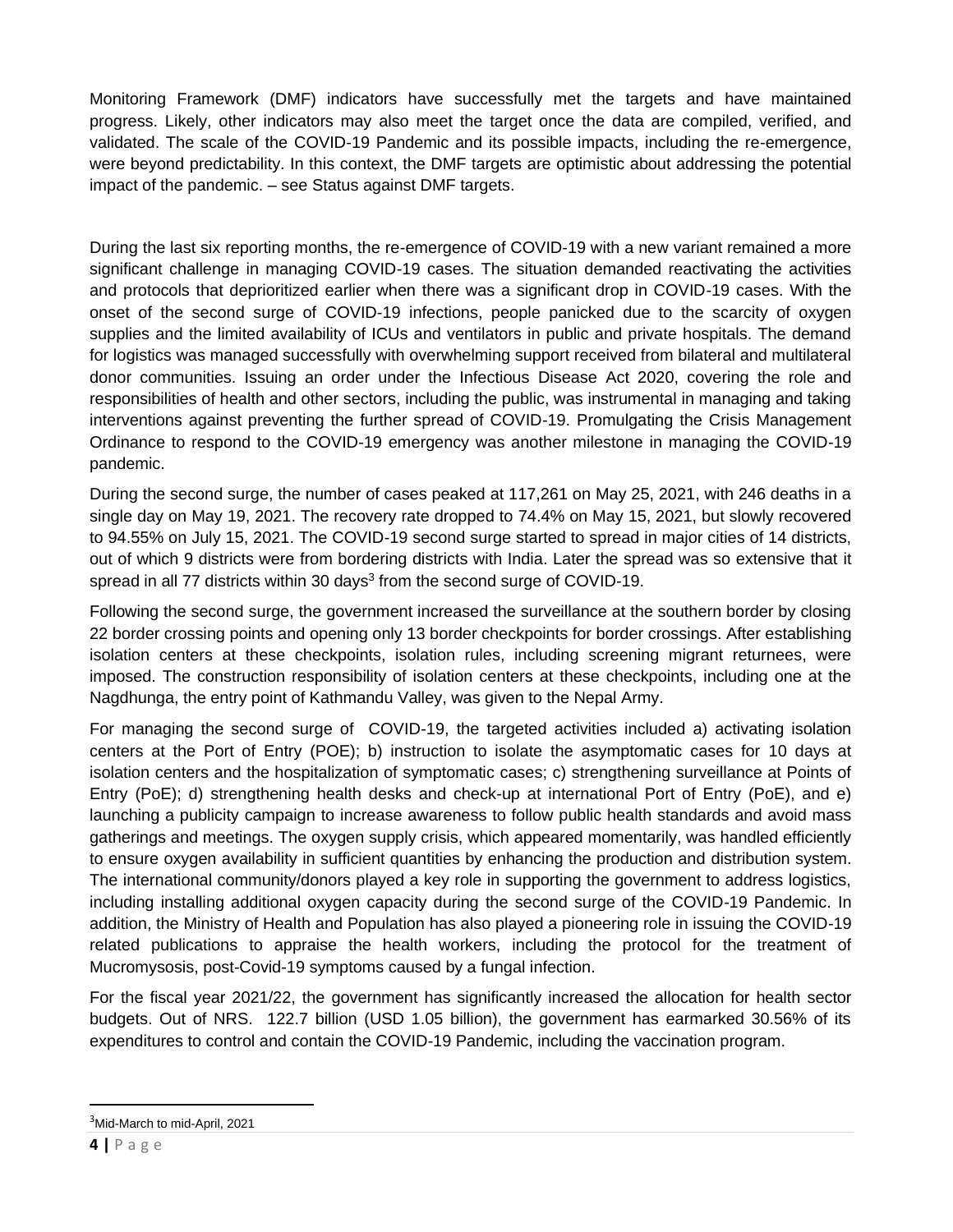The vaccination program launched on January 27, 2021, could not proceed as planned for reasons beyond the government's control. The external factors, including India's ban on vaccine supply, have greatly affected the program schedule to vaccinate 22.2 million people by December 2021. Recently, the vaccination program has received a boost following the vaccine arrival from China (procured 4.0 million and gratis 1.6 million doses of Vero cell), the USA (1.6 million doses of J&J), Japan (1.6 million doses of AstraZeneca), and Bhutan (0.3 million doses of AstraZeneca). Among the total vaccinated people, 4,684,509 have received a single dose, and 3,364,157 have received a second dose covering a 15.17 % of the targeted population by August 15, 2021.

Regarding progress on social protection for the poor and vulnerable, the final audit for COVID-19 related expenditures is at the concluding stage, with 665 out of 753 local levels reporting and updating their financial data regularly through SuTRA. Out of the data received, 9,712 health and frontline workers (59.50% of beneficiaries are women) have received financial incentives. MOFAGA is currently engaged in various capacity-building measures at provinces and local levels to address a) COVID sensitive service delivery, b) hospitality and GESI, and COVID-19 related awareness to local representatives.

Against the CARES program's target of maintaining below the 4.6 million households under the insecure food category, 2.8 million households (65.71 % malnourished pregnant and lactating women) remained unchanged during the reporting period<sup>4</sup>. As of August 15, 2021, the number of households receiving food relief packages stands at 1.899 million. Among those receiving the food relief packages, the highest and lowest number of households were from Province no. 1 and Karnali Province.

On the employment front, the response to the call given to the unemployed of the informal sector is overwhelming. 1.12 million People have registered for employment in two fiscal years under PMEP. So far, 278,477(46.88% women and 60.75% individuals from DAG) have received employment in FY 2019/20 & 2020/21. The average number of days employed under PMEP is estimated to be 67 days per person per year.

On the economic recovery front, as of Mid-July 2021, the status of concessional disbursement loans with interest subsidy has been extended to 104,109 firms/individuals, amounting to NRs. 161.44 billion (USD 1.36 billion). The BFIs have now started extending business continuity loans. As of mid-July, BFIs have extended business continuity loans of NRs. 736.8 million (USD 6.24 million) to nearly 35 borrowers.

Under the refinancing scheme, the total approved amount of refinancing stands at NRs. 148.75 billion (USD1.26 billion) in mid-July 2021. A total of 48,890 borrowers have benefitted from the refinancing facility. As per the sample data (which is yet to be validated by NRB) reported by BFIs, at least 50000 women-led MSMEs out of 145,747 total borrowers benefitting from the economic recovery program had received concessional loans, including nearly 2450 MSMEs led by women from disadvantaged communities.

The government announced<sup>5</sup> a major tax rebate and exemption on the FY 2020/21 to businesses poorly affected by the COVID-19 Pandemic. These include a) 90% tax exemption to businesses with less than NRs. 2 million turnover and income of NRs. 0.2 million; b) 75% tax exemption to the business with turnovers of NRs. 2 to 5 million; c) 50% tax exemption to a person having business transaction up to NRs. 10 million, and d) charging 1% tax for businesses like hotels, travel, trekking, film business (production, distribution, and screening), party palace, media house, transportation, and aviation business having transaction above NRs. 10 million in the fiscal year 2020/21.

<sup>4</sup>WFP Nepal, Country Brief June 2021

<sup>5</sup> Budget Announcement for FY 2021/22, MOF, GON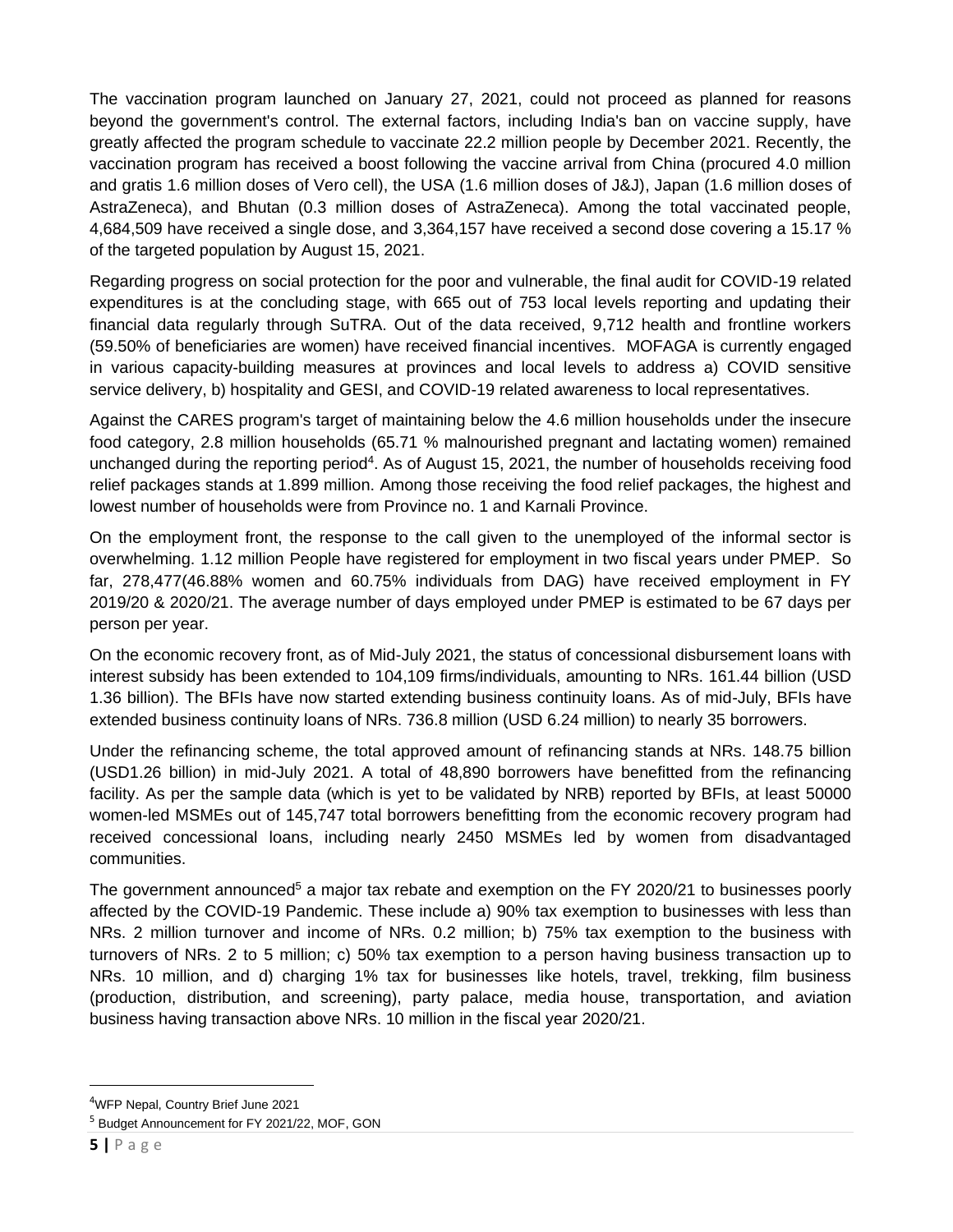# **Implementation Challenges**

With the resurgence of COVID-19, cases started to rise from early March 2021 and peaked on May 25, 2021. The imposition of prohibitory order in late April 2021 was selective and based on cases registered in that area. Kathmandu Valley saw its restricted mobility imposed until June 22, 2021, and gradually softening down after monitoring the downward trend of COVID-19 cases.

The implementation challenges in the health sector were mainly on demand and supply of medical supplies in the face of the rapid resurgence of the second wave. These challenges include a) ensuring an adequate supply of logistics including PPEs; b) managing additional demand for ICUs and ventilators; c) procurement of enough vaccines for the targeted population in a complex and competitive environment; d) managing online registration of COVID-19 vaccination; e) obtaining total expenditures record including financial incentives disbursed to health and frontline workers; and, f) handling an increased number of positive cases and enforcement of public health standards. The government has been making all efforts to manage these challenges promptly.

There are major challenges to getting an overall picture of the progress in social protection, as information systems remain not fully interfaced with other similar programs. The reliance on particular data/information may not be sufficient evidence to get the actual progress. It may result in not reflecting the actual progress made in this sector so far. In addition, timely entry of physical progress and financial information into EMIS and SuTRA, respectively, by all the LLs, has been difficult because of a lack of local ownership/partnership.

On the economic recovery front, the challenges lie in evaluating the impact of economic relief measures (concessional lending, refinancing, and business continuity), including support to MSMEs, their category, leadership, and operational status.

### **Next Steps**

The task ahead for the health sector is to prepare itself for an anticipated third surge of COVID-19 infections. The government is making all efforts to vaccinate a maximum number of people to minimize further human casualties. Digital registration of vaccine and vaccination information is already in progress. The other task is to provide a certificate to vaccinated people, which remains a challenge to the government. In addition, the government is seeking recommendations from two studies: i) universal health insurance coverage and ii) health infrastructure assessment. The findings from these studies are expected to input the government in institutionalizing reforms in the health sector.

In the social security sector, the government has initiated to update data collection procedures on a large scale to include local-level data in a disaggregated format. The existing CMIS system would be updated to support interoperability with other management information portals in coordination with stakeholders, and the capacity of local-level staff would be enhanced to operate CMIS. On employment generation, the government focuses on scaling up PMEP and operationalizing Employment Service Center (ESC) in each LLs. It is the means to generate productive employment in the country by creating a pool of registered unemployed people from where the prospective employer (government or private sector) can meet their labor force requirement. The "Cash for Work" study could be a crucial input for reviewing and incorporating policy inputs for the Prime Minister Employment Program. In addition, the proposed study on unconditional food support during the COVID-19 initial lockdown period and aftermath would support revising the policy framework at LLs by drawing lessons and best practices.

The next step in economic recovery is to assess the effectiveness of economic relief measures during the COVID-19 pandemic. A field-based study is planned to measure the outcomes of the CARES Program,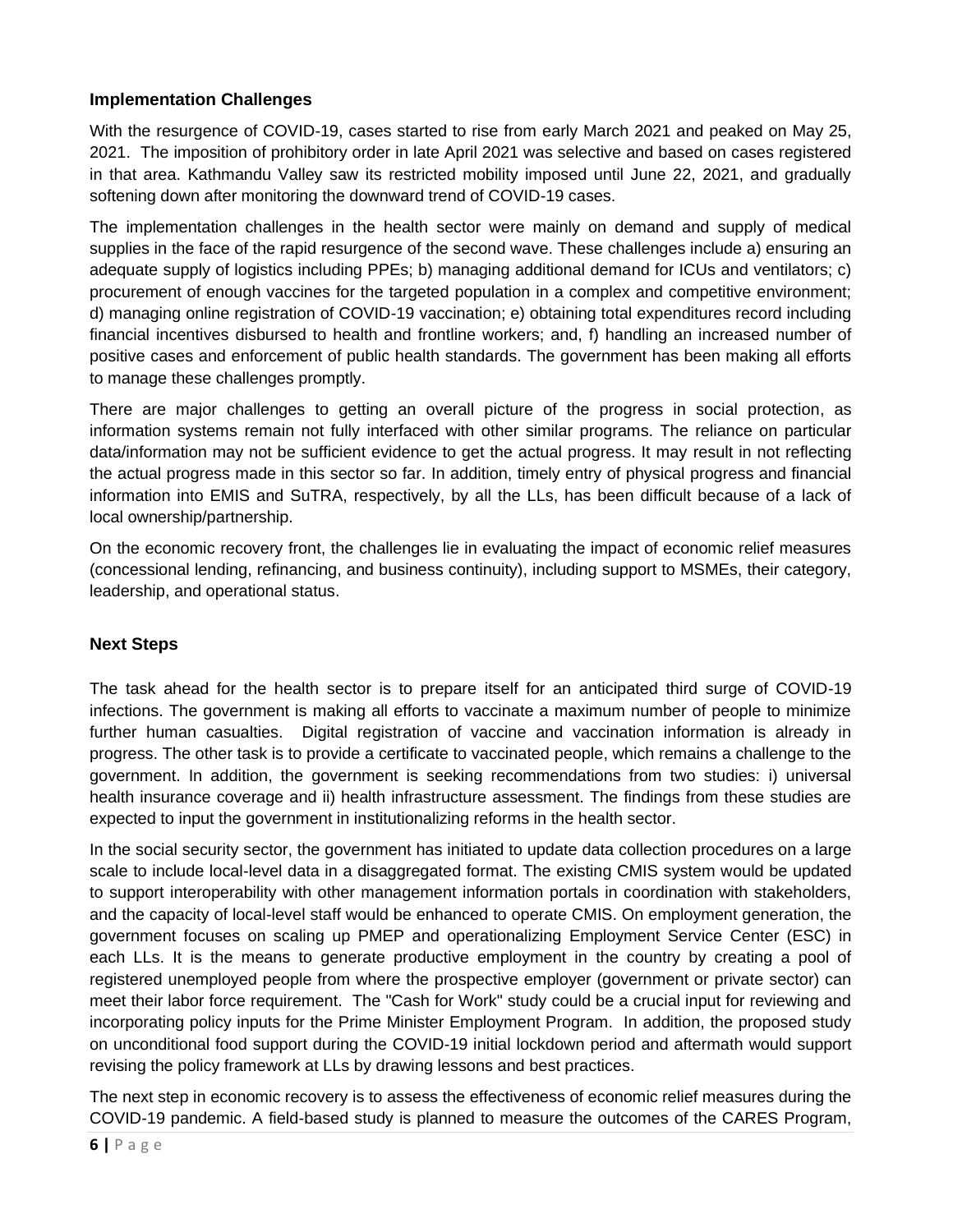namely "at least 90% of MSMEs that received support under the National Relief Program remain operational" and identify key policy imperatives for economic recovery. It helps establish MSMEs' operational status and subsequent progress on economic reform areas outlined under the CARES design and monitoring framework (DMF).

The CARES program has made significant progress in data collection, analysis, and dissemination following international practices and norms within a short period. The CARES Program closes on July 15 2022. Within the six months of the closing of the CARES Program, the government is obligated to prepare and submit a project completion report (PCR) to ADB. The TA team assists MOF in preparing the PCR and completing the other tasks assigned, including

- a) finalization of the "Cash for Work" study by August 2021;
- b) finalization of "Unconditional Food Support" in collaboration with MOFAGA and WFP currently expected by November 2021,
- c) compilation of cash incentives data/information provided to frontline medical workers and volunteers by October 2021, and
- d) finalization of a study on the effectiveness of economic relief measures by November 2021.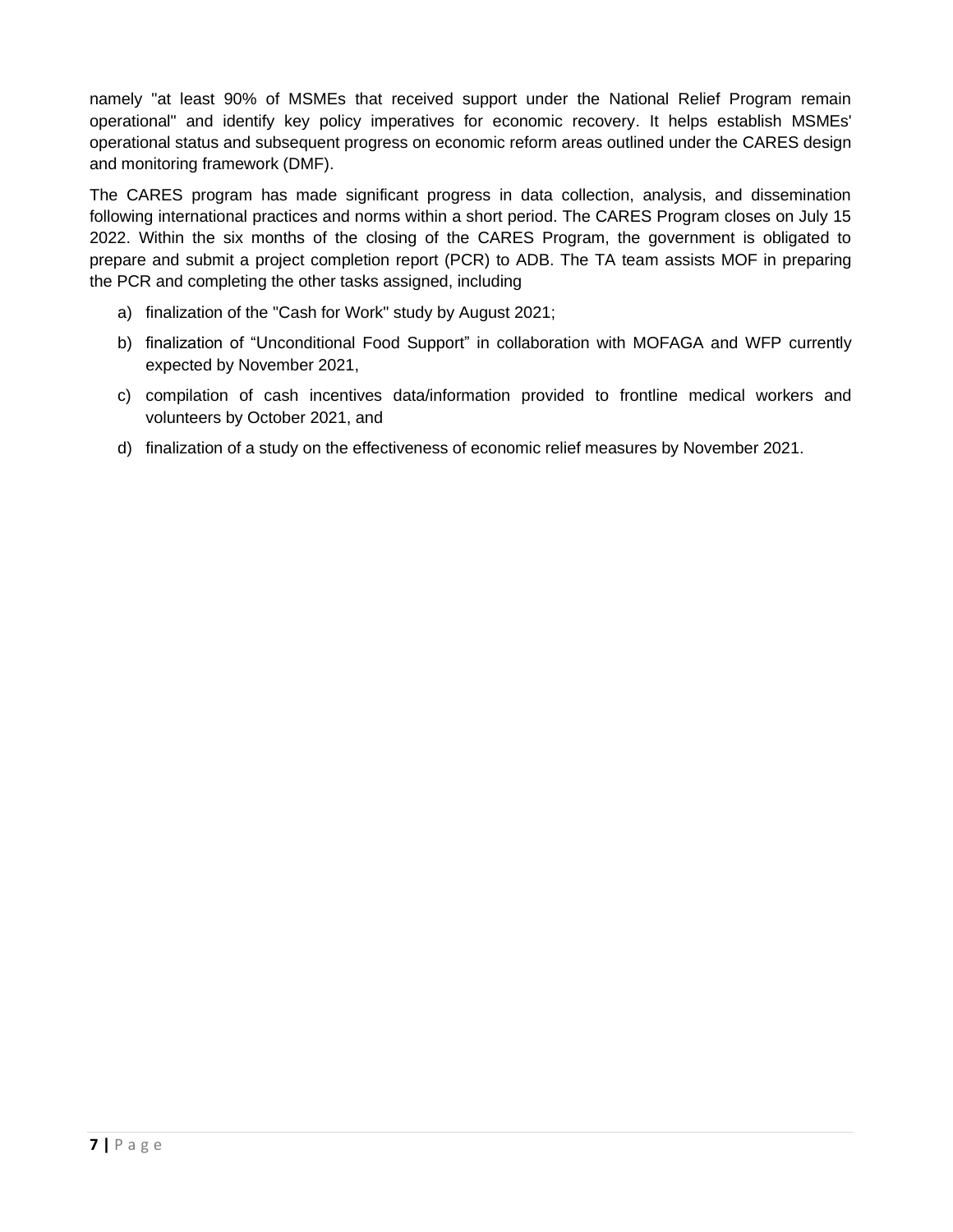# <span id="page-8-0"></span>**2. Status against DMF Targets<sup>6</sup>**

| <b>Indicators</b>                                                                                                                                  | <b>Target</b>                       | Jan 15, 2021                                                                                   | Progress as of August 15, 2021                                                                                                                                                                                                                                                                                                                                                                                                                                                                                                                                         |
|----------------------------------------------------------------------------------------------------------------------------------------------------|-------------------------------------|------------------------------------------------------------------------------------------------|------------------------------------------------------------------------------------------------------------------------------------------------------------------------------------------------------------------------------------------------------------------------------------------------------------------------------------------------------------------------------------------------------------------------------------------------------------------------------------------------------------------------------------------------------------------------|
|                                                                                                                                                    |                                     |                                                                                                | Outcome: COVID-19 pandemic adverse impacts on health systems, livelihoods, poverty, employment,                                                                                                                                                                                                                                                                                                                                                                                                                                                                        |
| and economy mitigated                                                                                                                              |                                     |                                                                                                |                                                                                                                                                                                                                                                                                                                                                                                                                                                                                                                                                                        |
| COVID-19 positive cases<br>a.<br>contained below 10,000 (30 April<br>2020 baseline: 57)(MOHP)                                                      | < 10,000                            | 266,816                                                                                        | 39,298 active cases with 1,292 deaths<br>(33.50% women) out of 807,402 total cases<br>(45.69% women). The recovery is 84.55%<br>(dropped by 13.11% in 6 months).<br>Source: SitRep#553, MOHP & SitRep#68,<br><b>WHO country office Nepal</b>                                                                                                                                                                                                                                                                                                                           |
| Food<br>insecure population<br>b.<br>million<br>below<br>4.6<br>remain<br>(February 2019 baseline: 4.6<br>million)(MOALD)                          | <4.6 million                        | 2.8 million                                                                                    | 2.8 million (65.71 % malnourished pregnant<br>and lactating women) face inadequate food<br>consumption. (Source: WFP Nepal country<br>brief, June 2021)<br>Target achieved.                                                                                                                                                                                                                                                                                                                                                                                            |
| c. At least 90% of MSMEs that<br>received support under<br>the<br>National Relief Program remain<br>operational (April 2020 baseline:<br>0)(NRB)   | $=$ >90%                            | <b>NA</b>                                                                                      | The total outstanding concessional loan<br>extended to 104,109 borrowers includes<br>46,057 borrowers for selected agriculture<br>and livestock businesses, 55,551 women<br>entrepreneurs. 2501 borrowers in the other<br>remaining eight sectors as of Mid-July<br>2021.                                                                                                                                                                                                                                                                                              |
| Reform area 1: Health system response measures supported                                                                                           |                                     |                                                                                                |                                                                                                                                                                                                                                                                                                                                                                                                                                                                                                                                                                        |
| 1a. by August 2020: Testing<br>capacity increased to at least<br>3,000 tests per day (April 30<br>2020 baseline: about 500 tests<br>per day)(MOHP) | $= >3,000$<br>tests<br>per  <br>day | Maximum<br>$\overline{\phantom{0}}$<br>7,791 tests per<br>day (June 29,<br>$2020$ <sup>7</sup> | June-July 2020: 5,012 tests per day<br>achieved (average)<br>August-September 2020: 10,592 tests per<br>day achieved (average)<br>October-November 2020: 11,730 tests per<br>day achieved (average)<br>December 2020: 6,282 tests per day<br>achieved (average)<br>January-February 2021: 3,921 tests per<br>day achieved (average)<br>March-April: 5,304 tests per day achieved<br>(average)<br>May-June: 16,986 tests per day achieved<br>(average)<br>July: 12,545 tests per day achieved<br>(average)<br>August (1-15): 15,440 tests per day<br>achieved (average) |

<sup>&</sup>lt;sup>6</sup> Source: Design and Monitoring Framework DMF, Countercyclical Support Facility Loan Nepal: COVID-19 Active Response and Expenditure Support Program, ADB,

<sup>&</sup>lt;sup>7</sup> Site Reports: https://covid19.mohp.gov.np/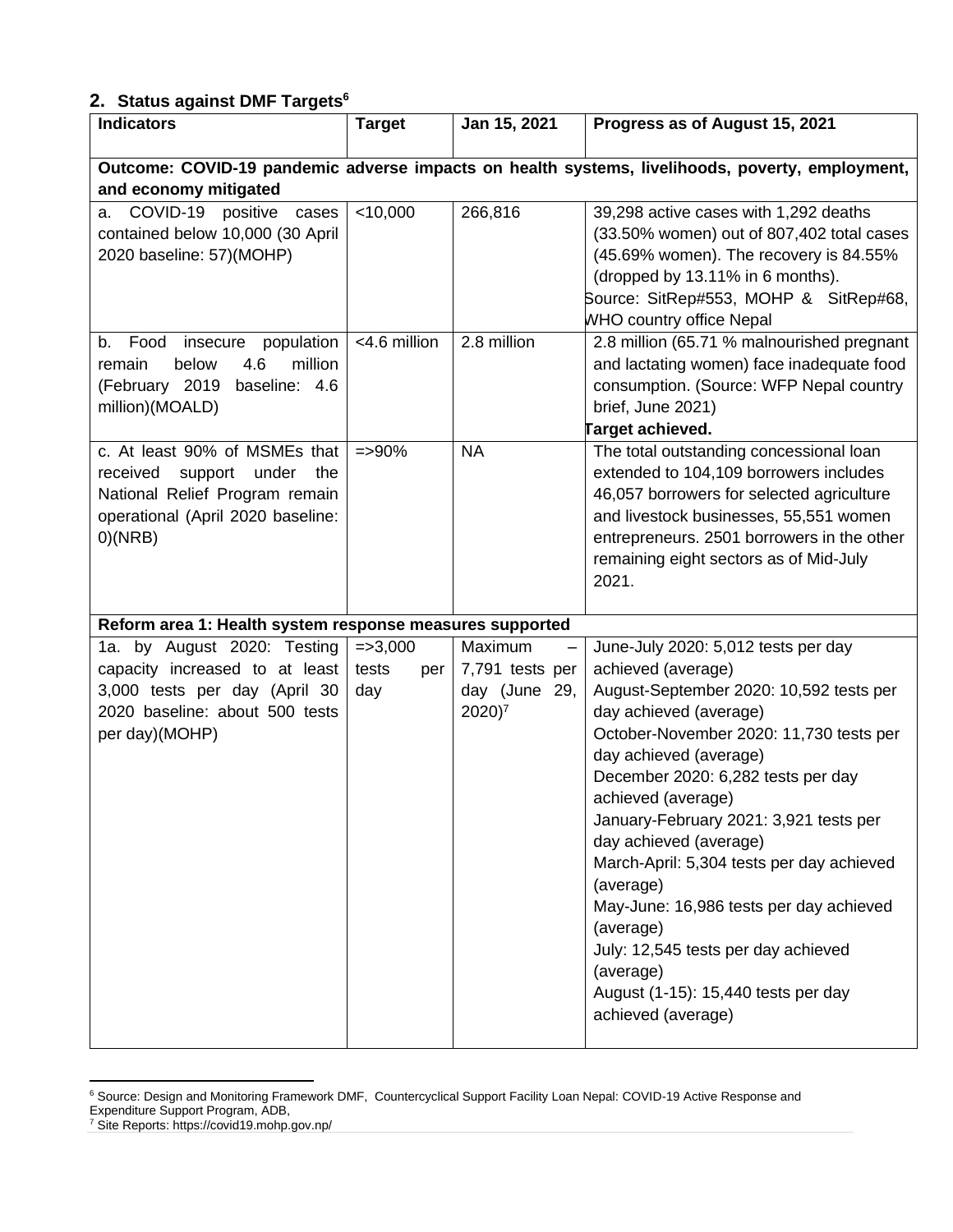| <b>Indicators</b>                                              | <b>Target</b>           | Jan 15, 2021      | Progress as of August 15, 2021                        |
|----------------------------------------------------------------|-------------------------|-------------------|-------------------------------------------------------|
|                                                                |                         |                   | 23,226 RT-PCR tests on a single day                   |
|                                                                |                         |                   | (highest) were achieved on 21 May 2021.               |
|                                                                |                         |                   |                                                       |
|                                                                |                         |                   | 58 public and 38 private medical                      |
|                                                                |                         |                   | laboratories are authorized to carry tests            |
|                                                                |                         |                   | covering all 7 provinces. (Source: MOHP,              |
|                                                                |                         |                   | SitRep #553)                                          |
|                                                                |                         |                   | (Source: MOHP, SitRep#113 - #553)                     |
|                                                                |                         |                   | Target achieved.                                      |
| 1b.By August 2020: Quarantine                                  | $=$ 200,000             | Total number of   | 6,304 quarantine centers with a bed                   |
| space for at least 200,000                                     | people                  | quarantine        | capacity of 205,003 as of the first week of           |
| people with separate wards for                                 | capacity                | Centre 6,304      | <b>July 2020.</b>                                     |
| women and men, set up in all 7                                 |                         | with<br>205,003   |                                                       |
| (April<br>30<br>2020<br>provinces                              |                         | beds <sup>8</sup> | Based on the review at 15 sample local                |
| baseline: 49,334)(MOFAGA)                                      |                         |                   | governments, separate wards for men and               |
|                                                                |                         |                   | women were maintained in all the                      |
|                                                                |                         |                   | quarantine centers.                                   |
|                                                                |                         |                   | 278,137 people have returned home after               |
|                                                                |                         |                   | using these quarantine facilities. Among              |
|                                                                |                         |                   | the users, 14.74% are women.                          |
|                                                                |                         |                   | Source: CMIS/MOFAGA                                   |
|                                                                |                         |                   | Target achieved.                                      |
| 1c. By August 2020: Financial                                  | 70,000<br>$\Rightarrow$ | health<br>10      | 10 health institutions have<br>disbursed              |
| incentives provided to at least                                | people                  | institutions      | financial incentives to 4,070 health and              |
| 70,000<br>health<br>and<br>frontline                           |                         | have disbursed    | frontline personnel (59.31% women) <sup>9</sup>       |
| personnel responding toCOVID-                                  | $F = 70%$               | financial         | Among the 83 local levels reported to                 |
| 19, of whom at least 70% are                                   |                         | incentives<br>to  | MOFAGA, 76 have provided financial                    |
| women (April 2020<br>baseline:                                 |                         | 2,794<br>health   | incentives to 5,642 health and frontline              |
| O(MOHP)                                                        |                         | frontline<br>and  | (59.50% women).<br>personnel<br>Report                |
|                                                                |                         | personnel         | collection and compilation of reports from            |
|                                                                |                         | (56.3% female),   | remaining local levels is in progress.                |
|                                                                |                         |                   | Source: MOHP and MOFAGA                               |
| Reform area 2: Social protection and relief programs delivered |                         |                   |                                                       |
| 2a. By August 2020: Food                                       | $\Rightarrow$ 1 million | 1.885 million     | 1.899 million households (5.483 million               |
| assistance distributed to 1 million                            | households              | households        | people) have received food assistance <sup>10</sup> . |
| poor and vulnerable households.                                |                         |                   | Source: CMIS/MOFAGA                                   |
| (April 2020 baseline: 0)                                       |                         |                   | Target achieved.                                      |
| (MOFAGA)                                                       |                         |                   |                                                       |
| 2b. By July 2021: Employment                                   | $=$ 500,000             | 104,050           | 278,477 (55.7% of target achieved) have               |

<sup>&</sup>lt;sup>8</sup> Crisis Management Information System (CMIS), Ministry of Federal Affairs and General Administration (MOFAGA), 06 July 2020 9MOHP has compiled the financial incentives amount but yet to prepare the report of disaggregated data (sex and DAG) of health and frontline personnel provided financial incentives

<sup>10</sup> On an average 13.5 kg rice, 1.25 kg Dal, 0.74 liter oil, 0.85 kg salt, 0.26 kg sugar, 1.7 soap, 1.17 kg other food items and 0.4 kg vegetable/fruit per household (Calculated by dividing distributed total amount of different categories of food by the total number of beneficiary households).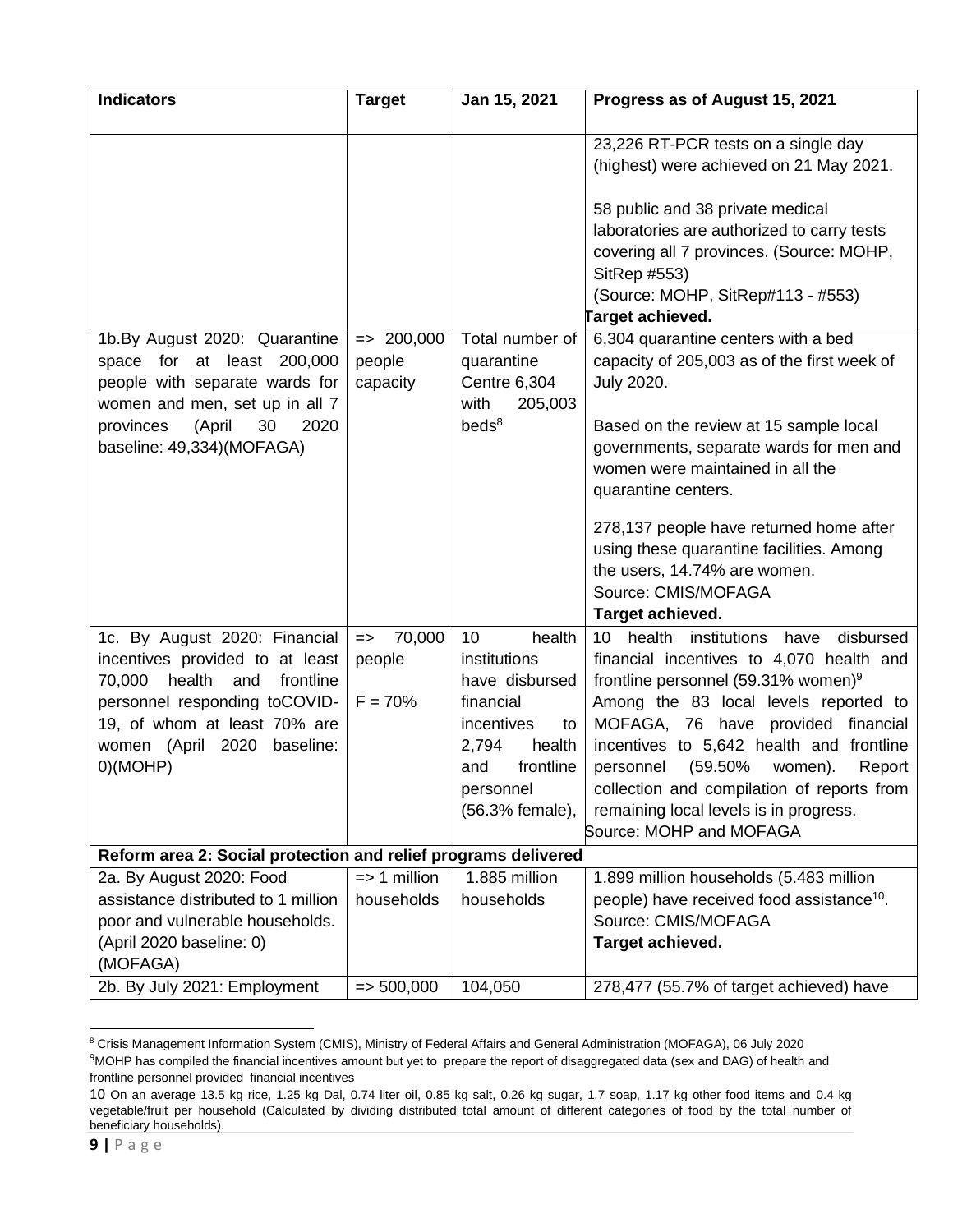| <b>Indicators</b>                                                | <b>Target</b>         | Jan 15, 2021              | Progress as of August 15, 2021                    |
|------------------------------------------------------------------|-----------------------|---------------------------|---------------------------------------------------|
| support provided through the                                     | unemployed            | have<br>persons           | received employment from PMEP during              |
| Prime Minister's Employment                                      | employed              | been employed             | 2019/20 and 2020/2021 (46.88% women <sup>11</sup> |
| Program to at least 500,000                                      |                       | a<br>wage<br><b>on</b>    | and 60.75% individuals from DAG) <sup>12</sup>    |
| unemployed people, comprising                                    | $F: => 50\%$          | <b>FY</b><br>in.<br>basis |                                                   |
| at least 50% women (including                                    |                       | 2019/20,<br>and           | FY 2019/20- total 104,050 (women 45.13%           |
| women returnee migrant                                           | $D: => 25\%$          | 5,847<br>persons          | and DAGs 59.8%                                    |
| workers) and 25% individuals                                     |                       | 2020/21<br>in FY          | FY 2020/21- total 174,427 (women 47.92%           |
| from disadvantaged groups                                        |                       | (as<br>of I               | and DAGs 61.32%                                   |
| (April 2020 baseline:                                            |                       | Nov, 2020)                |                                                   |
| 0)(MOLESS)                                                       |                       |                           |                                                   |
|                                                                  |                       |                           | Source: EMIS-PMEP, MOLESS                         |
| Reform area 3: Economic support for affected sectors implemented |                       |                           |                                                   |
| 3a By July 2021: Concessional                                    | $=$ > 10,000          |                           | The initial assessment shows that                 |
| Lending extended to at least                                     | affected              |                           | 145,747 MSMEs were benefited from the             |
| 10,000 affected MSMEs, of                                        | <b>MSMEs</b>          |                           | concessional lending against the target of        |
| which at least 30% are women-                                    |                       |                           | 10,000 MSMEs. It has provided to 50,513           |
| led MSMEs and at least 50% of                                    | $F = 30\%$            |                           | women-led MSMEs and 2,450 from DAG                |
| women-led MSMEs are women                                        |                       |                           |                                                   |
| from disadvantaged groups                                        | $DF \Rightarrow 15\%$ |                           | Source: NRB                                       |
| $(2020 \text{ baseline: } 0)(NRB)$                               |                       |                           |                                                   |

 $11$ Data not maintained on employed women returnee migrants in EMIS

<sup>&</sup>lt;sup>12</sup>As per report of EMIS-PMEP/MOLESS, 15 August 2021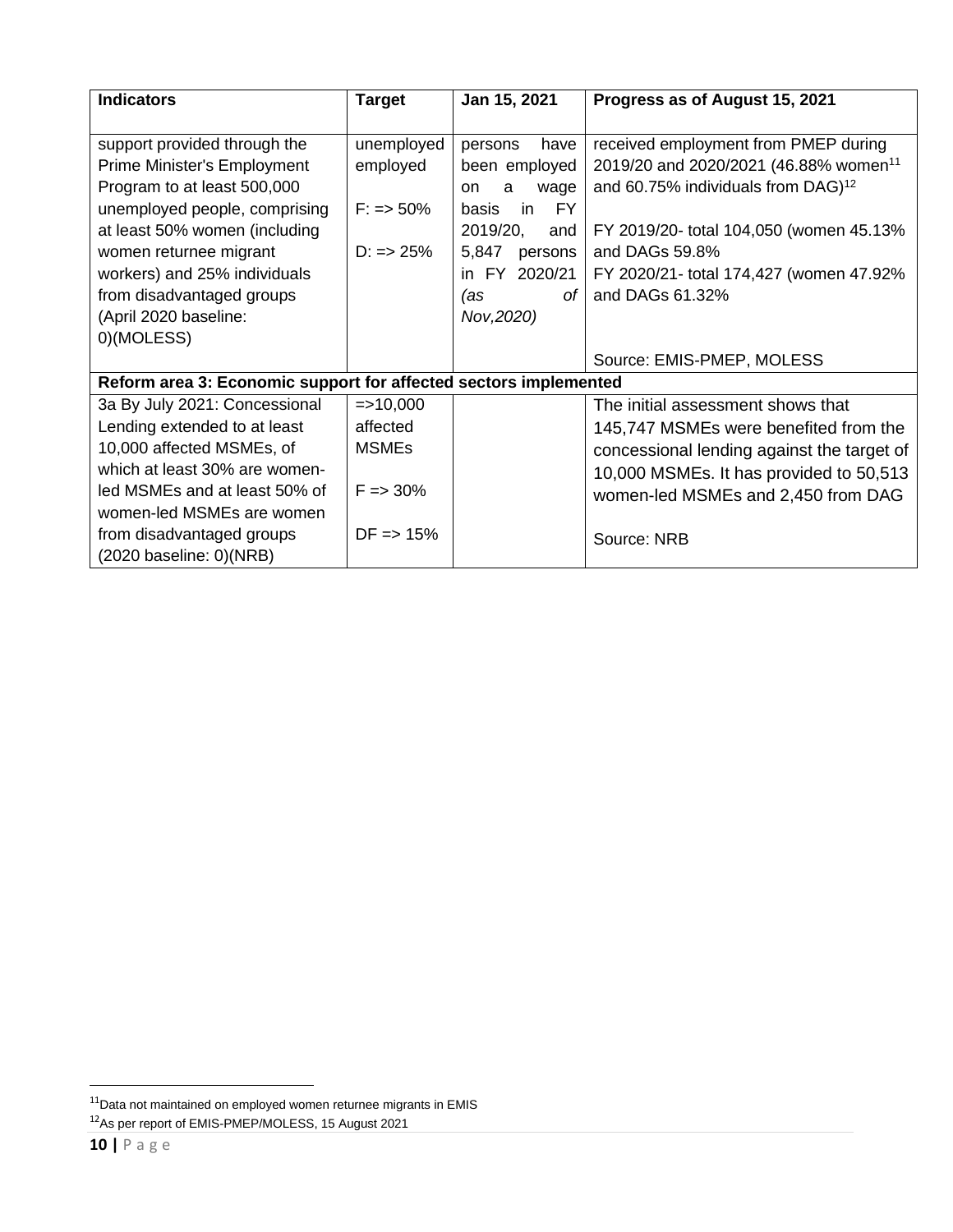# <span id="page-11-0"></span>**3. Macroeconomic and Financial Sector Performance**

*This section describes the macro-economic performance in terms of expected GDP growth and its main drivers, with changes in6 months, and an analysis of the financial sector performance, including assessing non-performing loans.*

The Monetary Policy for the fiscal year 2021/22 released on August 13, 2021, reports that Nepal has maintained the overall macro-economic and financial stability due to the successful implementation of the economic recovery program, despite COVID-19 resurgence.

In FY 2019/20, the economy contracted by 2.1%, and the Central Bureau of Statistics (CBS) estimated the growth in FY 2020/21 to be 4.01 % instead of 7.0% projected in the budget speech<sup>1314</sup>. However, as stated in the Current Economic Situation of the Country report issued by MOF, given the second wave of the pandemic in the fourth quarter of the fiscal year, achieving even the revised growth target is challenging. Besides the COVID-19 pandemic, the Situation Report identified some structural constraints to the sustained growth in the economy. The salient constraints are inadequacy of domestic and foreign investment in the productive sector; trading sector-centered investments; high cost of production; lower capacity of government to make capital expenditure; decoupling of economic growth and job creations; unequal distribution of a dividend of economic growth; persistence of informal sectors in the economy.

The report also highlights the dwindling contribution of manufacturing/production sectors to the national economy as a challenge for long-term growth. In recent years, the production-oriented industrial sectors were 5.1% only, which showcases the weak foundation of the economy's sustained growth<sup>15</sup>.

But the monetary policy anticipates the prospect of short-term economic growth to improve with the rapid increase in vaccinations rate, coupled with improved agricultural produce on the back of favorable weather, availability of advanced seed and chemical fertilizer, and access to agricultural credit in the country. However, the Monetary Policy and the Situation Report falls short of mentioning any specific growth target for the upcoming fiscal year. The capital formation during FY 2020/21 is estimated to be 27.3% which was 28.4 % in the previous fiscal year<sup>16</sup>. The consumer price inflation during FY 2020/21 was 3.60% which was well within the inflation target of 7%. On a year-to-year basis, consumer price inflation was  $4.19\%$ <sup>17</sup>.

Federal government expenditure and revenue stood at NRs. 1180.95 billion (USD 10.0 billion) and 938.32 billion (USD 7.95 billion), respectively<sup>18</sup>. Of the total expenditure, recurrent expenditure was Rs. 851.68 billion, and capital expenditure was Rs. 228.30 billion. Recurrent and capital expenditure constitute 72.11 % and 19.33 %, respectively<sup>19</sup>. The Current Economic Situation of the Country Report issued by MOF highlights that low capital expenditure is primarily due to the unrealistic budget projections and lack of fiscal discipline, as evident in the higher expenditure outlay in the last month of the fiscal year. For example, the five-year average expenditure during the last month (Mid-June to Mid-July) was 23.10 % of the total expenditure. In FY 2019/20, last month's expenditure share was 22.23%.<sup>20</sup> The report highlights the tendency for expenditure commitment without confirming the source of funds<sup>21</sup>.

<sup>18</sup> ibid  $19$  ibid

 $21$  ibid.

<sup>&</sup>lt;sup>13</sup> [Press Release on National Accounts Statistics of FY 2077-78,](https://cbs.gov.np/press-release-gdp-2021/) Central Bureau of Statistics

<sup>&</sup>lt;sup>14</sup> [Budget Speech of Fiscal Year 2020/21,](https://mof.gov.np/uploads/document/file/Budget%20Speech%202020_20201118033431.pdf) Ministry of Finance

<sup>&</sup>lt;sup>15</sup> [Current Economic Situation of the Country Report 2021,](https://mof.gov.np/uploads/document/file/1628599109_%E0%A4%86%E0%A4%B0%E0%A5%8D%E0%A4%A5%E0%A4%BF%E0%A4%95%20%E0%A4%9C%E0%A4%BE%E0%A4%A8%E0%A4%95%E0%A4%BE%E0%A4%B0%E0%A5%80%20%E0%A4%AA%E0%A4%A4%E0%A5%8D%E0%A4%B0%20New%20Final.pdf) Ministry of Finance

<sup>&</sup>lt;sup>16</sup> [Monetary Policy 2078-79,](https://www.nrb.org.np/contents/uploads/2021/08/Monetary-Policy-2078-79-1.pdf) Nepal Rastra Bank

 $17 \overline{ibid}$ 

<sup>&</sup>lt;sup>20</sup> [Current Economic Situation of the Country Report 2021,](https://mof.gov.np/uploads/document/file/1628599109_%E0%A4%86%E0%A4%B0%E0%A5%8D%E0%A4%A5%E0%A4%BF%E0%A4%95%20%E0%A4%9C%E0%A4%BE%E0%A4%A8%E0%A4%95%E0%A4%BE%E0%A4%B0%E0%A5%80%20%E0%A4%AA%E0%A4%A4%E0%A5%8D%E0%A4%B0%20New%20Final.pdf) Ministry of Finance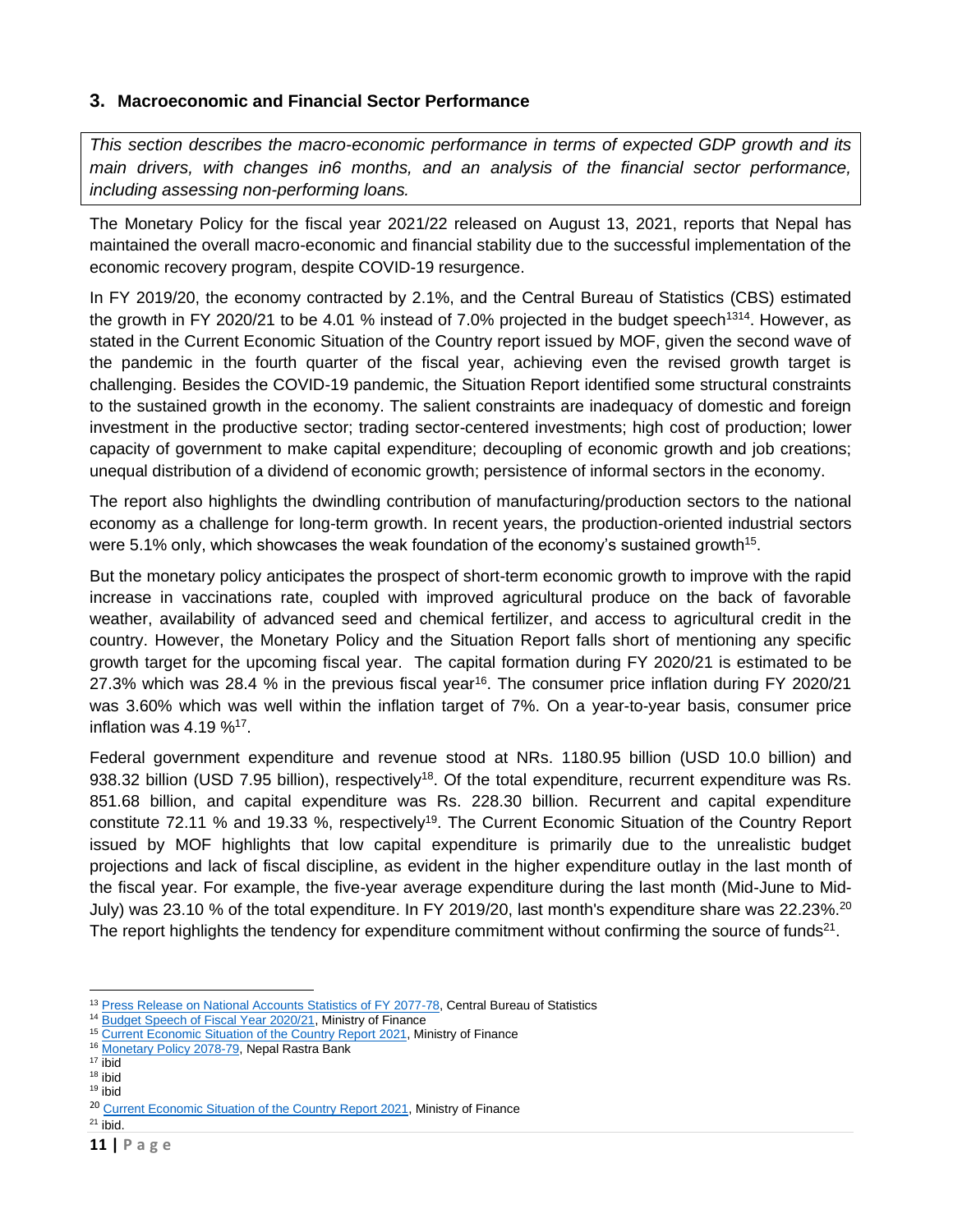Similarly, the revenue collected is increasingly inadequate to make recurring expenditures. This is even though revenue collection relative to GDP is rising. The Situation Report states that the revenue-to-GDP ratio has risen in the last five years from 19.8 % in FY 2015/16 to 22.0 % in FY 2020-21. This has led to a rising fiscal deficit, which has contributed to rising public debt $^{22}$ .

During the fiscal year, the Government of Nepal mobilized the gross internal loan of NRs. 224.01 billion (USD 1.89 billion) with NRs. 36.90 billion (USD 0.32 billion) principal repayments. The amount constitutes 4.4% of the Gross Domestic Product (GDP)<sup>23</sup>. In the last five years, total public debt has increased 250 % from NRs. 698 billion (i.e., 22.7% of GDP) to NRs. 1729 billion (i.e., 40.5% of GDP)<sup>24</sup>. The report highlights that rising public debt to GDP might create a risk of a higher cost of future funds, crowding out of private investment and that significant portion of revenue allotted for paying back principal and interest<sup>25</sup>.

The Situation Report states that there is a huge gap between the foreign assistant estimation and actual realization. In FY 2015/16, the foreign assistant realization was 1.49 billion against the estimation of NRs. 3.2 billion or 49.3% of the target. In FY 2020/21, the realization was only NRs. 1.63 billion, which constitutes 45.2 % of the estimation of NRs. 3.60 billion<sup>26</sup>.

In the external sector, exports have increased 44.4% to reached NRs. 141.12 billion, and imports increased 28.7% to reach NRs. 1539.84 billion during FY 2020/21<sup>27</sup>. The merchandise trade deficit has increased by 27.3%. Remittance inflow during FY 2020/21 has registered growth of 9.8% to reach NRs. 961.05 billion. The current account deficit was NRs. 333.67 billion, and the balance of payment surplus was NRs. 1.23 billion during FY 2020/21, which was NRs. 33.76 billion and 282.41 billion, respectively, the previous fiscal year. The country's foreign exchange reserve is NRs. 1399.03 billion (USD 11.75 billion), and the reserve is sufficient to cover the prospective merchandise and service imports of 10.2 months<sup>28</sup>.

In the financial sector, both domestic deposits and credit show upward trends during FY 2020/21. BFIs deposit mobilization increased by 21.4 to reach NRs. 4662.73 billion. The deposit mobilization increment was 18.7 with an amount of NRs. 3839.73 billion in the previous fiscal year. Similarly, credit disbursement by BFIs to private sectors increased by 27.3 to reach NRs. 4084.81 billion. Such credit disbursement in the previous year was NRs. 3209.79 billion with an increment of 12%. Despite the pandemic, the nonperforming assets of commercial banks, development banks, and finance companies remained at 1.5%, 1.5%, and 6.2% in mid-July 2021 compared to 1.8, 1.5, 6.2 % during the previous fiscal year<sup>29</sup>.

BFIs have extended concessional lending of NRs. 161.44 billion to 104,109 borrowers by Mid-July 2021. Among these loans, NRs. 106.98 billion was extended to 46,057 borrowers in the agriculture and livestock sectors and NRs. 50.98 billion was extended to 55,551 women entrepreneurs. Under the remaining eight concessional lending schemes,<sup>30</sup>2501 borrowers withdrew NRs. 3.48 billion only<sup>31</sup>.

 $22$  ibid.

 $25$  ibid.

<sup>28</sup> ibid.

<sup>&</sup>lt;sup>23</sup> [Monetary Policy 2078-79,](https://www.nrb.org.np/contents/uploads/2021/08/Monetary-Policy-2078-79-1.pdf) Nepal Rastra Bank

<sup>&</sup>lt;sup>24</sup> [Current Economic Situation of the Country Report 2021,](https://mof.gov.np/uploads/document/file/1628599109_%E0%A4%86%E0%A4%B0%E0%A5%8D%E0%A4%A5%E0%A4%BF%E0%A4%95%20%E0%A4%9C%E0%A4%BE%E0%A4%A8%E0%A4%95%E0%A4%BE%E0%A4%B0%E0%A5%80%20%E0%A4%AA%E0%A4%A4%E0%A5%8D%E0%A4%B0%20New%20Final.pdf) Ministry of Finance

 $26$  ibid

<sup>&</sup>lt;sup>27</sup> [Monetary Policy 2078-79,](https://www.nrb.org.np/contents/uploads/2021/08/Monetary-Policy-2078-79-1.pdf) Nepal Rastra Bank

<sup>29</sup> ibid

<sup>30</sup>They are Educated Youth Self-employment Loan; Project Loan for Youth-Returnee Migrant Workers; Dalit Community Business Development Loan; Higher, Technical and Professional Education Loan; Housing Loan for Earthquake Victim; Loan to Textile industries; Loan to training by CTEVT approved institution, and Youth Self-employment Loan. <sup>31</sup> [Monetary Policy 2078-79,](https://www.nrb.org.np/contents/uploads/2021/08/Monetary-Policy-2078-79-1.pdf) Nepal Rastra Bank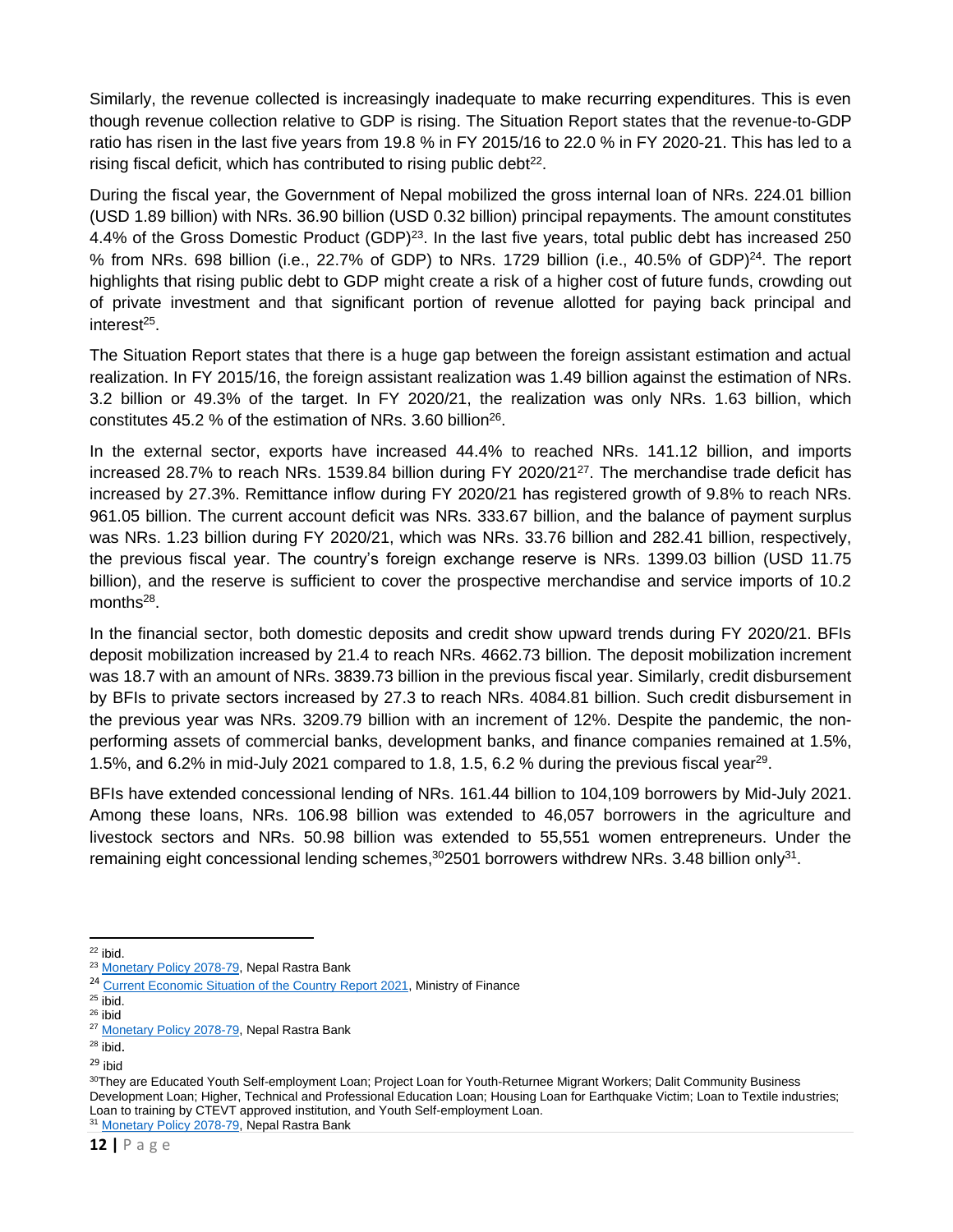Similarly, by mid-July 2021, 48,890 borrowers have enjoyed refinancing facility NRs. 148.75 billion. NRs. 0.96 billion business continuity loan was approved, of which NRs. 0.74 billion as disbursed<sup>32</sup>.

Overall lending to MSMEs<sup>33</sup> was NRs. 327.80 billion, constituting 10.1 % of the credit portfolio; to agriculture, sectors were NRs. 425.83 billion (13.2%) and to energy sector NRs. 194.13 billion (6 %).

On the capital market, the NEPSE index at Mid-July was 2883.4, and market capitalization has recorded an increment of 123.7 % to reach Rs 4010.96 billion from the previous fiscal year-end amount of Rs. 1792.76 billion<sup>34</sup>.

Although the negative impact on the economy by COVID-19, the major financial and macroeconomic indicators are largely stable and favorable. With the rapid increase in the availability of vaccines and the increasing rate of people getting vaccinated, the growth prospect has improved. Still, the economy is facing the possibility of the third wave of the pandemic and other structural challenges. The rising oil prices subdued aggregate domestic demand, weak import-export ratio, and volatility in exchange rates may pose constraints to rapid economic recovery.

### **Table: Key Financial Indicators**

| <b>Particulars</b>                                | <b>Mid-March</b><br>2020 | Mid-July<br>2020 | <b>Changes</b> | Mid-Jan<br>2021         | <b>Changes</b><br>(Mid-July<br>$2021 -$<br>Mid-<br>January<br>2021 | Mid-July<br>2021 | <b>Changes</b><br>(Mid-Jan<br>$2021 -$<br>Mid-July<br>2021 |
|---------------------------------------------------|--------------------------|------------------|----------------|-------------------------|--------------------------------------------------------------------|------------------|------------------------------------------------------------|
|                                                   | 1                        | $\overline{2}$   | $\overline{3}$ | $\overline{\mathbf{4}}$ | $5 = 4-2$                                                          | $6\phantom{1}$   | $7 = 6-4$                                                  |
| A. Credit, Deposit Ratios (%)                     |                          |                  |                |                         |                                                                    |                  |                                                            |
| <b>Total Deposit/GDP</b>                          | 104.33                   | 104.43           | 0.10           | 113.73                  | 9.3                                                                | 111.10           | $-2.63$                                                    |
| <b>Total Credit/GDP</b>                           | 93.04                    | 86.89            | $-6.15$        | 97.21                   | 10.32                                                              | 97.86            | 0.65                                                       |
| Credit/<br>Total<br>Total<br>Deposit              | 89.18                    | 83.21            | $-5.97$        | 85.48                   | 2.27                                                               | 88.08            | 2.60                                                       |
| CCD Ratio#                                        | 76.66                    | 69.58            | $-7.08$        | 74.94                   | 5.36                                                               | 76.32            | 1.38                                                       |
| Fixed<br>Deposit/Total<br>Deposit                 | 49.01                    | 47.9             | $-1.11$        | 48.52                   | 0.62                                                               | 46.70            | $-1.82$                                                    |
| Deposit/Total<br>Saving<br>Deposit                | 30.41                    | 31.12            | 0.71           | 32.85                   | 1.73                                                               | 33.59            | 0.74                                                       |
| Current<br>Deposit/Total<br>Deposit               | 8.00                     | 10.2             | 2.20           | 8.55                    | $-1.65$                                                            | 10.35            | 1.80                                                       |
| Deposit/Total<br>Call<br>Deposit                  | 11.40                    | 9.85             | $-1.55$        | 9.04                    | $-0.81$                                                            | 8.37             | $-0.67$                                                    |
| NPL/Total Loan                                    | 1.77                     | 1.89             | 0.12           | 1.84                    | $-0.05$                                                            | 1.48             | $-0.36$                                                    |
| <b>Total LLP/Total Loan</b>                       | 2.31                     | 3.58             | 1.27           | 2.31                    | $-1.27$                                                            | 2.48             | 0.17                                                       |
| Deprived<br>Sector<br>Loan/Total Loan             | 7.00                     | 6.61             | $-0.39$        | 7.59                    | 0.98                                                               | 8.25             | 0.66                                                       |
| <b>B. Liquidity Ratios (%)</b>                    |                          |                  |                |                         |                                                                    |                  |                                                            |
| &<br>Cash<br>Bank<br><b>Balance/Total Deposit</b> | 9.90                     | 12.21            | 2.31           | 10.47                   | $-1.74$                                                            | 9.51             | $-0.96$                                                    |
| Gov.<br>Investment<br>in                          | 10.12                    | 13.57            | 3.45           | 14.46                   | 0.89                                                               | 15.22            | 0.76                                                       |

# **Table 1: Major Financial Indicators<sup>35</sup>**

 $32$  [Ibid](https://www.nrb.org.np/contents/uploads/2021/08/Monetary-Policy-2078-79-1.pdf)[.](https://www.nrb.org.np/contents/uploads/2021/08/Monetary-Policy-2078-79-1.pdf)

<sup>&</sup>lt;sup>33</sup> Defined as loan amount of less than Rs. 10 million.

<sup>&</sup>lt;sup>34</sup> [Monetary Policy 2078-79,](https://www.nrb.org.np/contents/uploads/2021/08/Monetary-Policy-2078-79-1.pdf) Nepal Rastra Bank

<sup>35</sup> [Current Macroeconomic and Financial Situation-English \(Based on Annual data of 2020/21\),](https://www.nrb.org.np/red/current-macroeconomic-and-financial-situation-english-based-on-annual-data-of-2020-21/) Nepal Rastra Bank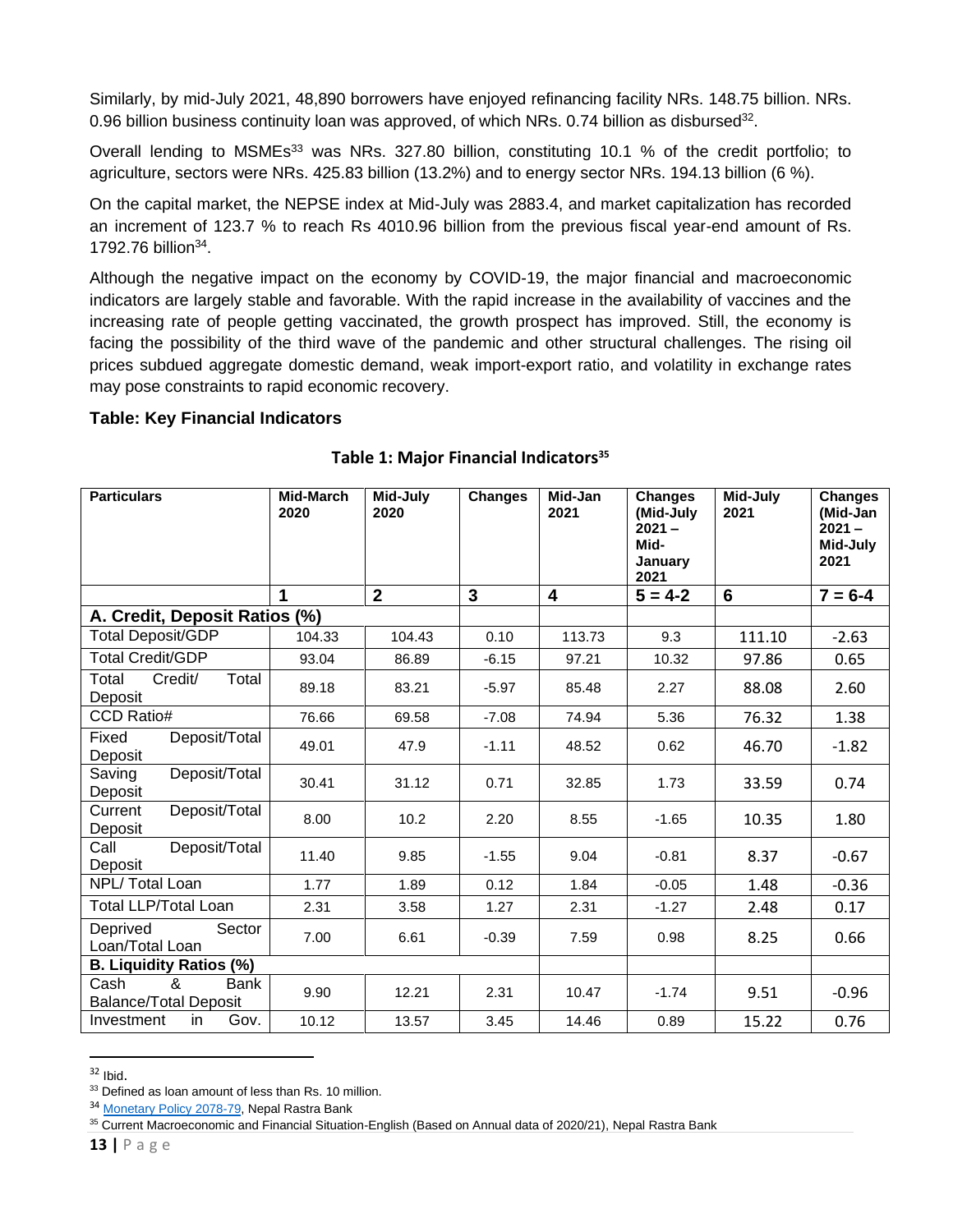| <b>Particulars</b>                                                       | Mid-March<br>2020 | Mid-July<br>2020 | <b>Changes</b> | Mid-Jan<br>2021         | <b>Changes</b><br>(Mid-July<br>$2021 -$<br>Mid-<br>January<br>2021 | Mid-July<br>2021 | <b>Changes</b><br>(Mid-Jan<br>$2021 -$<br>Mid-July<br>2021 |
|--------------------------------------------------------------------------|-------------------|------------------|----------------|-------------------------|--------------------------------------------------------------------|------------------|------------------------------------------------------------|
|                                                                          | 1                 | $\overline{2}$   | 3              | $\overline{\mathbf{4}}$ | $5 = 4-2$                                                          | 6                | $7 = 6-4$                                                  |
| Securities/Total Deposit                                                 |                   |                  |                |                         |                                                                    |                  |                                                            |
| <b>Total Liquid Assets/Total</b><br>Deposit                              | 22.64             | 27.9             | 5.26           | 26.78                   | $-1.12$                                                            | 26.18            | $-0.60$                                                    |
| C. Capital Adequacy Ratios (%)                                           |                   |                  |                |                         |                                                                    |                  |                                                            |
| Core Capital/RWA                                                         | 12.15             | 12.01            | $-0.14$        | 11.56                   | $-0.45$                                                            | 11.12            | $-0.44$                                                    |
| <b>Total Capital/RWA</b>                                                 | 13.97             | 14.16            | 0.19           | 13.86                   | $-0.27$                                                            | 14.19            | 0.33                                                       |
| D. Financial Access (Number)                                             |                   |                  |                |                         |                                                                    |                  |                                                            |
| No. of Deposit Accounts                                                  | 31,112,194        | 32,454,204       | 1342010        | 34671949                | 2217745                                                            | 37,770,985       | 3099036                                                    |
| No. of Loan Accounts                                                     | 1,498,467         | 1,544,059        | 45592          | 1601958                 | 57899                                                              | 1,702,195        | 100237                                                     |
| E. Interest Rate of Commercial Banks (%)                                 |                   |                  |                |                         |                                                                    |                  |                                                            |
| Wt. Avg Interest Rate<br>on Deposit                                      | 6.77              | 6.01             | $-0.76$        | 5                       | $-1.01$                                                            | 4.76             | $-0.24$                                                    |
| Saving                                                                   | 4.78              | 4.16             | $-0.62$        | 2.78                    | $-1.38$                                                            | 3.01             | 0.23                                                       |
| Fixed                                                                    | 9.74              | 9.02             | $-0.72$        | 8.01                    | $-1.01$                                                            | 7.72             | $-0.29$                                                    |
| Call                                                                     | 4.32              | 2.37             | $-1.95$        | 0.98                    | $-1.39$                                                            | 0.93             | $-0.05$                                                    |
| Wt. Avg Interest Rate<br>on Credit                                       | 11.8              | 10.11            | $-1.69$        | 9.09                    | $-1.02$                                                            | 8.43             | $-0.66$                                                    |
| <b>Total Deposit &amp; Lending (NRs.in Million)</b>                      |                   |                  |                |                         |                                                                    |                  |                                                            |
| Deposits NRs.                                                            | 3,614,357         | 3,933,738        | 319,381        | 4,284,220               | 350482                                                             | 4740066          | 455,846                                                    |
| Loan<br>and<br>advances<br>(Including<br><b>Bills</b><br>Purchased) NRs. | 3,223,216         | 3,273,096        | 49,880         | 3,662,120               | 389024                                                             | 4174616          | 512,496                                                    |
| Deprived Sector<br>Loan<br>NRs.                                          | 196,254           | 201,610          | 5,356          | 243,275                 | 41665                                                              | 293414           | 50,139                                                     |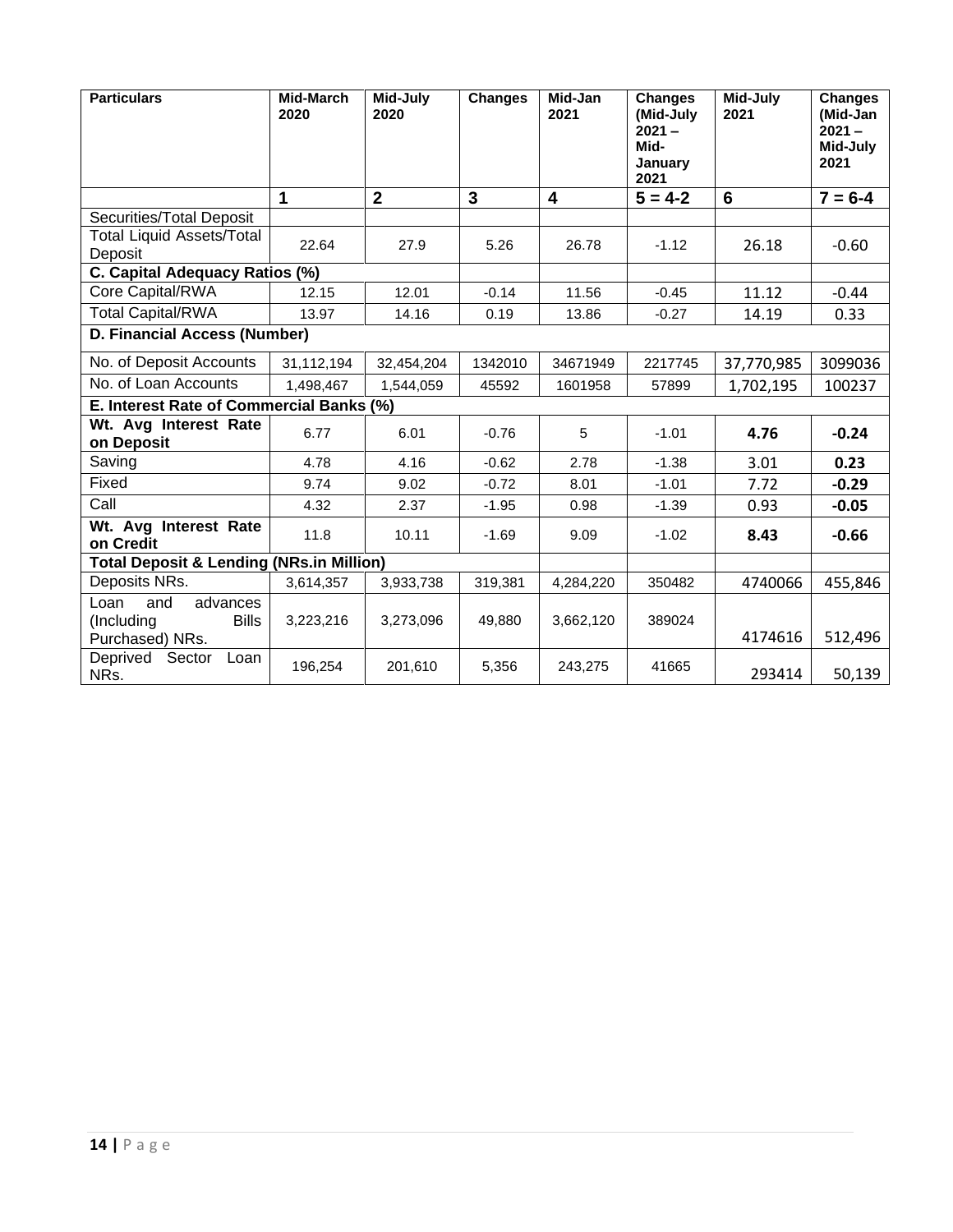# <span id="page-15-0"></span>**4. The Implementation of COVID-19 Response Measures<sup>i</sup>**

*This section provides detailed description of the implementation progress of the COVID-19 response measures, in terms of (i) prevention and treatment, (ii) social protections, and (iii) economic support. This is expected to cover the National Relief Programs.* 

| <b>Response Action</b>                                              | <b>Implementing Agency</b> |  |  |  |
|---------------------------------------------------------------------|----------------------------|--|--|--|
| Building additional quarantine and hospital bed<br>a.               |                            |  |  |  |
| capacity                                                            | <b>MOHP</b>                |  |  |  |
| b.<br>Establishing laboratories with PCR testing capacity           | <b>MOHP</b>                |  |  |  |
| Instructing private hospitals with a capacity of 50 or<br>C.        |                            |  |  |  |
| more beds to prepare isolation wards to treat                       |                            |  |  |  |
| suspected COVID-19 patients                                         | <b>MOHP</b>                |  |  |  |
| d.<br>Scale-up critical care bed capacity                           | <b>MOHP</b>                |  |  |  |
| Introducing a health insurance scheme for medical<br>e.             |                            |  |  |  |
| personnel                                                           | <b>MOHP</b>                |  |  |  |
| $f_{\cdot}$<br>Providing additional financial incentives to medical |                            |  |  |  |
| and health personnel                                                | <b>MOHP</b>                |  |  |  |
| Implementation Progress, Challenges and Next Steps.                 |                            |  |  |  |

#### **4.1 Health and Medical Support**

#### **Progress on Implementation**

- A total of 5,591 quarantine centers with 176,716 beds were established at the country's various locations spreading in all 7 provinces (province-wise shown in Annex A) by June 22 2020, when the border crossings of the migrants were at the peak. 1,195 additional quarantine centers with 55,307 beds were added by August 27 2020, to cater to the additional demand. Demand for quarantine beds reached a maximum on June 10 2020. Then it started dropping at the rate of 5.7% in June, 4.4% in July, 1.26% in August, 0.64% in September, 2.47% in October, 4.34% in November, 1.18% in December, and 2.75% in the first 2 weeks of January 2021.
- The demand for isolation beds started to rise steadily from the last week of July to the third week of October (4% in August, 0.59% in September, and 3.63% in October. The demand started declining since the last week of October at the rate of 2.51% in November, 3.16% in December, and 2.56% in the first two weeks of January 2021 (Annex B). People have preferred to stay in home isolation in recent days. Among the 39,298 active cases as of August 15 2021, 35,018 are in home isolation, and the remaining 4280 are in institutional isolation. Currently, only 419 persons are in quarantine<sup>36</sup>.
- During the last six months reporting period, there have not been any major changes in the use of quarantine. The details of quarantine occupancy during the early period of COVID-19are given in

<sup>36</sup>SitRep#553, MOHP, GON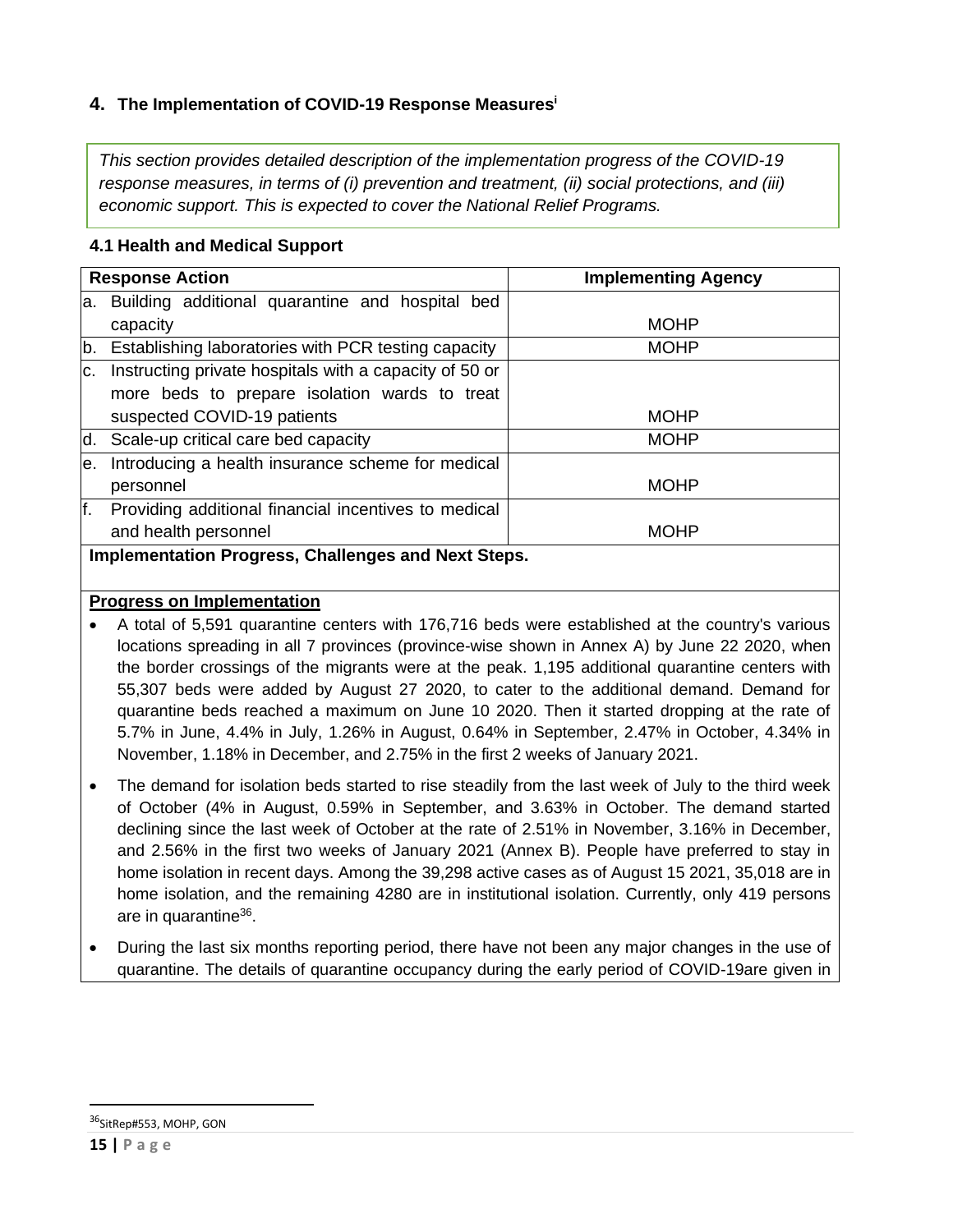Annex C.

- As per a recent sample survey<sup>37</sup>, the quarantine and isolation centers have maintained wards separately for men and women (Annex D). All the LLs have allocated beds for women in the separate wards. The share of allocated beds for women was 16.11% of the total quarantine beds.
- The quarantine centers with the required number of beds were managed as per the Provinces' varying demands. The utilization factor for beds in quarantine centers in Sudurpachim is the highest ( 32,88 %), while it is nominal for Bagmati Province (4.61 %). (See Annex A).
- Initially, the RT-PCR test started with only one public laboratory. The RT-PCR testing laboratories increased from 1 to 26 numbers by July 15 2020. The test of charge for RT-PCR in public laboratories was free. After issuing protocol on June 22 2020, the government allowed private testing laboratories to conduct RT-PCR tests. The private laboratories, when allowed, started charging NRs. 6,000 for a single test but later reduced the charge to NRs. 2000 following the government's intervention. During the reporting period, RT-PCR testing laboratories have increased from 26 to 96 in number. Currently, 58 public and 38 private medical laboratories are authorized to carry RT PCR tests covering all 7 provinces<sup>38</sup>. The time taken to deliver the test results has considerably reduced from an earlier 24 hours to 4 to 5 hours now.
- The highest RT-PCR tests and the highest number of positive cases were observed at 23,226 and 9,483, respectively, on May 21 2021, and May 11 2021. The lowest number of RT-PCR tests (1,900) done in a single day was on February 13 2021, and the lowest number of positive cases (47) in a single day was on March 6 2021. Similarly, the maximum percentage of positive cases (50.36%) and the minimum percentage of positive cases (1.33) in a single day were on May 10 2021, and March 6 2021, respectively. The percentage of positive cases against the number of PCR tests remained on average 30 to 50.36% during the last week of April to the last week of May 2021. Although the positive cases for men remained higher than women, the increase rate among women is significant from 34.96% on January 16 2021, to 40.12 % on August 15 2021. (Annex E).
- The number of recovered cases surpassed the daily positive case from October 2020 to March 2021 and May to June 2021. However, the positive cases exceeded the recovered cases from July 2021, and it is continued so far (Annex F)
- The highest positive cases were observed among 25-34 year age group people, followed by the 35-44 and 15-24 year age group, and the 55-64 age group has the highest deaths, followed by 65- 74 and 45-54 year age group. The Case Fatality Ratio is the highest in 85 years or above, followed by 75-84 and 65-74 year age groups. (Annex G).
- COVID-19 incidence (per 100,000) in Nepal is lower than the Maldives among the 11 South-East Asian Region (SEAR) countries. Maldives has the highest COVID-19 incidence among the SEAR countries. (Annex H).
- The positive cases among men continuously decreased from 94% on June 1 to 60% in the first week of November 2020, then remained constant until April 2021. Conversely, the rate of women positive cases continuously increased from 6% on June 1 2020, to 40% in the first week of November (Annex D). Similarly, women's deaths also increased from 29.87% of the total deaths in the second week of January to 33.40% in the first week of August 2021.<sup>39</sup>

<sup>37</sup> A telephonic sample study (11 LLs) and field survey (15 LLs) carried out by CARES TA team covering 26 local levels.15 local levels had managed 12,841 quarantine beds in the total 291 centers.

<sup>&</sup>lt;sup>38</sup>9 in Province 1, 10 in province 2, 49 in Bagmati, 5 in Gandaki, 12 in Lumbini, 4 in Karnali and 7 in Sudurpaschim province <sup>39</sup>Situation Update #40 and 68- Coronavirus Disease 2019 (COVID-19) WHO Country Office for Nepal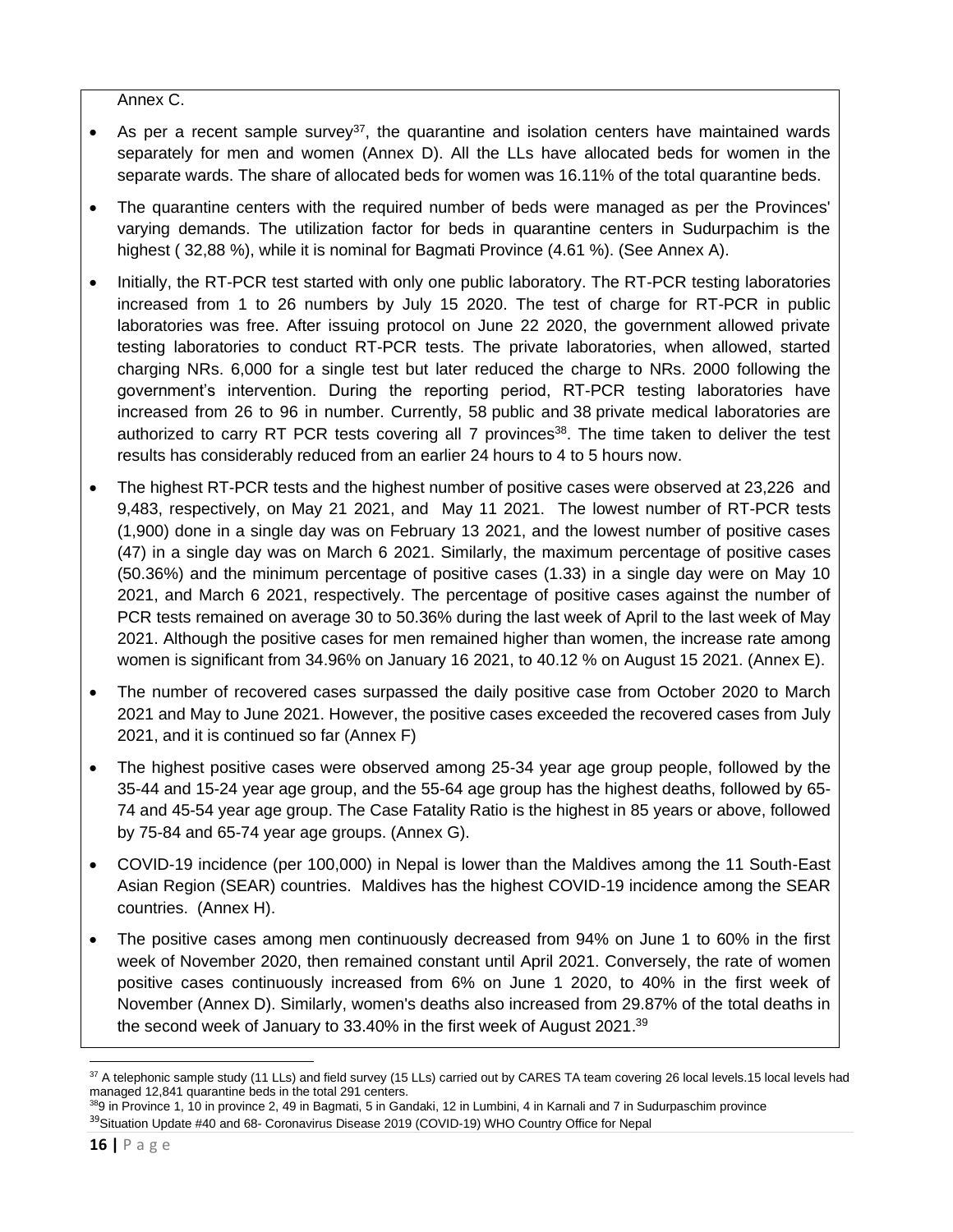- The average tests<sup>40</sup> for January, February, March, April, May, June, July, and August are 34.97, 22.98, 27.10, 53.78, 151.51, 107.52, 97.22, and 115.80 tests per 1000 per week. It represents the rising pattern of average weekly tests until the end of May, which recovers until July and rises in August.
- The average positive case rate for January, February, March, April, May, June, and July 2021 is 7.32, 3.49, 2.99, 16.93, 40.03, 23.48, and 21.24%, respectively, of the total test performed at that time (Annex I).
- As a result of the second surge of COVID-19 Pandemic, the demand for ICU and ventilators started sharply increasing from last week of April 2021 and peaked on 01 June 2021with total use of 1491 ICU beds and 404 ventilators. The utilization of ICUs and ventilator in Kathmandu valley on June 01 2021, was 566 ICUs (74.91%) and 281 ventilators (58%). <sup>41</sup>The current use is 311 ICUs (67.52%) and 141 ventilators (60.28%) as of August 15 (Annex J).
- The construction of 250 new hospitals<sup>42</sup> (5-15 bedded) in 396 local levels is in progress. These hospitals provide additional 3,345 beds at local levels covering all seven Provinces.
- LLs and health institutions have provided risk allowance/financial incentives to the targeted health and frontline workers, especially during the last trimester of the fiscal year 2076/77. Ten federallevel health institutions have reported the number of health workers who received financial incentives. Information from 83 local levels shows that 5,642 health and frontline personnel, including 1,407 FCHV (48.75% of total FCHV), have received financial incentives. The local levels' information has represented all provinces, two-thirds of districts (scattered to 50 districts), three ecological regions, and rural municipalities and municipalities. As per the reports received from federal and local institutions, 9,712 people received an allowance, with 59.50% women. Likewise, in the category: 10.55% were doctors, 22.24% were nurses, 3.56% were Lab Technicians, 15.55% were Paramedics, 15.32 % were FCHV, and 32.84% were others than the specified categories Annex K. The compilation of complete data is in progress.<sup>43</sup>

### **Other implementation progress/updates**

- So far, Nepal has received 4.748 million vaccines on a grant from India, China, the USA, and under COVAX facilities as of July 15 2021. With the procured 6.0 million vaccine doses from India (AstraZeneca - 2.0 million doses) and China (Vero cell - 4.0 million doses), Nepal has yet to receive 1.0 million doses from India. Japan has announced 1.6 million doses of vaccines (AstraZeneca) to Nepal as a grant. China has pledged to supply an additional 1.6 million doses of Vero cell on a grant basis. The World Bank has provided USD 75 million, and ADB has provided USD 165 million for vaccine procurement and management.<sup>44</sup>
- Out of the total targeted population of 22.17 million, 4,684,509 people have been vaccinated with a single dose(August 15 2021). It constitutes 21.13% of the total targeted population for vaccination. The population receiving the second dose of vaccination has now reached 15.17% of the targeted population. (Annex L)
- The MOHP developed "Risk Allowance Management Directives to the Personnel Involved in the

<sup>40</sup>SitRep #342 to #553, Ministry of Health and Population, Government of Nepal

<sup>41</sup>SitRep #342 to #553, Ministry of Health and Population, Government of Nepal

<sup>42 30</sup> in Province One, 71 in Province Two, 83 in Bagmati Province, 21 in Gandaki Province, 38 in Lumbini Province, 24 in Karnali Province 22 in Sudurpaschim Province.

<sup>&</sup>lt;sup>43</sup> Data reported form 17 federal health institutions to MoHP and 83 local levels to MoFAGA

<sup>44</sup> Press releases from MOHP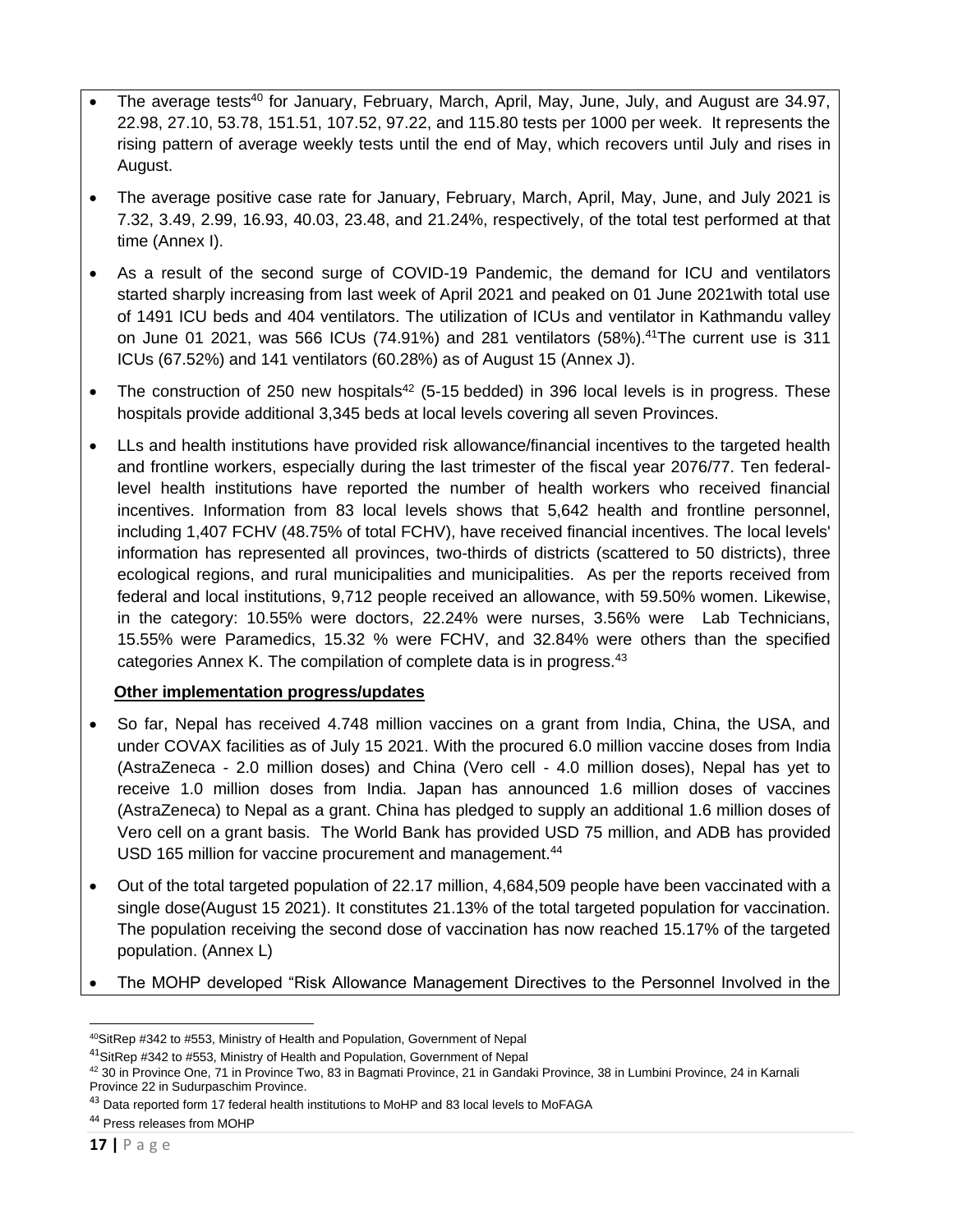Treatment of COVID-19 Patients, 2077" and circulated it to all local levels and health institutions for implementation.

- During the reporting period, the government has undertaken the following activities for the COVID-19 response to cope with the second surge and to ensure uninterrupted delivery of routine non-COVID health services:
	- $\circ$  3-months rolling plan Operationalized to implement COVID-19 response effectively.
	- $\circ$  Issued new directives related to health security and quarantine of passengers arriving in Nepal following the drop in COVID-19 cases in early March).
	- $\circ$  Relaxation on quarantine procedures for foreigners coming to Nepal who've taken both shots of COVID-19 vaccine with a recent RT-PCR test report
	- $\circ$  The study on the Sero-prevalence of SARS-CoV-2 has concluded that a 50% of peopleare susceptible to COVID-19.
	- $\circ$  The screening process at Port of Entry (POE) strengthened with the facilities of testing for COVID-19 to facilitate the public health interventions during the case management process.
	- $\circ$  With the recent surge in COVID-19 cases, MOHP has issued a circular to manage positive cases at hospital and isolation centers based on the presence of symptoms identified at PoEs:
	- o Incident Command System (ICS) reactivated from Mid-March to cope with the second surge of COVID-19 Pandemic.
	- $\circ$  An order was issued based on the Infectious Diseases Act 2020 covering health and other sectors, including the responsibility of the public for the prevention and management of the COVID-19 Pandemic.
	- o Promulgation of COVID-19 Crisis Management Ordinance to respond to COVID-19 emergency
	- $\circ$  Donor's support solicited to increase the capacity of oxygen production and its equitable distribution in sufficient quantities.
	- o Prepared and issued COVID-19 related guidance/publications:
		- "Protocol for Collection of Samples for PCR Testing at Home, 2078,
		- Pocket Book on "Clinical Management of COVID-19 in Healthcare setting" (Second Edition), and "Criteria for the use and determining the requirement of medical oxygen, 2078"
		- Pocket book for people in home isolation (Nepali Language)
		- A protocol on Case Investigation and contact tracing (CICT) during COVID-19 Community level transmission (Nepali Language)
		- Treatment guideline for Mucromysosis (English Language)
		- Mucormycosis Surveillance reporting format (English Language)
		- Operationalization of COVID-19 Prevention Micro Containment Plan following the guideline on "Order on Prevention and Control of the Second Surge of COVID-19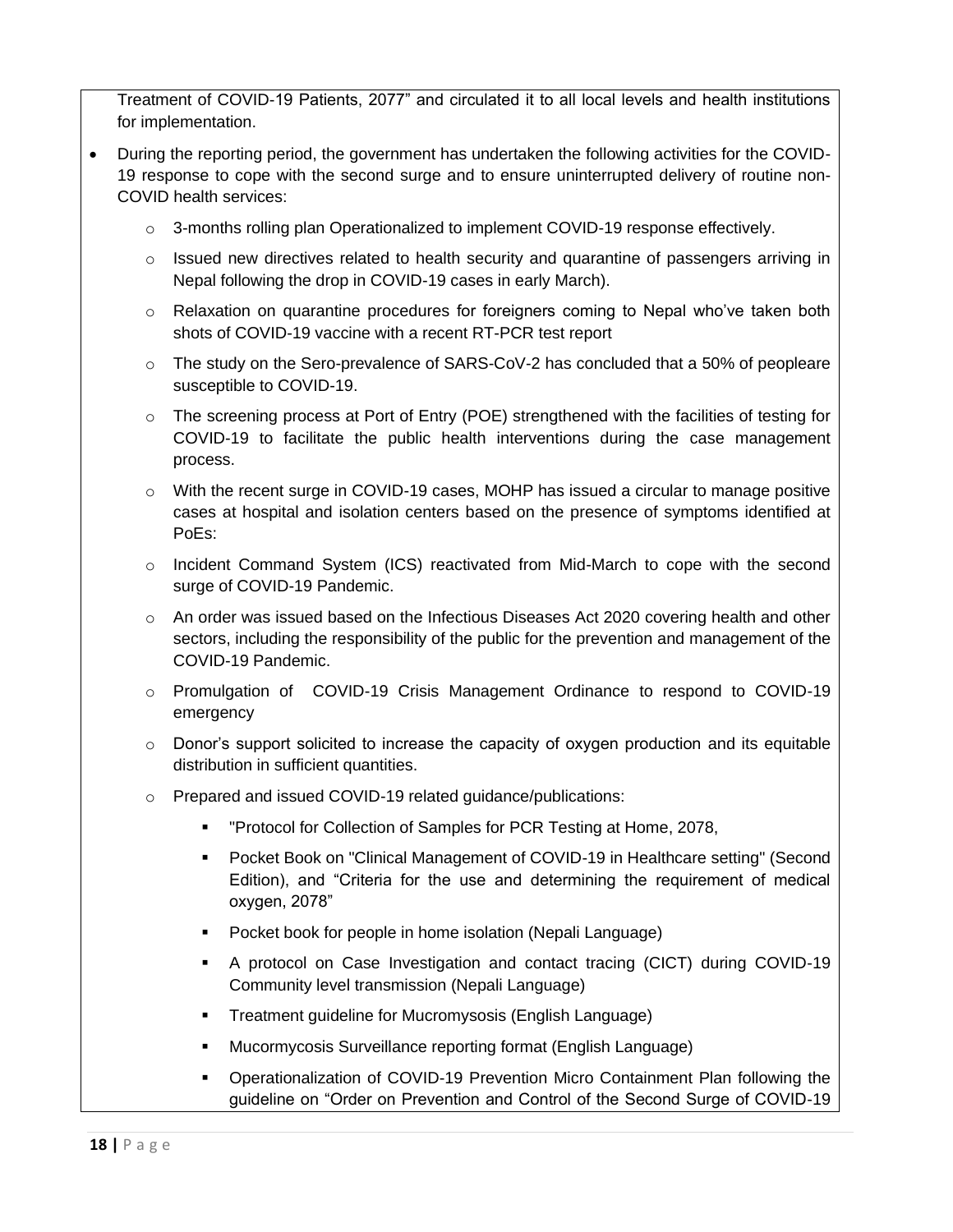Epidemic with New Variant, 2078"

# **Implementation Issues:**

- To ensure an adequate supply of logistics, including PPEs, during the second surge of COVID-19.
- To manage additional demand for ICUs and ventilators to cope with the demand during the second surge of COVID-19.
- To collect financial expenditures records, including financial incentives disbursed to health and frontline workers. 83 LLs and 17 federal health institutions have so far submitted the records of financial incentives provided to the frontline health workers and volunteers.
- To make people aware and conscious of the emerging new variants of COVID-19. A publicity campaign has been launched, and publicity materials developed and distributed.
- To enforce the public health standards to limit the spread of COVID-19 cases and ensuring vaccination to the targeted population – procurement, storage, distribution, site management.
- To manage online registration of COVID-19 vaccination program to streamline the record-keeping as well as certification.

### **Next Steps:**

- Further, strengthening the case investigation and contact tracing at all levels and preventing/managing the further spread of COVID-19 cases.
- Increased coordination with the Ministry of Home Affairs and MOFAGA on a) cross-border management, b) increasing the coverage for Antigen Tests, and c) managing isolation facilities.
- Increasing the coverage of digital registration of vaccination information with disaggregated data.
- Facilitating health studies: universal health insurance coverage and health infrastructure assessment. Based on these concept report's recommendations, further studies are to be identified and carried out.
- Continued capacity development programs for health workers
	- $\circ$  for further reinforcing the existing communication/awareness program for the general public
	- o to enforce public health standards and
	- o for an effective roll-out COVID-19 vaccination.

| 4.2. Social protection for the poor and vulnerable <sup>ii</sup> |                            |  |  |  |
|------------------------------------------------------------------|----------------------------|--|--|--|
| <b>Response Action</b>                                           | <b>Implementing Agency</b> |  |  |  |
| a. Mapping and registration of the poor and                      |                            |  |  |  |
| vulnerable people                                                | <b>MOFAGA/LLs</b>          |  |  |  |
| b.<br>distribution to<br>Food<br>the<br>and<br>poor              |                            |  |  |  |
| disadvantaged people                                             | <b>MOFAGA/LLs</b>          |  |  |  |
| Instructing firms to pay wages during the<br>C.                  | <b>MOLESS</b>              |  |  |  |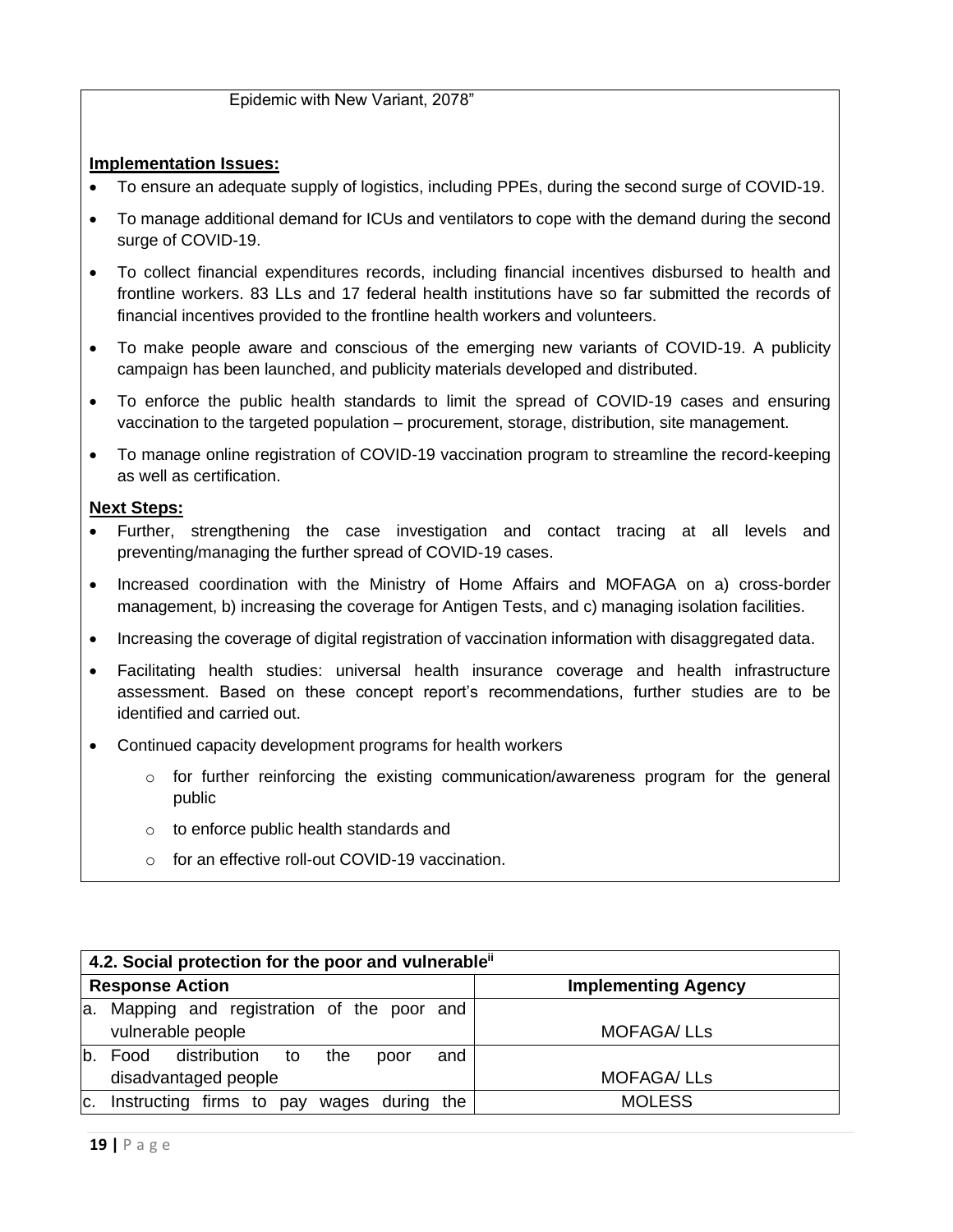|                                                                                | lockdown period                                   |                    |  |
|--------------------------------------------------------------------------------|---------------------------------------------------|--------------------|--|
|                                                                                | d. Contributing to employer and employee shares   |                    |  |
|                                                                                | for the social security fund (SSF) for at least 1 |                    |  |
|                                                                                | month                                             | MOF, MOLESS        |  |
|                                                                                | e. Registering returnee migrant workers and       |                    |  |
|                                                                                | potential migrant workers                         | <b>MOLESS, LLs</b> |  |
| f.                                                                             | Providing returnee migrant workers<br>and         |                    |  |
|                                                                                | potential migrant worker with employment          |                    |  |
|                                                                                | support                                           | LLs, MOLESS        |  |
| lg.                                                                            | Extending employment support to informal          |                    |  |
|                                                                                | sector workers                                    | LLs, MOLESS        |  |
| Progress and Challenges by MOFAGA, MOLESS, and MOF on Implementation Progress, |                                                   |                    |  |

# **Challenges, and Next Steps.**

- 2.8 million Population (65.71 % malnourished pregnant and lactating women) have been identified under poor and vulnerable. <sup>45</sup>MOFAGA/CMIS have reported that 1.899 million households (5.483 million people) have received food assistance. Food relief beneficiaries are the highest in Province one and the lowest in the Karnali Province. <sup>46</sup>(Annexes M).
- The average quantity of food provided to the poor and vulnerable households<sup>47</sup> during the first and second surge of the COVID-19pandemic was in line with the provisions made in the "Model Standard for Providing Relief Support to the Workers of unorganized Sector and Helpless, 2076<sup>48</sup>". The average food distributed per household is the highest in Sudurpaschim province and the lowest in the Bagmati Province (Annex N).
- 573 local levels have registered 331,631 returnee migrant workers (women returnee: 13.09%). The largest share of returnee migrant workers is in Sudurpaschim province (40.4%), while the Bagmati province has the lowest returnee migrant. <sup>49</sup>(Annexes O)
- The government has contributed to employer and employee shares for the social security fund (SSF) for the last 4 months of FY 2019/20.<sup>50</sup> Total beneficiary employers are 1,130, and the beneficiary employees are 194,457 (with 31.94% women). The government contributed NRs. 0.98 billion (8.37 million USD) to the fund for employees, constituting 26% of women (Annex P). During the budget presentation for FY 2021/22, the government has further announced<sup>51</sup> an additional 2 months' (Mid-May to mid-July, 2021) contribution for SSF on behalf of the eligible employer.
- Out of the total 752, 803 registered unemployed in EMIS for PMEP employment, PMEP/MOLESS set up a target to employ only 200,000 people on a wage basis<sup>52</sup>. However, 174,427 unemployed were provided PMEP jobs in FY 2020/21, which shows a significant gap between demand and supply of employment opportunities in PMEP.

• 278,477 persons have received employment from PMEP on a wage basis during FY 2019/20 and

<sup>45</sup>Country Brief, June 2021 of WFP Nepal

<sup>46</sup>21.11% households in Province one, 20.71% in Province two, 18.35% in Bagmati Province, 8.20% in Gandaki Province, 16.03% in Lumbini Province, 6.91% in Karnali Province and 8.68% in Sudurpachim Province

<sup>47.</sup> The vulnerable people as defined by MOFAGA/GON for Covid-19 related food assistance

<sup>&</sup>lt;sup>48</sup>30 kg rice, 3 kg dal, 2 packet salt, 2 liter cooking oil, 4 piece of soap and 2 kg sugar per household of workers and helpless

<sup>49</sup> Province one 4.7%, Province two 7.5%, Bagmati Province 3.6%, Gandaki Province 4.8%, Lumbini Province 26.5%, Karnali Province 12.6% and Sudurpachim Province 40.4%.

<sup>50</sup> Budget Speech, FY 2020/21, MOF, GON

<sup>51</sup> Budget Speech, FY 2021/22, MOF, GON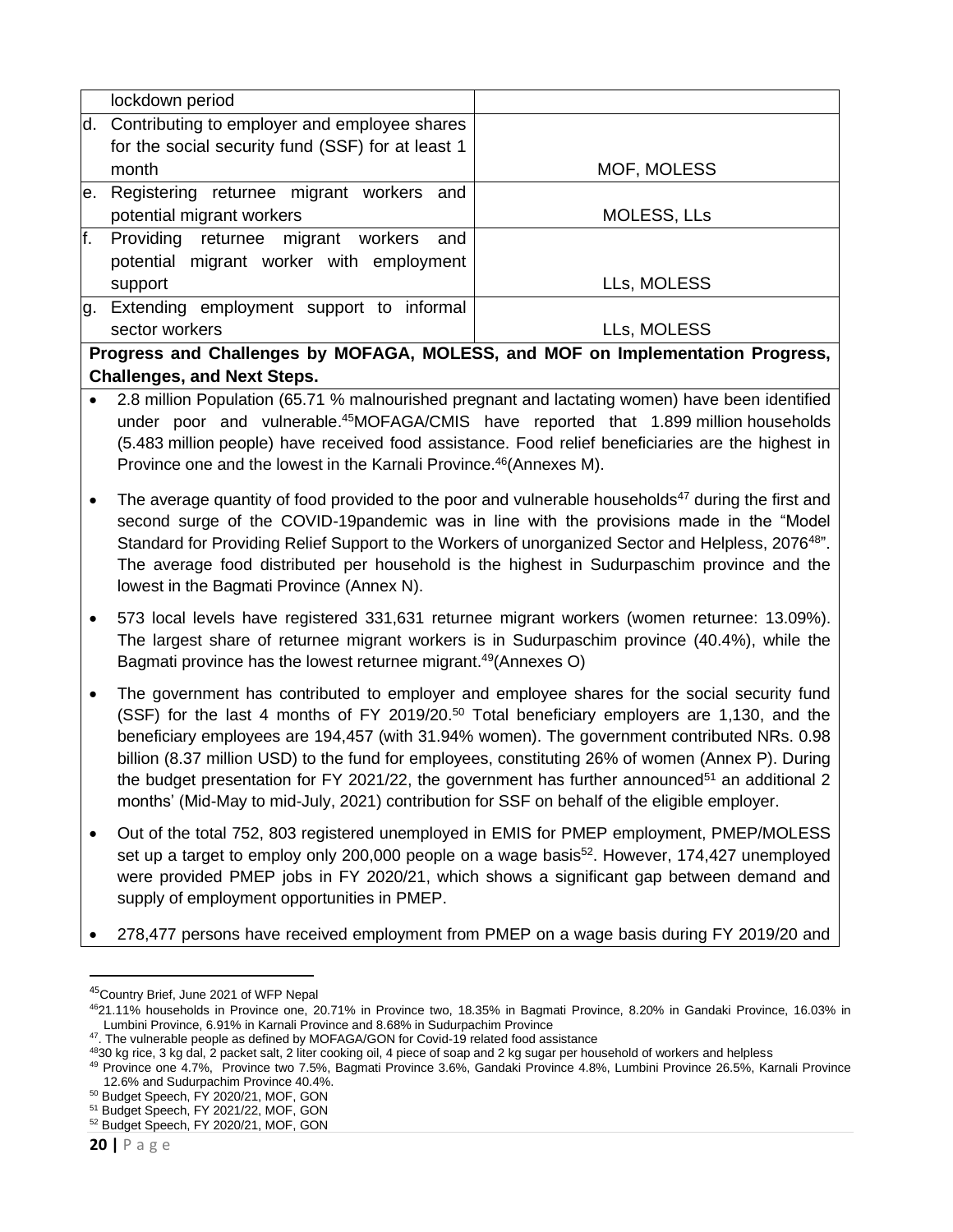2020/21 against the target of 500,000 persons. Among those beneficiaries, 46.88% were women and 60.75% individuals from DAG communities. Employment was provided from PMEP to 104,050 unemployed in FY 2019/20, of which 45.13% were women, and 59.80% were from DAGs. In the case of FY 2020/21, 47.92% women beneficiaries and 61.32% DAGs were involved in PMEP/CFW opportunities out of 174,427 beneficiaries. The total number of beneficiaries is highest (20.98%) in Sudurpashim Province with 71 days average employment and lowest in Province two (8.77%) with 58 days average employment. (Annex Q.)

### .**Other Implementation Progress:**

- As reported by 76 LLs, 5,642 health workers and frontline personnel (59.50% women) have received financial incentives amounting NRs 187 million.
- CMIS is under customization for collecting and disseminating COVID-19 disaggregated data targeting its second surge.
- MOFAGA communicated regularly with LLs to effectively apply mitigation measures to control COVID-19 cases during the second surge.
- MOFAGA circulated to all LLs for carrying out voluntary pre-registration on COVID-19 vaccination.
- MOFAGA communicated to all LLs to regularly update COVID-19 death cases of municipal staff and the representatives into the CMIS.
- ToR for Unconditional Food Support Study has been prepared and updated, incorporating lessons learned from the second surge of COVID-19 and the occurrence of flood and landslides during this COVID-19 pandemic.
- MOLESS released the conditional federal grant assistance of NRs.10.76 billion (USD 91.965 million) to LLs to implement an employment program to provide a minimum of 100 days of employment to 0.2 million people in FY 2020/21.
- MOLESS prepared a guidance note on "Minimum care to be taken to mitigate COVID-19 infection risk while conducting the PMEP" and circulated to all LLs.
- PMEP/MOLESS conducted virtual orientation events to Chief Administrative Officer, Finance section chief, Employment Coordinator, and Technical Assistant of all provinces totaling 3,491 participants regarding the plan of action, target of the program, physical & financial progress, EMIS entry, and wage payment through bank.
- PMEP/MOLESS improved EMIS to generate reports with disaggregated data in terms of sex and caste/ethnicity. It also instructed to all LLs for timely completion of the web-based performance evaluation of the Employment Coordinator using revised evaluation criteria.
- PMEP/MOLESS has revised the minimum daily wage rate from NRs 517 to NRs 577 for Cash for Works (CfW) employees of FY 2021/22.
- PMEP/MOLESS conducted Cash for work (CfW) study in collaboration with ADB and the World Bank to review its delivery chain and provide necessary recommendations for future intervention.

# **Implementation Issues:**

• Due to remoteness, all LLs have difficulty reaching out to reliable internet connections. Out of 753 LLs, only 510 LLs have regularly maintained data updates on CMIS and 743 LLs have regularly been updated in EMIS. Reaching to LLs not connected to reliable internet for CMIS and EMIS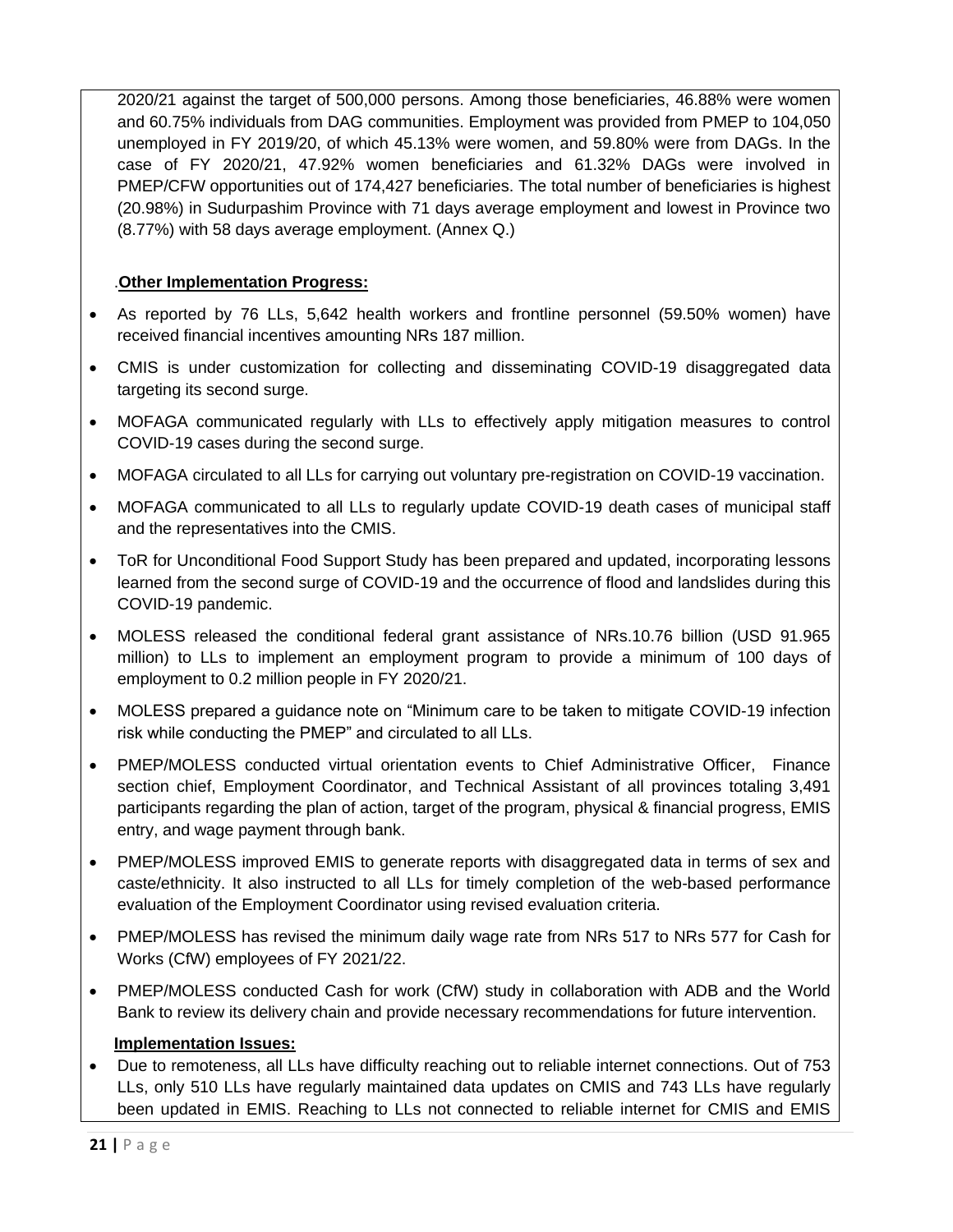updates and financial data remains an issue.

- Completion and timely entry of the financial information into EMIS and CMIS by all the LLs remains an issue.
- Completing disaggregated and complete financial incentives provided to health and front-line workers from LLs is yet to be completed.
- Effective operationalization of existing CMIS and extending its outreach, including digital access, is yet to enhance. The need for improvement/upgrading of CMIS to maintain all disaster-related information, including complete COVID-19 information, has been realized by its stakeholders.
- LLs have yet to integrate the PMEP activities and local-level planning steps taking wider ownership of the program.
- Facilitate the effective implementation of PMEP; a bridging mechanism between federal, provincial, and LLs yet to be adequately designed.
- There is a significant gap between employment demand and actual supply; upscaling the employment target under PMEP to meet the remaining demand is an issue.
- Activation of Employment Service Centers (ESC) to work as a resource center to coordinate with non-governmental employment providers and explore employment opportunities within the respective LLs is yet to materialize.

#### **Next Steps:**

- To complete the compilation of financial incentives information provided to health workers and frontline personnel from all LLs.
- To upgrade CMIS and EMIS and make them interoperable with another information system (IS) at the local level.
- Coordinate with local levels to conduct the food support study (incorporating lessons learned from the second surge of COVID-19 and the *occurrence of flood and landslides during this COVID-19 pandemic).*
- To develop and apply a bridging mechanism between federal, provincial, and LLs to facilitate the effective implementation of PMEP.
- To strengthen the PMEP delivery process based on the recommendation of the CfW study as appropriate.

# **4.3 Economic support for affected sectors (USD 555 million)iii**

| <b>Response Action</b>                                                                      | Implementing<br>Agency |
|---------------------------------------------------------------------------------------------|------------------------|
| a. Allowing deferred tax filing for at least 1 month                                        | IRD                    |
| b. Waiving all customs duties on medical equipment                                          | <b>DOC</b>             |
| c. Allowing debt rescheduling until the end of FY 2020/21                                   | <b>NRB</b>             |
| d. Instructing banks to provide an interest rate discount to borrowers who repay<br>on time | <b>NRB</b>             |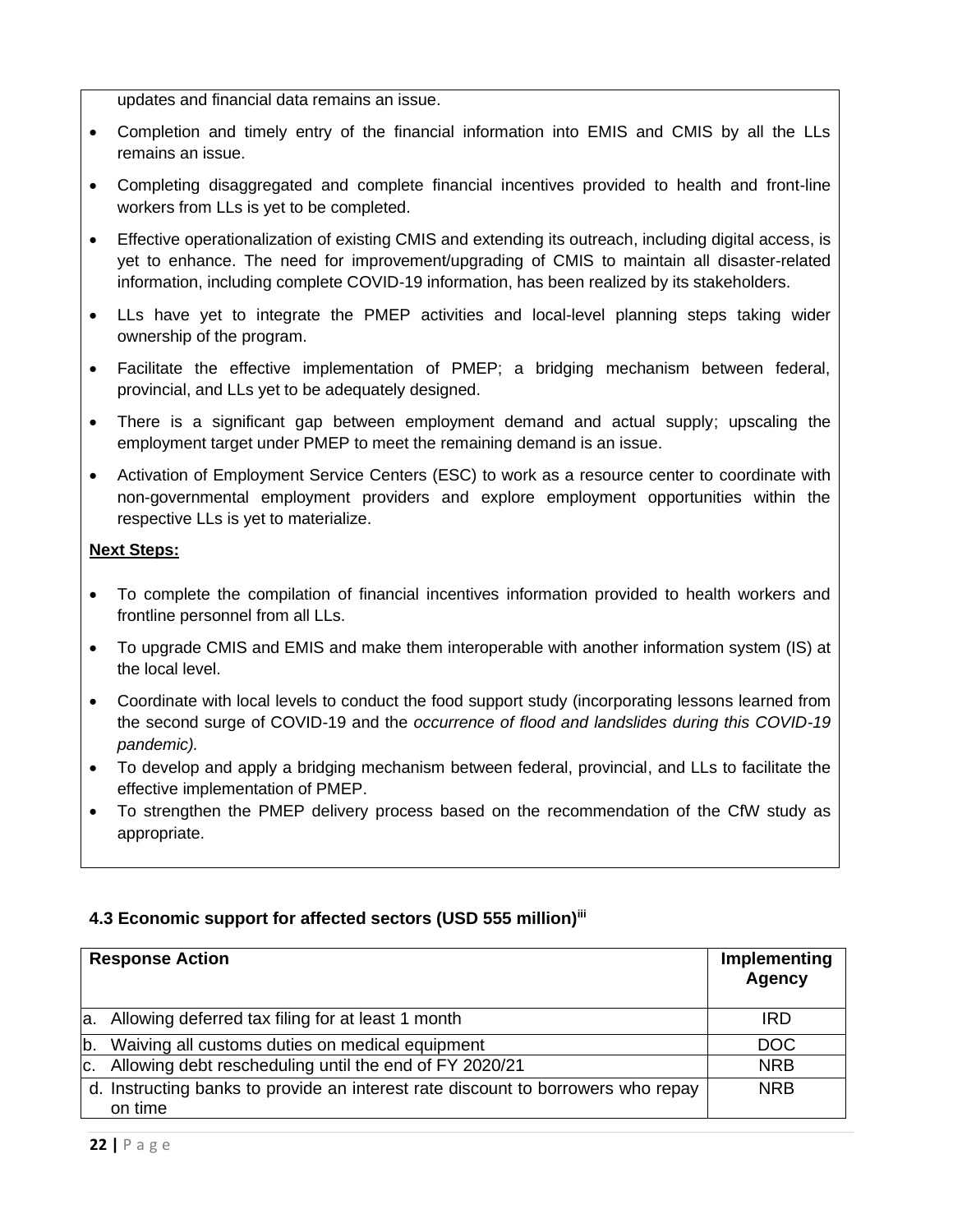| le. | Extending loan repayment of short-term working capital loans                   | <b>NRB</b>    |
|-----|--------------------------------------------------------------------------------|---------------|
| lf. | Instructing banks to relax the loan amount ceiling and approve loans within    | <b>NRB</b>    |
|     | 5 days for tourism and transport businesses                                    |               |
| lg. | Allowing banks to count loans to health facilities for COVID-19 treatment as   | <b>NRB</b>    |
|     | qualifying toward priority sector lending requirements                         |               |
|     | h. Lowering the mandatory cash reserve ratio and reducing the interest rate on | <b>NRB</b>    |
|     | the standing liquidity facility rate                                           |               |
| i.  | Providing a refinancing facility for affected small and medium-sized           | MOF, NRB      |
|     | enterprises, and returnee migrant workers and potential migrant workers        |               |
| lj. | Providing a grant subsidy for the transport of agricultural produce            | MOF,          |
|     |                                                                                | <b>MOFAGA</b> |
|     | k. Discount in electricity and water-supply charges                            | MOF.          |
|     |                                                                                | MOEWRI,       |
|     |                                                                                | MOWS, MOCIT   |
|     | asses and Ohellenges by MOF and NDD on Implementation Dromps                   | Oballanana an |

# **Progress and Challenges by MOF and NRB on Implementation Progress, Challenges, and Next Steps.**

- On the economic recovery front, the outstanding refinance facility provided by the NRB at a concessional rate for promoting productive sector activities and export amounted to NRs.18.38 billion (USD 155.7 million) in mid-March 2020<sup>53</sup>, the outstanding refinance amount increased to NRs. 127.09 billion<sup>54</sup> (USD 1.07 billion) with an increment of NRs. 108.71 billion (USD 921.2 billion) during COVID-19 impacted Period. There has been a significant six-fold increase in refinance activities during the COVID-19 impacted period, helping the economy's early recovery.
- The outstanding concessional loan is NRs. 161.44 billion (USD 1,368.13 million) extended to 104,109 borrowers as of mid-July 2021<sup>55</sup>. The concessional loans of 32,448 borrowers with NRs. 59.56 billion (USD 504.74 million) were extended from Mid-July 2020<sup>56</sup>. The concessional loan amount increased significantly by NRs. 101.88 billion (USD 863.39 million) in the review period indicates that the massive economic support for affected sectors has happened.
- The total outstanding concessional loan includes 46,057 borrowers for selected agriculture and livestock businesses, 55,551 women entrepreneurs (53.35% of total borrowers), and 2,501 borrowers in other eight sectors as of Mid-July 2021<sup>57</sup>.
- The Refinance Procedure, 2020, and Business Continuity Loan procedures were issued and implemented during the period. Business continuity loans extended to COVID-19 affected tourism, cottage, small and medium industries for salaries to workers and employees in line with 'Business Continuity Loan Procedure, 2020'. Under this provision, a loan amounting to NRs 736.8 million (USD 6.24 million) was disbursed against the approved loan NRs. 956.7 million (USD 8.10 million) as of mid-July 2021<sup>58</sup>.

<sup>53</sup> [CMEs-Eight-Months-Final-Compilation-English-2076-77.pdf \(nrb.org.np\)](https://www.nrb.org.np/contents/uploads/2020/04/CMEs-Eight-Months-Final-Compilation-English-2076-77.pdf)

<sup>54</sup> [Current-Macroeconomic-and-Financial-Situation-Nepali-Based-on-Eleven-Months-data-of-2077.78.pdf \(nrb.org.np\)](https://www.nrb.org.np/contents/uploads/2021/07/Current-Macroeconomic-and-Financial-Situation-Nepali-Based-on-Eleven-Months-data-of-2077.78.pdf)

<sup>55</sup> [Current-Macroeconomic-and-Financial-Situation-English-Based-on-Annual-data-of-2020.21-1.pdf \(nrb.org.np\)](https://www.nrb.org.np/contents/uploads/2021/08/Current-Macroeconomic-and-Financial-Situation-English-Based-on-Annual-data-of-2020.21-1.pdf)

<sup>56</sup> https://www.nrb.org.np/red/current-macroeconomic-and-financial-situation-tables-based-on-annual-data-of-2020- 21/

<sup>57</sup> [Current-Macroeconomic-and-Financial-Situation-English-Based-on-Annual-data-of-2020.21-1.pdf \(nrb.org.np\)](https://www.nrb.org.np/contents/uploads/2021/08/Current-Macroeconomic-and-Financial-Situation-English-Based-on-Annual-data-of-2020.21-1.pdf)

<sup>58</sup> [Current-Macroeconomic-and-Financial-Situation-English-Based-on-Annual-data-of-2020.21-1.pdf \(nrb.org.np\)](https://www.nrb.org.np/contents/uploads/2021/08/Current-Macroeconomic-and-Financial-Situation-English-Based-on-Annual-data-of-2020.21-1.pdf)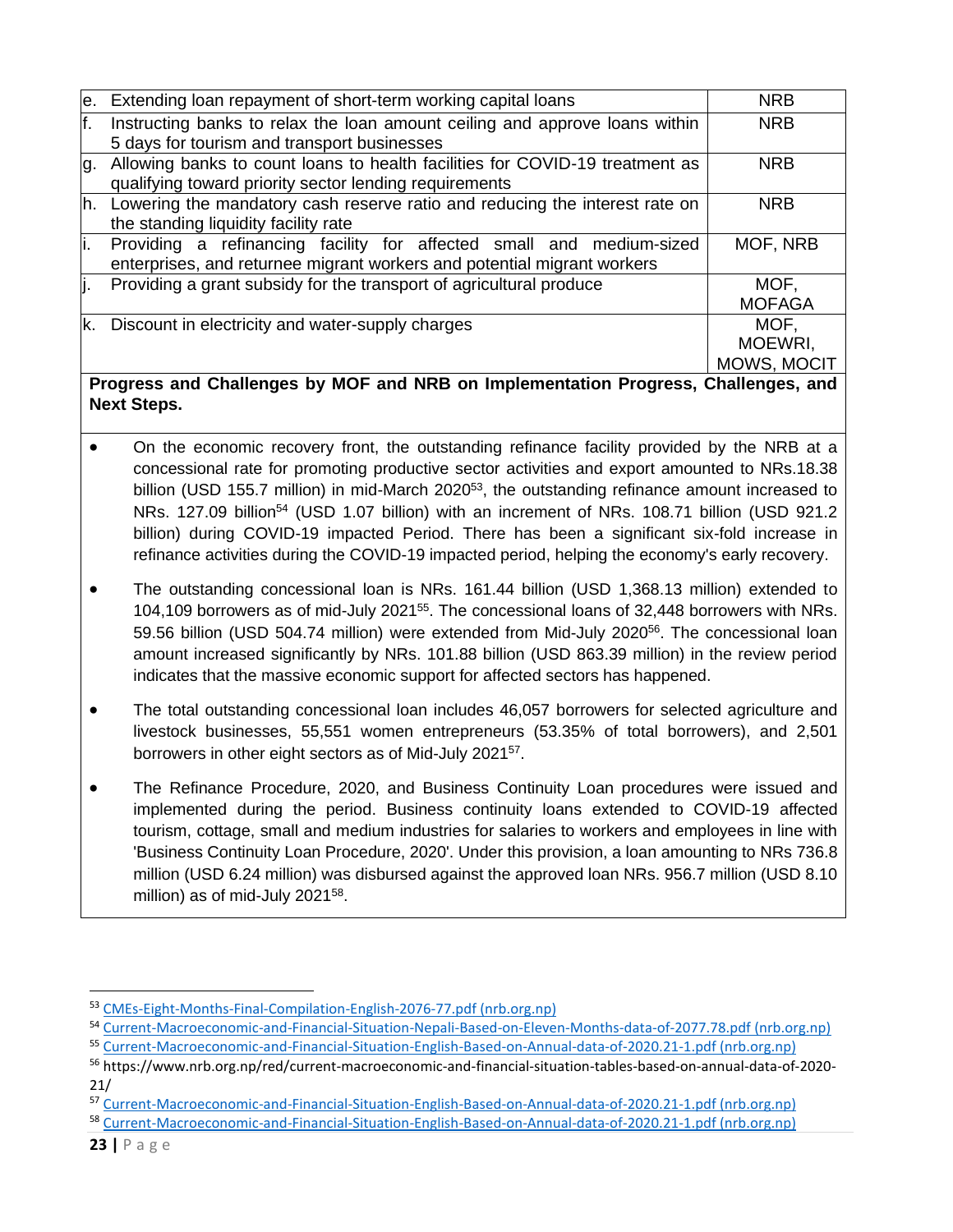- As per the instruction of the NRB<sup>59</sup>, BFIs extended the loan repayment period for two years to 199 borrowers for hard-hit tourism sectors and businesses with loans amount NRs. 20.86 billion (USD 177.78 million). Similarly, loan repayment period of 7,688 for the group of less affected borrowers' loan of NRs. 30.3 billion (USD 256.77 million) was extended for 6 months, loan repayment period of 7,878 for the group of moderately affected borrowers' loan of NRs. 28.27 billion (USD 239.57 million) was extended for 9 months up to Mid-April, 2021, and a loan repayment period of 4,012 for the group of hard-hit borrowers' loans of NRs. 14.27 billion (USD 120.93 million) was extended for 1 year, i.e. by Mid-July, 2021<sup>60</sup>.
- Restructuring and rescheduling of loans NRs 129.21 billion (USD 1,095 million) have been permitted to  $21.717^{61}$  of the group of hard-hit borrowers of the COVID- 19 based on their business plan.
- The grace period for repayment was provided for 993 borrowers for loans worth NRs. 52 billion. Among those, low-impact businesses were 174 borrowers (NRs. 3.95 billion) for six months; medium-impact businesses were 321 (NRs. 18.41) for nine months; and high-impact borrowers 498 (NRs. 29.63 billion) for one year $62$ .
- The additional working capital loan for high-impact businesses to restart the operations 20 % over their initial working capital was provided to 16182 borrowers. Rs. 14.24 billion such additional credits were provided through BFIs<sup>63</sup>.
- The borrowers using periodic credit were provided 10% additional loans using the same collateral. 7269 such borrowers were provided NRs. 9.36 billion loans<sup>64</sup>.
- NRB provided the firm-level disaggregated data on the format prescribed by MoF. The initial assessment shows that 145,747 MSMEs were benefited from the concessional lending against the target of 10,000 MSMEs. It has provided to 50,513 women-led (34.65% of total MSMEs) and 2,450 from DAG.
- Monetary Policy of NRB released on August 13 2021, for FY 2021/22, focuses on the relief and recovery of economic sectors affected by the pandemic considering the third surge. The policy provisions including a) extending the deadline of repayment of loans for concessional and refinance facilities; b) restructuring and rescheduling of the loans to help businesses affected by the COVID-19 pandemic and c) providing specific support<sup>65</sup>to the group of badly affected sectors (restaurants, party palaces, public transportation, educational institutes, and entertainment venues) with due consideration for streamlining their businesses.
- The monetary policy further specifies conducting an independent review to ensure the effectiveness and utilization of refinancing, business continuity loan, and concessional loan provided for the economic recovery of professions and businesses affected by the COVID-19 epidemic. Further, the policy makes it mandatory for the BFIs to maintain a separate account of interest on loans to be paid by hotel, travel, trekking and aviation sectors until mid-July 2022 to

<sup>59</sup>issued instruction to support the implementation of monetary policy 2020.

<sup>60</sup> <https://www.nrb.org.np/contents/uploads/2021/08/Monetary-Policy-2078-79-1.pdf>

 $61$  ibid

 $62$  ibid

 $63$  ibid

<sup>64</sup> ibid

 $65$ in addition to restructuring and rescheduling, the other incentives extended to them include payment on installment.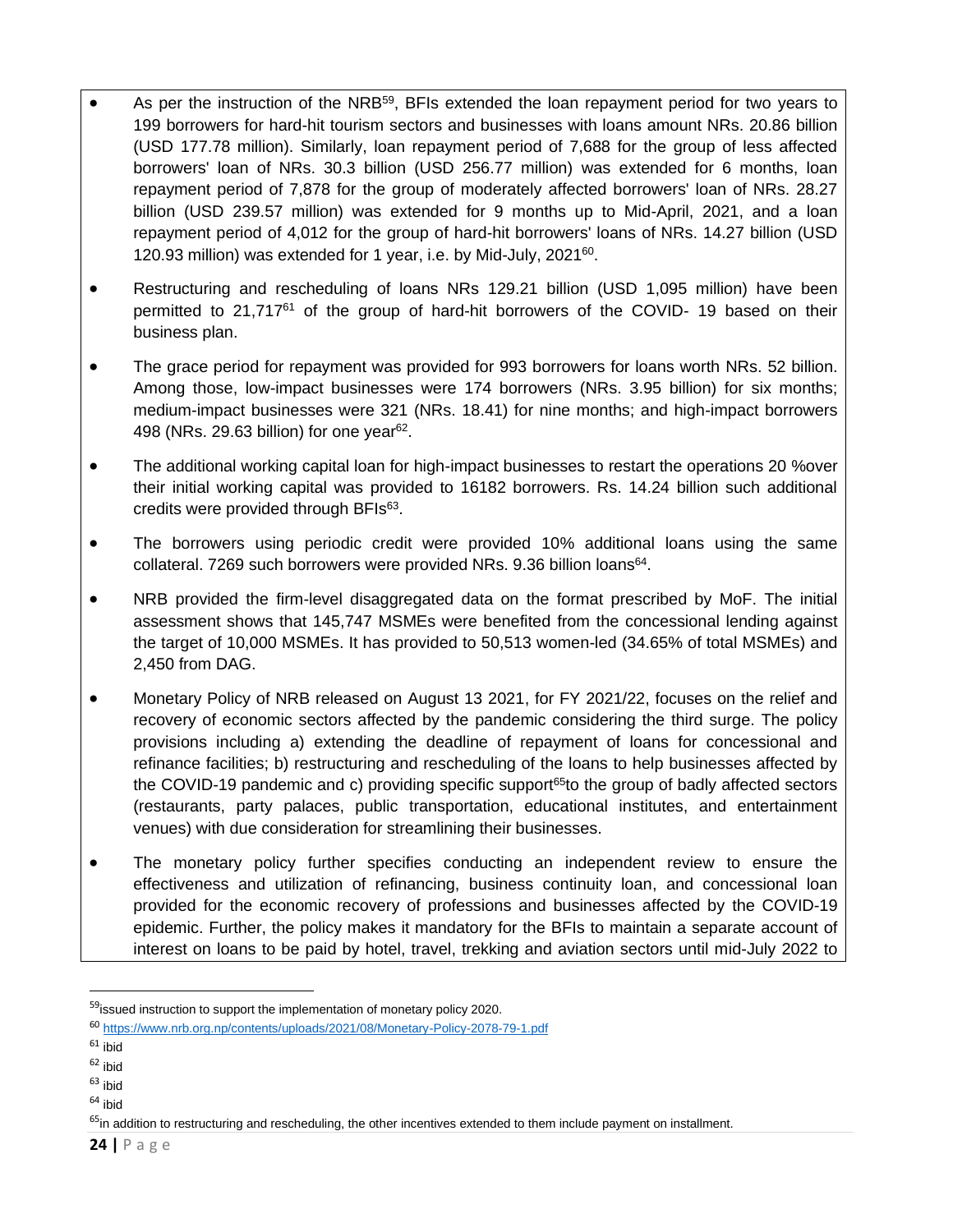qualify for a rebate on additional interest to be charged as a penalty.

- For FY 2021/22,<sup>66</sup> continuity has been given to the refinancing facility being provided by Nepal Rastra Bank at a five % interest rate for the affected entrepreneurs. The scope of concessional loans provided to MSMEs, commercial agriculture, youth entrepreneurs, women entrepreneurs, and persons returning from foreign employment are eligible for loan period extension. An amount of NRs. 13 billion (USD 110.17 million) has been set aside for this purpose.
- One of the critical challenges for the economic recovery is to provide relief to the business community and the taxpayers at large. The government has extended the time of filing of the VAT and Excise duty up to July 10 2021,on the lockdown period considering the prevailing environment on COVID-19 Pandemic<sup>67</sup>.
- The government has exempted the custom duties on 17 categories<sup>68</sup> of goods, including medical supply equipment. The government also provided the tax rebates to the taxpayers' different categories for the FY 2019/20 those highly affected due to COVID-19; and it is continued for FY 2020/21. Total tax relief amount pertaining to the Income Year 2019/20 was NRs. 2.19 billion (USD 18.61 million) and the waiving custom duties up to July 15, 2021, were NRs. 2,032.90 million (USD 17.22 million)<sup>69</sup>.
- The total affected taxpayers received tax discounts amounting NRs. 2.19 billion (USD 18.61 million) as per the following details<sup>70</sup>:
	- a. 448,753 taxpayers with turnover up to 20 lakhs have benefited from the amount of NRs. 1,523.8 million (75 % discounts on the applicable tax),
	- b. 20,060 taxpayers with turnover-based taxpayers (turnover exceeding 20 lakhs to 50 lakhs) 2058) got the relief of tax of NRs. 211.8 million (50 % discounts on the applicable tax),
	- c. 51,243 taxpayers with turnover up to NRs. 10 million received tax relief of NRs. 404.3 million (25 % discount on the applicable tax)
	- d. 283 taxpayers related to hotels, travel, trekking, transportation, or airlines with turnover more than NRs. 10 million received tax relief of NRs. 56.3 million (20 % discounts on the applicable tax)
- Tax rebate and exemption pertaining to the FY 2020/21 to the industries and businesses affected by the COVID-19 pandemic has been made in a budget statement as follows:
	- a. Taxpayers with an annual turnover of 20 lakh per annum and an income of NRs. 2 lakh and paying tax as per Section 4 (4) of Income Tax Act are provided 90 % exemption in applicable tax.
	- b. Taxpayers having transactions from 20 lakh to 50 lakh and paying tax as per Section 4(4Ka) of the Income Tax Act are provided with 75 % exemption in tax.

<sup>69</sup> Department of Customs

<sup>&</sup>lt;sup>66</sup>Budget speech FY 2021/22, MOF, GON

<sup>67</sup> [934843821.pdf \(ird.gov.np\)](https://ird.gov.np/public/pdf/934843821.pdf)

<sup>68</sup>Medicine in essential part 30, HS code 39.26, 62.07, 62.08, 62.10and 62.11in medical and surgical items (PPE), Viral Transport Media, PCR. Test Kit, R.D.T. Test Kit, P.C.R. Reagent and Extraction its, Surgical Gloves, Face Mask, Digital Infrared Thermometer (Thermal Gun), Ventilator, Portable PCR machine, Protective goggles.

<sup>70</sup> Economic Review, FY 2020/21, MOF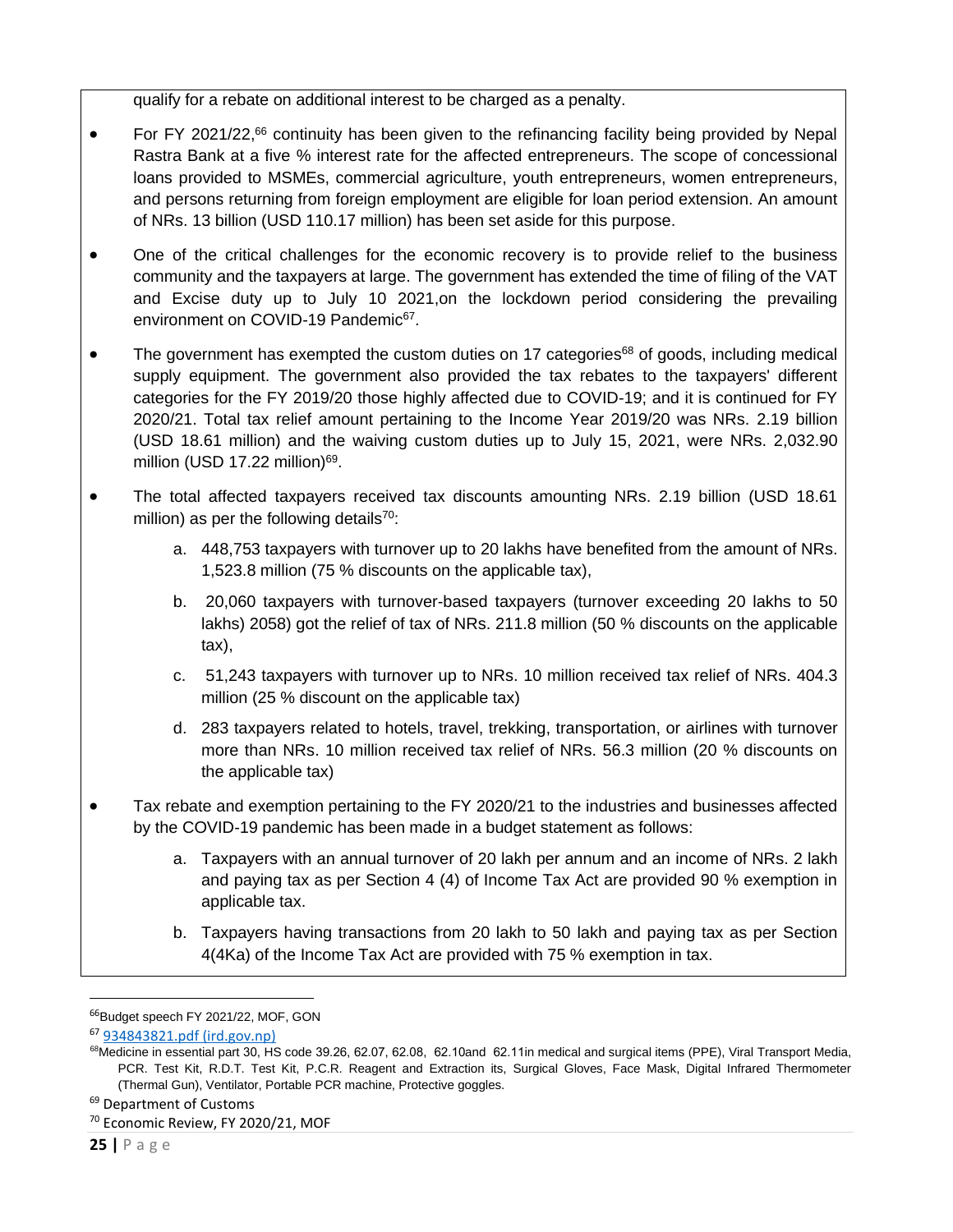- c. A person with business transactions up to 1 crore shall be provided 50 % exemption on tax applicable as per the income tax act.
- d. Hotel, Travel, Trekking, Film Business (Production, distribution and screening), party palace, media house, transportation and aviation business having transaction above NRs. 1 crore shall be subject to 1% tax in the fiscal year 2020/21.
- NRB issued a circular to the provision of loan repayment period extension for a maximum of one year by maintaining 5% loan loss provision in case of non-repayment of additional loans (20% of working capital and 10% of term loans) provided by the BFIs for restoration during the Covid 19 epidemic.
- Electricity discount provided for the lockdown period from March 15 to July 15, 2020, the discounted amount of NRs 2,218.84 million (USD18.80 million) was provided to consumers and industry as reported by Nepal Electricity Authority (NEA). The government has announced the full exemption of the demand charge and tariff of electricity to all types of drinking water and irrigation consumer committee, including partnership, co-financing, 100% electricity tariff discount to those consuming up to 20 units per month, 50% to those consuming up to 150 units, and 30% to those consuming up to 250 units. In addition, electricity demand charges exemption will be provided to manufacturing industries, hotels, and film industries for the duration of the prohibition.

#### **Implementation Issues**

- There has been a delay in forming the NRs. 50 billion funds to support the business continuity loan. Following loan disbursement guidelines approved by NRB and issuing instructions to the BFIs, the loan disbursement has commenced with limited borrowers. So far, NRB has contributed only NRs. 1.54 billion to the fund. The timely build-up of the fund remains a challenge to attract targeted business communities to avail the opportunity.
- The final assessment of the disaggregated data compiled from BFIs remains to be assessed to understand the benefits received by the beneficiaries, including women and DAGs of various sectors.

### **Next Steps:**

- MOF and NRB have reiterated the business communities on increased/additional support to COVID-19 severely impacted sectors, including tourism. Additional relief measures like additional waiver of electricity charges and drinking water tariff for industries/households for the lockdown period are under the government's active considerations.
- Consultation with selected borrowers and/or BFIs and field visits by the TA team. It is necessary to a) validate the data received from BFIs; and b) have additional information and insights on the implementation process. The quantitative and qualitative data analysis of concessional lending will be carried out.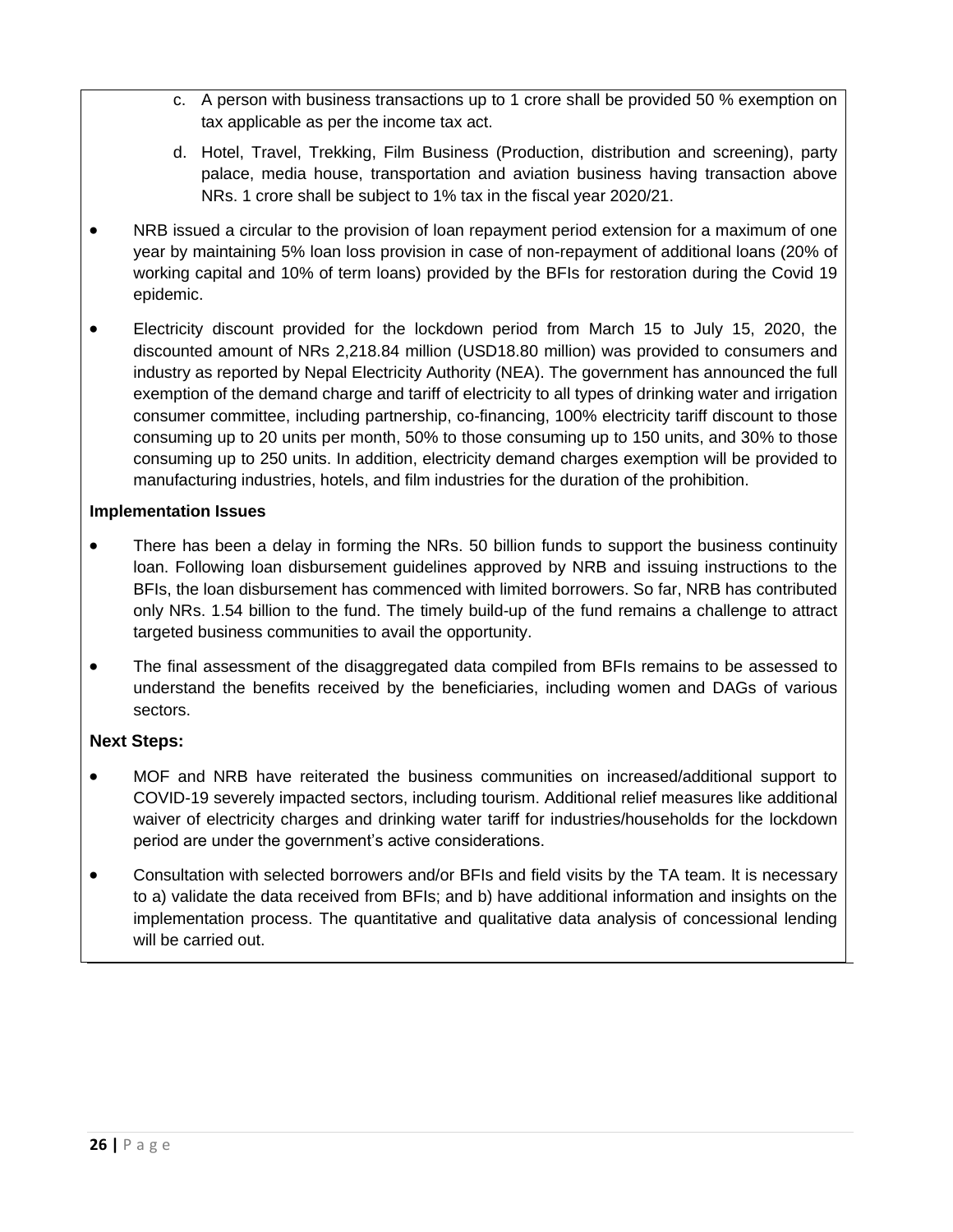# <span id="page-27-0"></span>**5. Overall Financial Progress of the Countercyclical Program;**

*(This section provides the details mentioned above, the table provides actual financial expenditure for the reporting period as well as the cumulative expenditures. Since the program covers multiple budget years, this will provide an overview of actual expenditures since March 2020 to July 2021.)*

| Figures in million unless otherwise mentioned                                                                |                      |                                     |                                                 |                            |                  |                                                                                             |
|--------------------------------------------------------------------------------------------------------------|----------------------|-------------------------------------|-------------------------------------------------|----------------------------|------------------|---------------------------------------------------------------------------------------------|
|                                                                                                              |                      | <b>Total financial Progress NRs</b> |                                                 |                            |                  |                                                                                             |
| <b>Activities</b>                                                                                            | <b>FY</b><br>2019/20 | FY 2020/21<br>(First 6<br>months)   | FY<br>2020/21<br>(2nd <sub>6</sub> )<br>months) | <b>Total FY</b><br>2020/21 | <b>Total NRs</b> | <b>Remarks</b>                                                                              |
| <b>Health Care</b>                                                                                           |                      |                                     |                                                 |                            |                  |                                                                                             |
| LG & Provincial expenditures on<br>Quarantine, tracing & tracking,<br>equipment (MOFAGA)                     | 6,775.85             | 4,751.12                            | 2,431.33                                        | 7,182.45                   | 13,958.30        | Local, Provincial and<br>Federal level Covid<br>Fund, Source FCGO<br>& MOFAGA               |
| Expenditures on prevention, testing,<br>outreach and tracing and tracking<br>(MOHP)                          | 3,134.16             | 782.35                              | 6,478.74                                        | 7,261.09                   | 10,395.25        | Source: MOHP &<br><b>FCGO</b>                                                               |
| Expenditure on Equipment and<br>establishing laboratories (MOHP)                                             | 2,451.16             | 529.87                              | 1763.28                                         | 2,293.15                   | 4,744.31         | Source: MOHP<br>&FCGO                                                                       |
| Incentives to medical front line<br>personal (MOHP)                                                          | 124.90               | 182.55                              | 1040.52                                         | 1,223.07                   | 1,347.97         | Source: MOHP and<br>75 LLs reported to<br>MOFAGA. note b)                                   |
| Sub totalNRs.                                                                                                | 12,486.07            | 6,245.89                            | 11,713.87                                       | 17,959.76                  | 30,445.83        |                                                                                             |
| <b>USD</b>                                                                                                   | 104.05               | 52.93                               | 99.27                                           | 152.20                     | 256.25           | 73.84 % out of total<br>NRP estimation of<br><b>USD 347</b>                                 |
| Social Safety & Welfare                                                                                      |                      |                                     |                                                 |                            |                  |                                                                                             |
| Food support to an estimated 1.3<br>million workers in the informal<br>sector and poor<br>households(MOFAGA) | 886.02               | 113.05                              | 0.00                                            | 113.05                     | 999.07           | Represent 272 LLs,<br>Source CMIS                                                           |
| Government contribution to social<br>security funds                                                          | 180.06               | 804.02                              | 0.00                                            | 804.02                     | 984.08           |                                                                                             |
| Employment scheme for<br>unemployed workers through the<br><b>PMEP</b>                                       | 7.90                 | 10,769.90                           | 0.00                                            | 10,769.90                  | 10,777.80        | Source MOLESS,<br>note a)                                                                   |
| Sub total NRs.                                                                                               | 1,073.98             | 11,686.97                           | 0.00                                            | 11,686.97                  | 12,760.95        |                                                                                             |
| <b>USD</b>                                                                                                   | 8.94                 | 99.04                               | 0.00                                            | 99.04                      | 107.98           |                                                                                             |
| <b>Economic Recovery</b>                                                                                     |                      |                                     |                                                 |                            |                  |                                                                                             |
| Programs related to supporting<br>affected MSMEs                                                             |                      |                                     | $\overline{\phantom{0}}$                        | 6,640.00                   | 6,640.00         | Interest subsidy to<br>the concessional<br>loan as of Mid-April,<br>Source NRB              |
| Exemption on custom duty $&$ tax<br>relief                                                                   | 198.29               | 2,603.58                            | 1,427.23                                        | 4,030.81                   | 4,229.10         | Custom duty<br>exemption up to 15<br>July 2021. Source<br><b>Custom Department</b><br>& IRD |
| Discount on Electricity & Water and<br>subsidy for the transport of<br>agriculture produce(MOF)              |                      | 2,218.84                            | $\overline{\phantom{a}}$                        | 2,218.84                   | 2,218.84         | Demand charges<br>exempted to the<br>Tourism sector are<br>yet to be provided.              |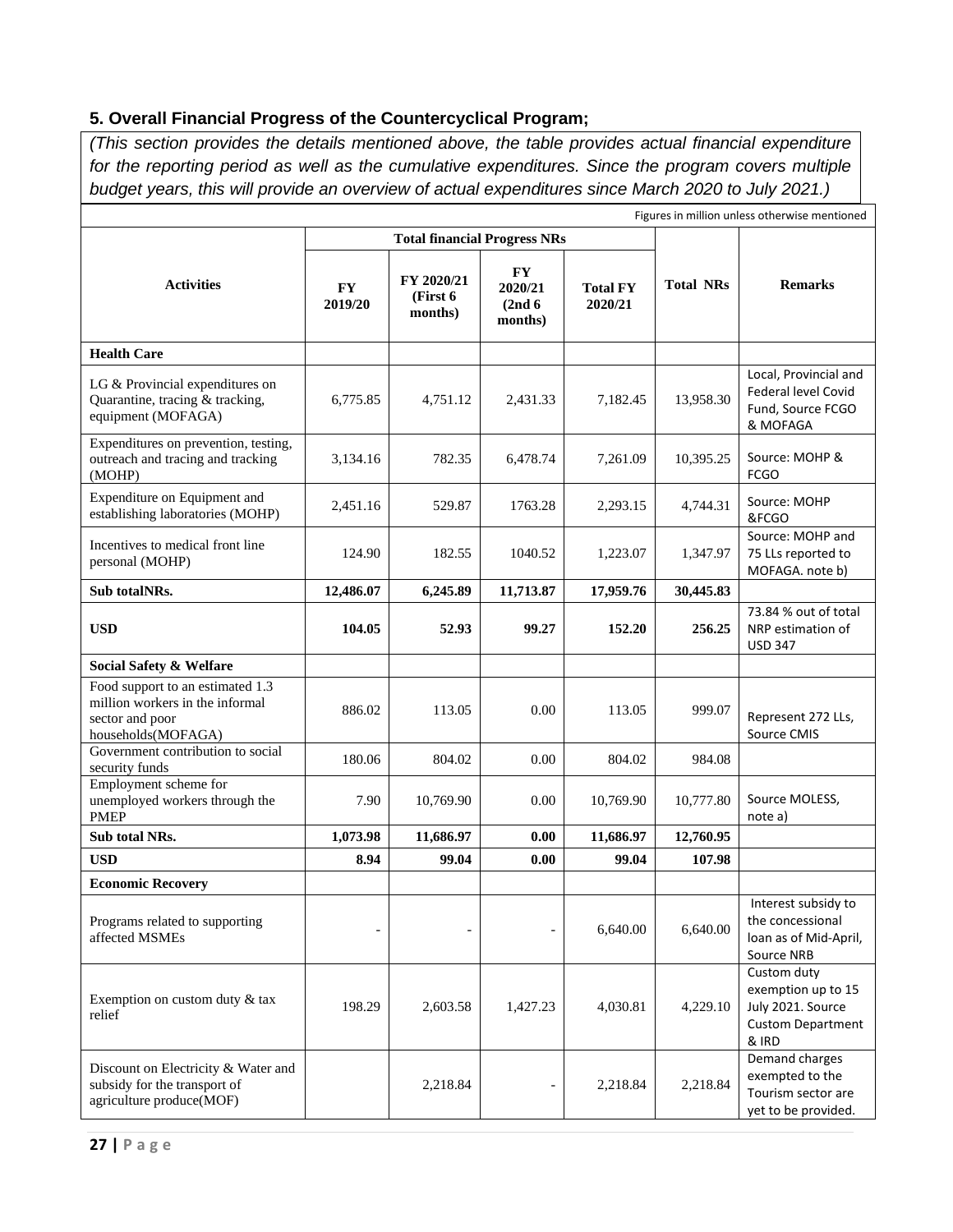|                   |           |           |           |           |           | Source: NEA |
|-------------------|-----------|-----------|-----------|-----------|-----------|-------------|
|                   |           |           |           |           |           |             |
| Other             |           |           |           | 0.00      |           |             |
| Sub total NRs.    | 198.29    | 4,822.42  | 1,427.23  | 12,889.65 | 13,087.94 |             |
| <b>USD</b>        | 1.65      | 40.87     | 12.10     | 109.23    | 110.89    |             |
| <b>Total NRs.</b> | 13,758.34 | 22,755.28 | 13,141.10 | 42,536.38 | 56,294.72 |             |
| <b>Total USD</b>  | 114.64    | 194.75    | 112.32    | 360.48    | 475.12    |             |

**Note** a) LLs reported expenditures NRP 7,244.64 (USD 61.92) million in SuTRA, made entry of NRP 6,011.32 (USD 51.37) million expenditures in EMIS against the budget received reported NRP 10,785.13 (USD 92.18) million pertaining to the FY 2020/21. b) Incentives to front- line medical personal (MOHP) reported as per the amount released to the hospitals to provide the incentives pertaining to the FY 2020/21. The actual amount may vary after complete reporting from the hospitals/Institutions. The incentive paid amount by 75 LLs included as per their report.

c) The exchange rate 118 per USD is used for currency conversion to FY 2020/21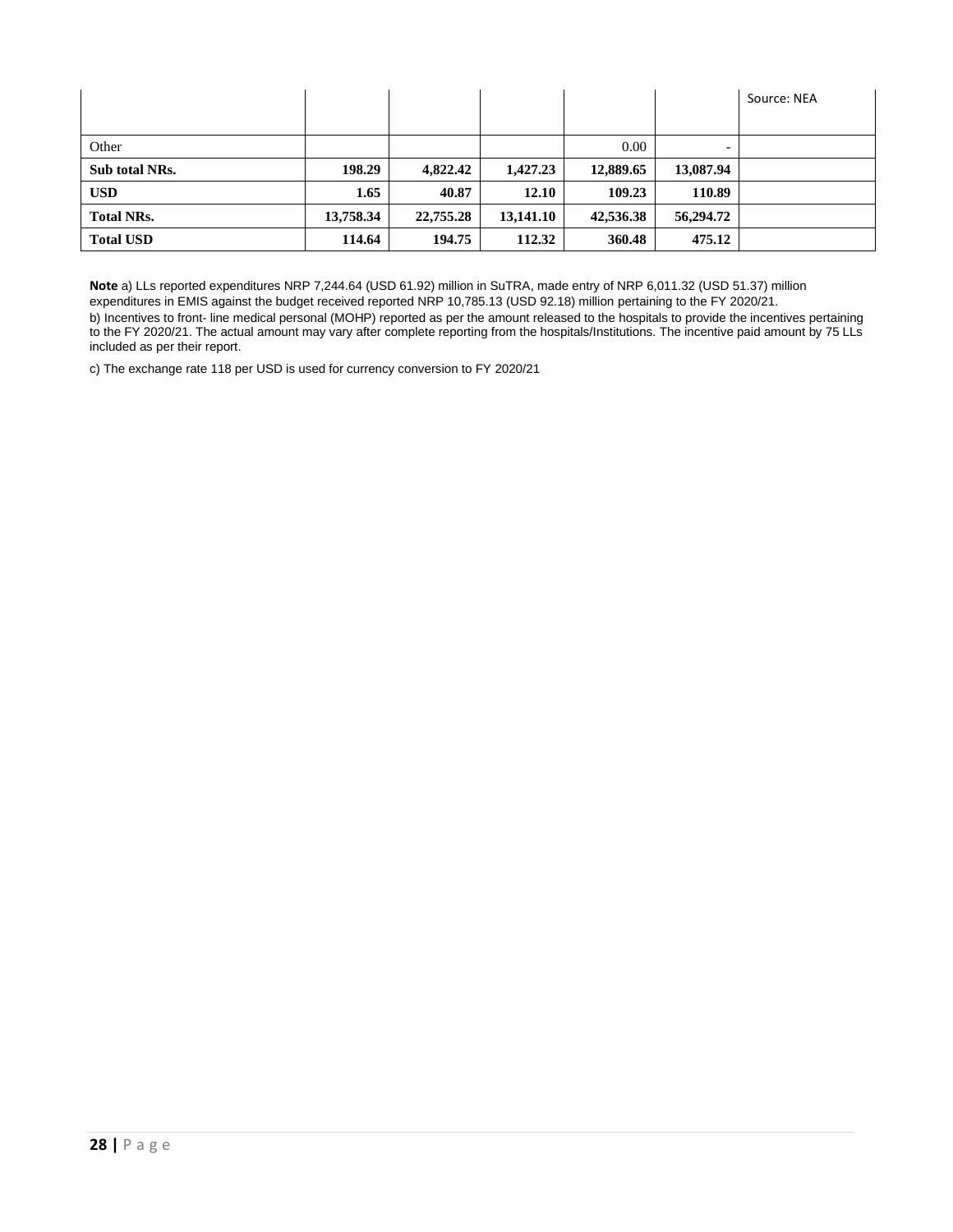# <span id="page-29-0"></span>**6. The Achievement of Poverty, Social, and Gender Targets and, as Feasible and Based on Sex-disaggregated Data, the Program's Impact by Gender;**

*This section provides specific write-up and elaboration on DMF targets (as summarized in para 2) and other relevant achievements and possible impacts, explicitly focusing on poverty, social and gender*

# **Overall/Outcome Targets:**

On the outcome targets for COVID-19 pandemic adverse impacts on health systems, livelihoods, poverty, employment, and economy mitigated, three target indicators have been identified. The first outcome target is to keep COVID-19 positive cases under 10,000 proved to be critical in the context of the widespread observance of the COVID-19 pandemic. So far, the number of cases covering the initial and second surge of COVID-19 has recorded 1,292 deaths (33.50% women) out of 807,402 total cases (45.69% women). The second surge was more damaging than the first spread of COVID-19 and the emergence of various variants of COVID-19, including Delta. Out of the total positive case registered, around two-thirds cases were recorded during the second surge.

The second outcome target of keeping the food insecure population remaining below 4.6 million. The WFP Nepal Country Brief of June 2021 reports that2.8 million (65.71% malnourished pregnant and lactating women) are only facing inadequate food consumption. It is mainly due to the food support program launched by the government immediately after the announcement of the first lockdown. A study on unconditional food support study commissioned in collaboration with WFP details the specific status of the food insecure population. **Target Achieved**

The third outcome target of providing support under the National Relief Program (NRP) to at least 90% of MSMEs to remain operational is currently under examination with the data available from the NRB. The current status report that the outstanding concessional loans of NRs. 161.44 billion (USD 1,379.82 million) have extended to 104,109 MSMEs borrowers. The initial assessment suggests that the target is likely to achieve following its validation.

#### **Outcome on the three reform areas:**

• **Reform area 1: Health system response measures supported:** Out of three targets, two met the target in this section.

1a) Testing capacity increased to at least 3,000 tests per day (April 30, 2020, baseline: about 500 tests per day) has achieved the target. The targeted indicator underestimated the potentials of the COVID-19pandemic. 23,226 RT-PCR tests on a single day (highest) achieved was on May 21 2021. All along, the average number of RT-PCR tests has maintained above 3,000 tests per day. The government gradually mobilized 58 public and 38 private medical laboratories to carry COVID-19 tests covering all 7 provinces. **Target Achieved** 

1b) Developing quarantine space for at least 200,000 people with separate wards for women and men, set up in all 7 provinces by August 2020 has achieved the target. There were 6,304 quarantine centers established with a bed capacity of 205,003 as of the first week of July 2020. Based on the review at 15 sample local governments, separate wards for men and women were maintained in quarantine centers. 278,137 people have returned home after using these quarantine facilities. Among the users, 14.74% were women. **Target Achieved**

1c) Financial incentives provided to at least 70,000 health and frontline personnel responding to COVID-19, of whom at least 70% are women by August 2020: 10 health institutions have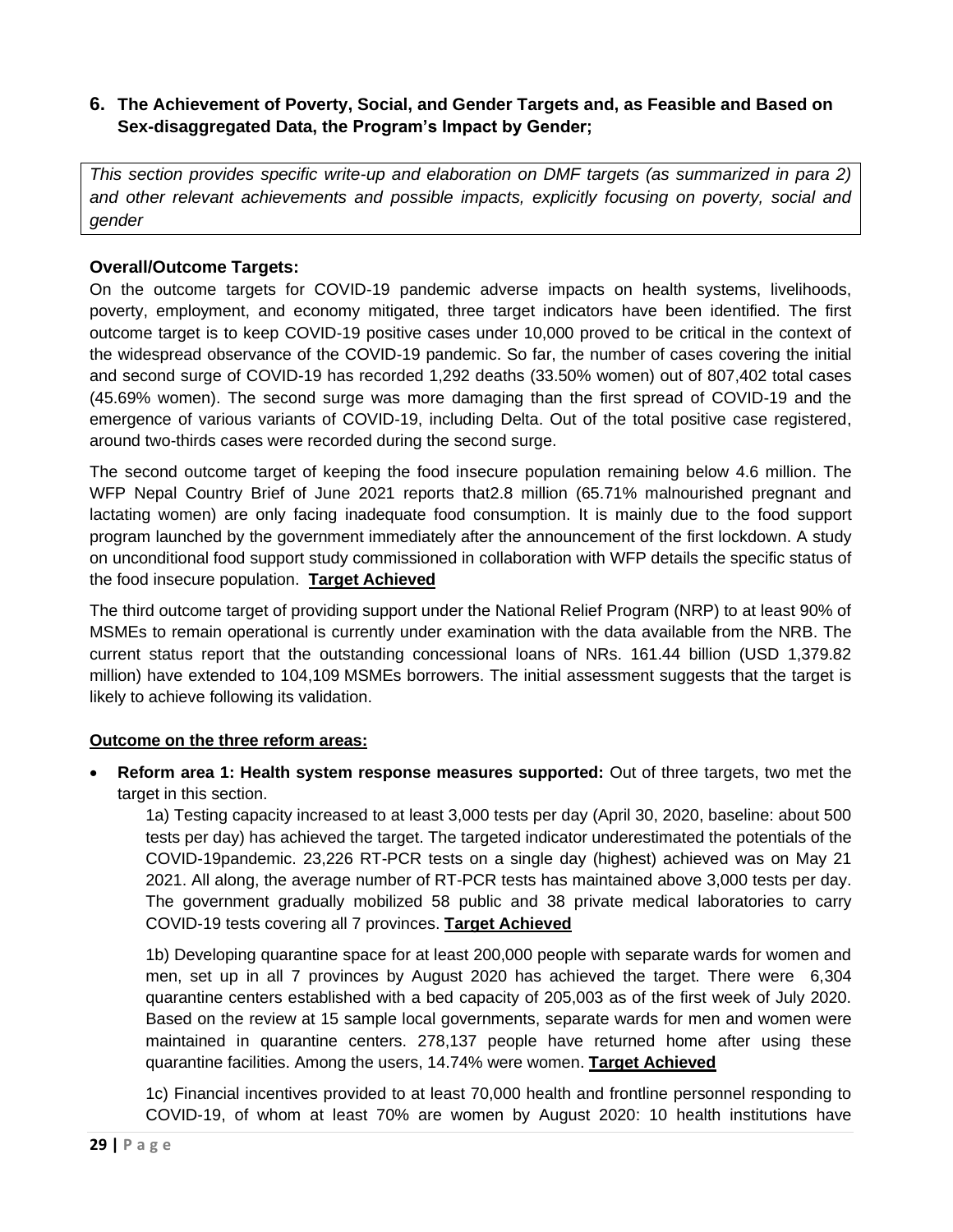disbursed financial incentives to 4,070 health and frontline personnel (59.31% women)<sup>71</sup>. Among the 83 local levels reported to MOFAGA, 76 have provided financial incentives to 5,642 health and frontline personnel (59.50% women). Report collection and compilation of reports from remaining local levels is in progress.

• **Reform area 2: Social protection and relief programs delivered:**Out of two targets, one met the target in this section.

2a. By August 2020: Food assistance distributed to 1 million poor and vulnerable households. (April 2020 baseline: 0) (MOFAGA) 2b. By July 2021: 1.899 million households (5.483 million people) have received food assistance<sup>72</sup> .**Target Achieved**

2b. Employment support provided through the Prime Minister's Employment Program to at least 500,000 unemployed people, comprising at least 50% women (including women returnee migrant workers) and 25% individuals from disadvantaged groups: 278,477 (55.7% of target achieved) have received employment from PMEP during 2019/20 and 2020/2021 (46.88% women and 60.75% individuals from DAG $7^3$ . Although 573 LLs have reported the status of the returnees migrants (331,631 returnee migrant workers including 13.09 % of women returnee as of August 15 2021), there is no supportive evidence that these returnees migrants were listed for employment support under PMEP. – see Annex O

#### • **Reform area 3: Economic support for affected sectors implemented:**

3a. By July 2021: Concessional Lending extended to at least 10,000 affected MSMEs, of which at least 30% are women-led MSMEs, and at least 50% of women-led MSMEs are women from disadvantaged groups. The initial assessment shows that 145,747 MSMEs benefited from the concessional lending against the target of 10,000 MSMEs. It has provided to 50,513 women-led MSMEs and 2,450 from disadvantaged groups.

**Food Security impact:** 5.45 million poor and vulnerable populations have benefitted from the food relief program. This support has produced an immediate effect on reducing hunger and malnutrition of lower or even no-income groups of people. In support of these people, 272 LLs reported a total expenditure of NRs.999.07 million (USD 8.34 million).

**Poverty impact:** With the proactive and continuous support from the government, poor people, including other segments of the society, have the opportunity of free RT-PCR test and treatment support to the positive cases with normal conditions. The three-tier governments' collaborative work became possible to trace the poor households in providing support, which ultimately contributed to mitigating potential severe effects on the ultra-poor and ultra-vulnerable people. The Multidimensional Poverty Index (MPI) Report<sup>74</sup>2021 depicts that the persons deprived in any of three MPI indicators out of ten, namely, nutrition, improved drinking water, and cooking fuel, are more vulnerable to the COVID-19 pandemic. Concerning one of the MPI indicators, the government has announced the FY 2021/22 budget to provide free water supply for domestic consumers up to 20,000 liters annually to improve the hygiene and sanitation of the citizens by ensuring quality drinking water service. Consumers who are using the water supply through Nepal Water Supply Corporation, Kathmandu Upatyaka Khanepani Limited (KUKL), and

 $71$ MOHP has compiled the financial incentives amount but yet to prepare the report of disaggregated data (sex and DAG) of health and frontline personnel provided financial incentives

 $^{72}$ On an average 13.5 kg rice, 1.25 kg Dal, 0.74 liter oil, 0.85 kg salt, 0.26 kg sugar, 1.7 soap, 1.17 kg other food items and 0.4 kg vegetable/fruit per household (Calculated by dividing distributed total amount of different categories of food by the total number of beneficiary households).

<sup>73</sup>As per report of EMIS-PMEP/MOLESS, 15 August 2021

 $74$ Multidimensional Poverty Index (MPI) Report 2021 published by National Planning Commission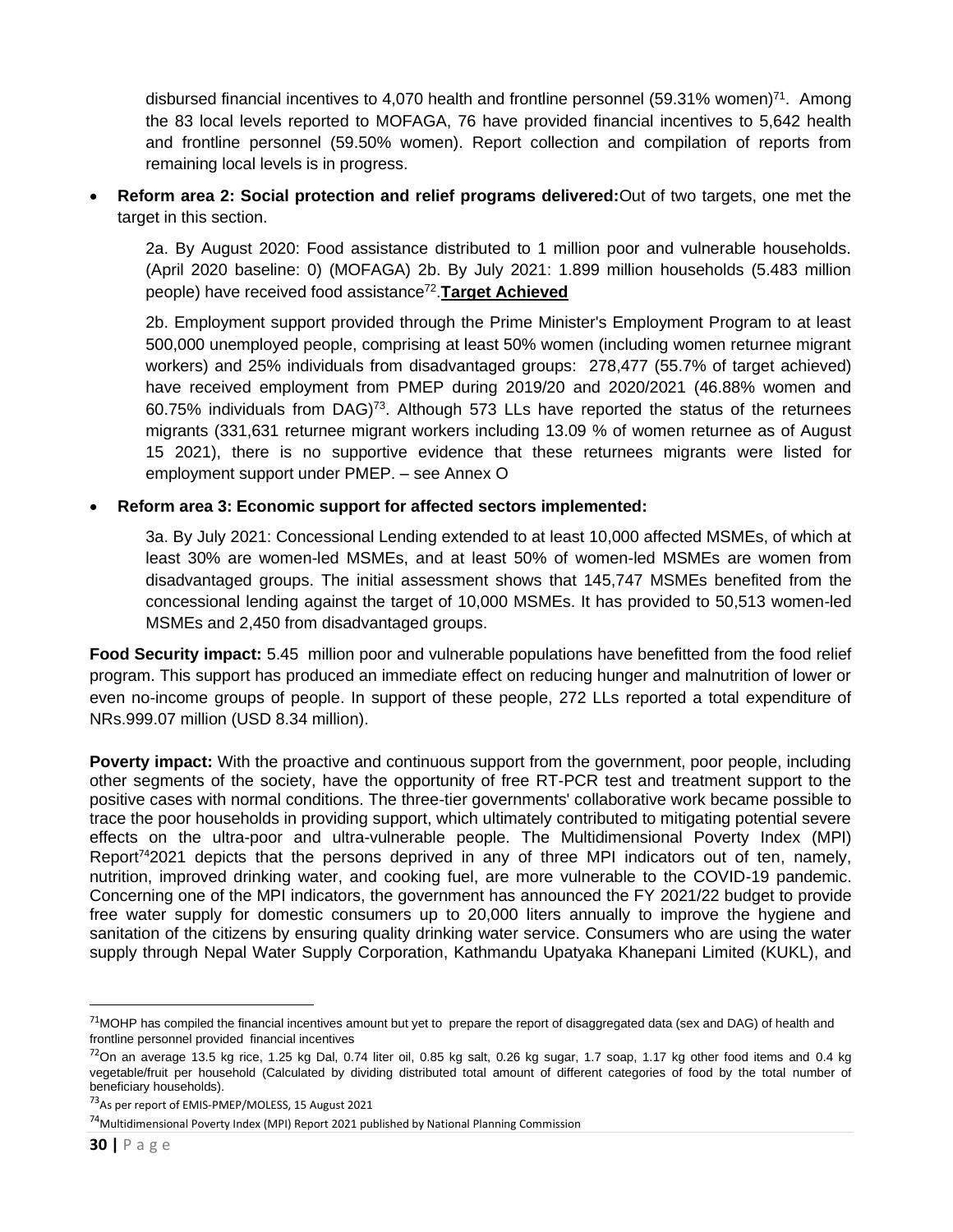Local Levels will get the tariff discount facility. The government is waiting for these water utility agencies to submit the claim to compensate the relief to consumers.

**Economic impact, unemployment:** The Central Bureau of Statistics predicted an annual economic growth rate of 4.1 % for FY 2020/21; given the second pandemic surge in the fourth quarter of the fiscal year, achieving the growth target was challenging. The economic growth rate is estimated to be positive in 2020/21 compared to last year's negative by 2.1  $\%^{75}$ .

The significant adverse impact of the COVID include: a) decrease in the total government revenue by 4.3 % in 2019/20 as compared to the FY 2018/19, however, it is increased in 2020/21 compared to 2019/20 b) limitations on creating new jobs due to lockdown, c) increased risks for the original investment, d) Job losses especially in the tourism and hospitality industry, e) rise in unemployment, f) negative balance in the current account and g) significantly decreased by 80.7 % in tourist arrival in 2020 Some efforts to compensate for the pandemic's effect include creating refinancing funds to support the affected sectors, tax reliefs exemptions and discount in utilities, and budget allocation of NRs.11,216.90 million (USD 95.87 million) in 2020/21 and NRs. 12,540 (USD 106.27 million) in 2021/22 to create 200,000 new jobs in each fiscal year under PMEP<sup>76</sup>.

### **A) Health impact and targets**

**RT-PCR Test:** The number of RT-PCR Tests performed in the country by August 15 2021, were recorded as 4.153 million tests since the beginning of the COVID-19 pandemic. 58 public and 38 private medical laboratories authorized by the government performed these RT-PCR tests covering all 7 provinces<sup>77</sup>. Out of the overall test results, the number of positive cases was 807,402 (19.44% of the total tests performed). Similarly, the total number of death cases out of positive cases was 10,292 (1.274% of positive cases reported), one of the lowest global COVID-19 statistics. As of August 15 2021, the total recovered patients are 682,682, with a recovery rate of 85.55% less than the global figure of 89.4%.

**Quarantine Management:** LLs had actively worked in quarantine management from tracing the first COVID positive case in the country. 205,003 beds were available in the 6,304 quarantine center as of the first week of July 2020 against the program target of 2, 00,000 beds. In 15 sample LLs, 12,841 beds were available in quarantine centers, whereas 16.11% of beds were allocated for females. However, the demand for quarantine service decreased from July 2020 due to the increased practice of staying back in home isolation. The home isolation practices were encouraged to reduce the pressure in health centers so that serious cases of COVID-19 infection could get hospital beds as and when needed. The LLs have reported the total expenditures NRs. 7,661.87 million (88.17%) out of the total available amount NRs. 8,689.22 million in the Crises Management Fund in FY 2019/20 dedicated to the quarantine management and food for relief work. The total expenditure for quarantine management and food support for the FY 2020/21 is NRs. 7,295.50 million (USD 61.82 million) against the budget provision of NRs. 11,421.42 million (USD 96.79million). The total financial progress as of July 15 2021, is 63.88 percent.

<sup>&</sup>lt;sup>75</sup> based on data presented in Chapter 3

<sup>&</sup>lt;sup>76</sup> based on data presented in Chapter 4.

 $77$  9 in Province 1, 10 in province 2, 49 in Bagmati, 5 in Gandaki, 12 in Lumbini, 4 in Karnali and 7 in Sudurpaschim province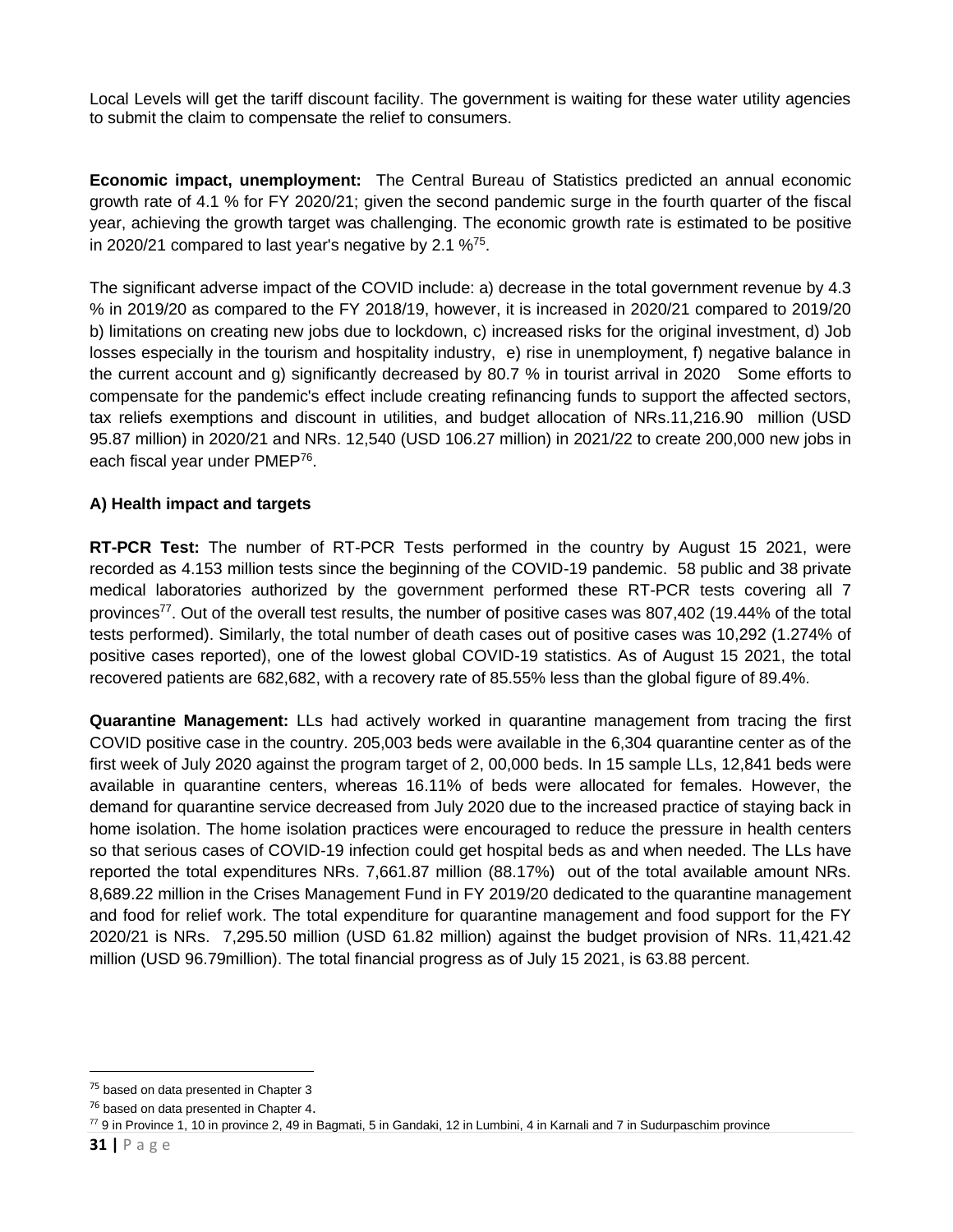# **B) Social protection impact and targets**

**Food relief**: Against the target of providing food support to one million poor and vulnerable households, the government, through municipalities, has provided food to 1.899 million poor and vulnerable households covering 5.483 million populations.2.8 million (65.71 % malnourished pregnant and lactating women) face inadequate food consumption as of July 2021. The identified food insecure population is 39.13% less than the maximum limit (4.6 million) stipulated in the DMF of the CARES program.

**Social security fund (SSF):** NRP targets to provide the employer and employee shares for the SCF for at least one month. The progress is quite encouraging and exceeding the program's target. The government provided NRs 984.08 million for the four months (Chitra, 2076 to Ashad, 2077) to contribute to the social security fund on behalf of 194,457 workers of 1,130 establishments/firms severely affected by COVID-19. The government has announced two further monthly contributions to SSF on behalf of the employer to compensate for the work loss during the second lockdown.

**Employment programs:** MOLESS has implemented the Prime Minister's Employment Program (PMEP) to provide employment support to unemployed people, including persons from the informal sector and the returnee migrant and potential migrant workers. A total of 1,122,359 unemployed people had applied at respective Employment Service Center of LLs for FY 2019/20 and 2020/21 Cash for Works employment opportunity under the PMEP. Employment was provided from PMEP to 174,427 persons in FY 2020/21 and 104,050 persons in FY 2019/20 on a wage basis. A total of 278,477 (46.88% women and 60.75% individuals from DAG) persons received employment against a target of 5,00,000 persons benefitting from PMEP in the two years. MOLESS has disbursed NRs.10,769.90 million (USD 92.05 million) to the local levels this fiscal year. LLs reported expenditures NRs. 7,244.64 (USD 61.92) million in SuTRA, and 6,011.32 (USD 51.37) million expenditures in EMIS.

### **B) Social protection impact and targets**

**Food relief**: Against the target of providing food support to one million poor and vulnerable households, the government, through municipalities, has provided food to 1.899 million poor and vulnerable households covering 5.45 million populations.2.8 million (65.71 % malnourished pregnant and lactating women) face inadequate food consumption as of July 2021. The identified food insecure population is 39.13% less than the maximum limit (4.6 million) stipulated in the DMF of the CARES program. A study on "Unconditional Food Support" is under the preparatory stage to assess the performance of the food support program and the lessons learned in delivering these food packages to the poor and vulnerable.

**Social security fund (SSF):** NRP targets to provide the employer and employee shares for the SCF for at least one month. The progress is quite encouraging and exceeding the program's target. The government provided NRs 984.08 million for the four months (Chitra, 2076 to Ashad, 2077) to contribute to the social security fund on behalf of 194,457 workers of 1,130 establishments/firms severely affected by COVID-19. The government has announced two further monthly contributions to SSF on behalf of the employer to compensate for the work loss during the second lockdown. The initiatives have also supported the government to register additional contributory employers and employees into the SSF network.

**Employment programs:** MOLESS has implemented the Prime Minister's Employment Program (PMEP) to provide employment support to unemployed people, including persons from the informal sector and the returnee migrant and potential migrant workers. A total of 1,122,359 unemployed people had applied at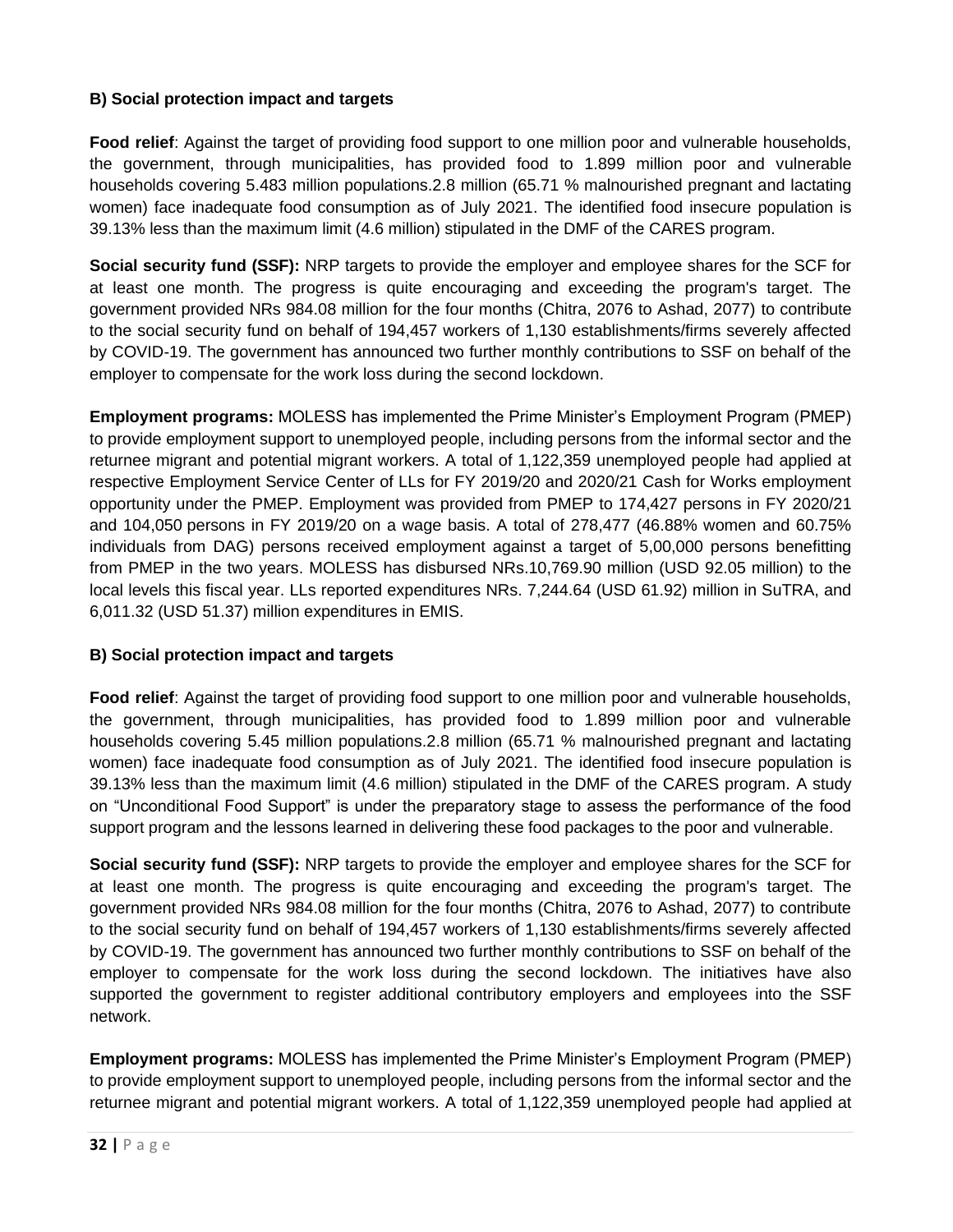respective Employment Service Center (ESC) of LLs for FY 2019/20 and 2020/21 Cash for Works employment opportunity under the PMEP. Employment was provided from PMEP to 174,427 persons in FY 2020/21 and 104,050 persons in FY 2019/20 on a wage basis. A total of 278,477 (46.88% women and 60.75% individuals from DAG) persons received employment against a target of 500,000 persons benefitting from PMEP in the two years. MOLESS has disbursed NRs.10,769.90 million (USD 92.05 million) to the local levels this fiscal year. LLs reported expenditures of NRs. 7,244.64 (USD 61.92) million in SuTRA, and 6,011.32 (USD 51.37) million in EMIS.

The government has issued policy directives to create a pool of registered unemployed people from where the prospective employer (government or private sector) can fulfill their labour force requirement as per the need. The PMEP is working towards harmonizing the supporting activities on how effectively government-run programs/projects and the private sector can access the employment service center to provide employment opportunities at all tiers of government.

NRB reported that<sup>78</sup> 1,93880 migrant workers took up foreign employment during 11 months of FY 2019/20. For the same reporting period in FY 2020/21, there has been a 56.9% drop in foreign employment.

# **C) Economic support impact and targets**

**Support to Affected MSMEs:** NRB bank has already identified sectors/subsectors based on the severity of COVID-19 impact as categories by the government based on the severity of the effect on business. NRB has published refinance procedure 2077, Concession Lending Guideline 2075, and Business Continuity Lending Guideline 2077. In FY 2020/21, the outstanding refinance amount reached to NRs. 127.09 billion, and the outstanding concessional loan NRs. 161.44 billion extended to 104,109 borrowers, including 55,551 women entrepreneurs. The initial assessment shows that 145,747 MSMEs benefited the concessional lending. Business continuity loan of NRs. 736.8 million extended to COVID-19 affected tourism, cottage, and MSMEs for salaries to workers and employees in line with procedure. The loan repayment period for two years extended to 199 borrowers for hard-hit tourism sectors and businesses with loans amount NRs. 20.86 billion. Similarly, a loan repayment period extended to 7,688 less affected borrowers, 7,878 moderately affected borrowers, and 4,012 hard-hit borrowers were in the review period.

The monetary policy announced on August 13 2021, has created a framework to provide a) concessional loans, b) refinancing the business, c) credits for a business operation to COVID-19 affected business, d) moratorium, e) loan restructuring, and f) loan scheduling to support MSMEs' revival. The objective of the economic package was to provide relief to both big business houses and the MSMEs. However, the government announced a fund of NRs. 50,000 million (USD 416.67 million) to provide financial support to the MSMEs affected due to COVID-19 lockdown is yet to become fully functional, even after elapse of one year of the announcement. There has been minuscule disbursement under this window.

**Subsidies:** As per the budget survey, the last year, the government announced 25 % of transport subsidies through the LLs to transporting agricultural products to the nearest market centers. Providing subsidies is yet to be functional.

**Extending Time for Filing VAT:** For the interim period between mid-May to mid-June, the government provided relief to the taxpayer by extending the date of filing and depositing VAT to the third week of July 2021.

<sup>78</sup> [Current Macroeconomic and Financial Situation-Tables \(Based on Eleven Months data of 2020/21\)](https://www.nrb.org.np/red/current-macroeconomic-and-financial-situation-tables-based-on-eleven-months-data-of-2020-21/)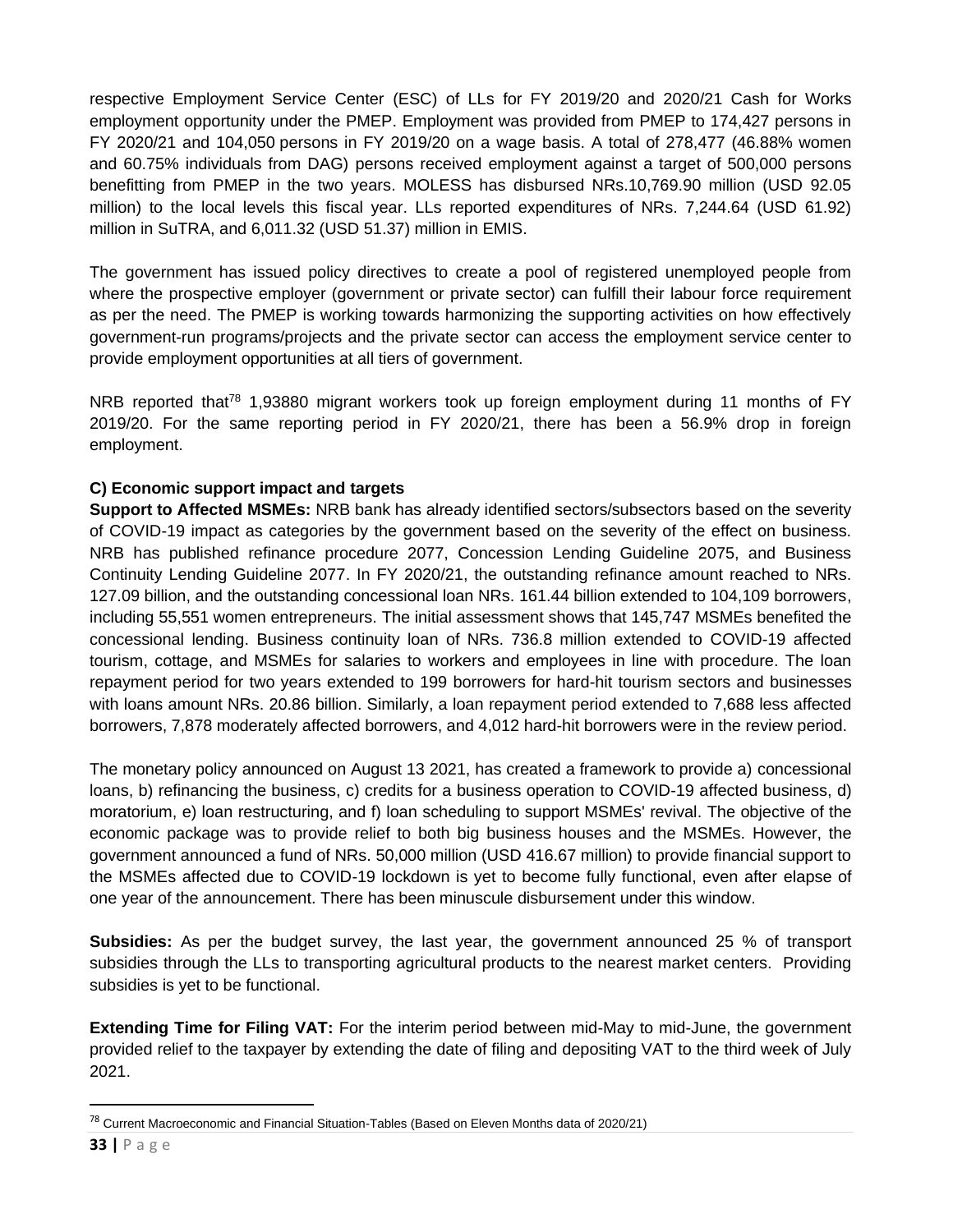**Tax relief:** The government announced a major tax rebate and exemption on the FY 2020/21 to businesses poorly affected by the COVID-19 pandemic to boost an early economic recovery. These include a) 90% tax exemption to the business with less than NRs. 2 million turnover and income of NRs. 0.2 million; b) 75% tax exemption to the business with NRs. 2 to 5 million turnovers; c) 50% tax exemption to a person having business transaction up to NRs. 10 million, and d) charging 1% tax for businesses like hotels, travel, trekking, film business (production, distribution, and screening), party palace, media house, transportation, and aviation business having transaction above NRs. 10 million in the fiscal year 2020/21. The total estimated tax relief amount would be around NRs. 3.5 billion (USD 29.66 million).

The exemptions of customs duties on 17 categories, including medicines, health items, and equipment imported as per the approved standards for preventing and controlling COVID-19, were applied until April 30, 2020. The exemptions were on a selective basis till May 30, 2020. The finance act exempted the health items and equipment on the conditions of handing over as assistance to the health institutions or entities prescribed by the MOHP. Such exemptions have helped the general people to get access to health items at an affordable price. Up to July 15, 2021, the government provided such an exemption of NRs. 2,032.90 million.

**Discount on Electricity:** Nepal Electricity Authority (NEA) provided a discount on electricity during the lockdown period from March 15 to July 15, 2020. The discount amount of NRs. 1,000.84 million was provided to the total 3,269,243 consumers consuming less than 10 units (100 % discount), up to 150 units (25 % discount), and 151 to 250 units (15 % discount) per month. Further, the electricity demand charger of NRs, 1,218 million, was waived for compensating the lockdown impact to the productive sector industries.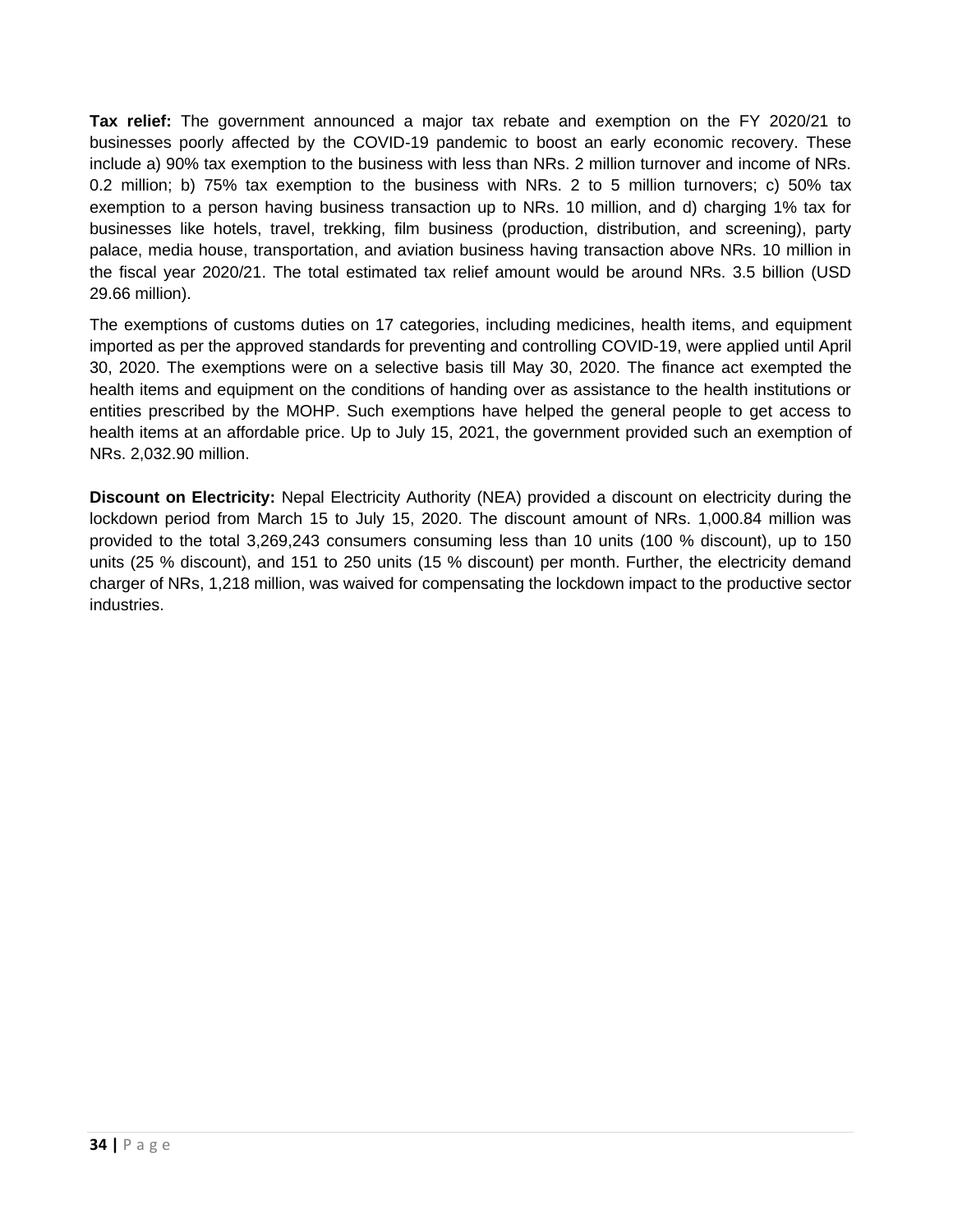# <span id="page-35-0"></span>**7. Actions Undertaken to Ensure the Implementation of Health Systems Response Measures Under the Program are in accordance with Applicable Laws and Regulations, as well as Applicable Internationally-Accepted Technical Standards;**

*This section provides a specific write-up on the status of the health systems improvement, especially to indicate that all are in accordance with national law and applicable standards.* 

**MOHP:** The health sector's response activities are implemented according to the globally agreed and recommended methods, specifically adhering to the WHO's technical guidance. MOHP has developed and implemented the response plan for the health sector in line with globally agreed technical standards, which are, to some extent, adapted based on the country context. The ministry has operationalized a 3-months rolling plan to implement COVID-19 response effectively. Unified response COVID-19 established at MOHP through the Incident Command System is now fully functional. Health emergency operation centers both at the federal and provincial levels are in place. An emergency response plan for the health sector for the COVID-19 pandemic has been developed and is under implementation. The rapid action plan drawn up for COVID 19 focuses on a shifting context. Various COVID 19 guidelines, protocols, and standards are also developed and disseminated through a one-door system. The government has provided additional financial incentives to the health workers and frontline personnel involved in COVID-19 response at all three tiers of governance. The capacity of ICU, ventilator, general HDU, and oxygen supply have significantly enhanced compared to the pre-COVID situation.

Similarly, the government has introduced the policy of allocating dedicated beds to treat COVID-19 child patients. The government has commenced constructing medical infrastructures with necessary facilities at all 753 local levels to provide minimum health facilities. For the digital management of health logistics and services information, the MOHP has improved the health management information system (HMIS) and operationalized logistic management information. In addition, IMU Nepal, an online support system of the HMIS, has been implemented for the digital management of COVID-19 and vaccination information of individuals.

MOFAGA: MOFAGA has regularly facilitated the LLs to apply mitigating measures to control COVID-19 cases and minimize their impacts. LLs have been involved in building and maintaining quarantine space, distributing food to poor and vulnerable households, awareness campaigns, and other initiatives to mitigate COVID-19 impacts with limited technical and financial ability. The MOFAGA has requested all LLs provide information and data on COVID-19 activities, local-level efforts to manage them, and the impact and opportunities it creates. The Crisis Management Information System (CMIS) was developed explicitly to maintain and report the support provided in crisis management, such as in COVID-19. Local levels manage the CMIS to report COVID-19 related information such as quarantine management, food relief distribution to poor and vulnerable, etc. MOFAGA has updated the CMIS to maintain the data with the emergence of the second surge of the COVID-19pandemic.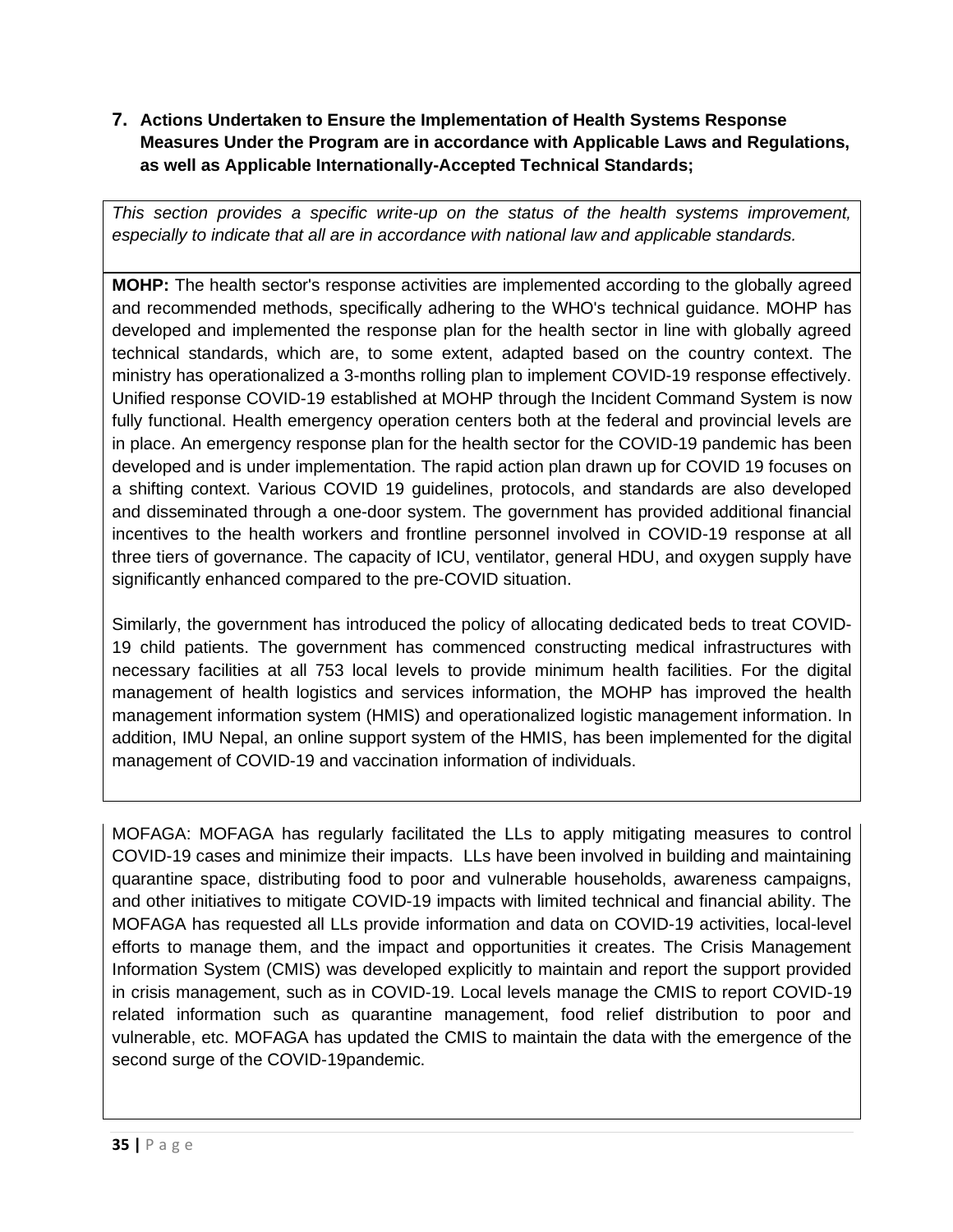# <span id="page-36-0"></span>**8. Budget Execution**

*This section provides an overview of the budget execution and a share of the total estimated expenditures incurred in the given fiscal year.*

*For FY2019/20 – Actual budget execution on the COVID-19 National Relief Programs For FY2020/21 and FY2021/22 – Include Budget for COVID-19 National Relief Programs at sufficient details, and share execution progress per quarterly report.*

For FY 2019/20, the government allocated a total budget of NRs. 16,239.56 million (USD 138.80 million) except for contributing to the social security fund and PMEP, against which a total NRs. 13,347.17 million (USD 114.07 million) was incurred till July 15 2020<sup>79</sup>, resulting in a financial delivery ratio of 82.18 %. The details are given in the following table.

|                                                                                        |               |                     | Amount in million |
|----------------------------------------------------------------------------------------|---------------|---------------------|-------------------|
| <b>Activities</b>                                                                      | <b>Budget</b> | <b>Expenditures</b> | <b>Expenses</b>   |
|                                                                                        | NRs.          | NRs.                | %                 |
| LLs (635) expenditures on Quarantine and food<br>for relief (MOFAGA)                   | 8,689.22      | 7,661.87            | 88.17 %           |
| Expenditures on prevention, testing, outreach<br>and tracing and tracking              | 5,092.55      | 3,134.15            | 61.54%            |
| Expenditures on<br>Capital<br>and<br>equipment<br>infrastructures (Federal Government) | 2,457.79      | 2,451,15            | 99.73%            |
| <b>Total</b>                                                                           | 16,239.56     | 13,347.17           | 82.18%            |

*The budget and expenditures for the FY 2020/21<sup>80</sup> have been reported as follows*

*Amount in million*

|                                                                                 | <b>Revised</b> | <b>Total</b>        | <b>Expenses</b> |
|---------------------------------------------------------------------------------|----------------|---------------------|-----------------|
| <b>Activities</b>                                                               | <b>Budget</b>  | <b>Expenditures</b> | $\frac{6}{6}$   |
| <b>MOFAGA</b>                                                                   |                |                     |                 |
| LG expenditures on Crisis Management Fund (COVID Fund): Quarantine & Food       | 11,421.42      | 7,295.50            | 63.88%          |
| Support                                                                         |                |                     |                 |
| <b>MOHP</b>                                                                     |                |                     |                 |
| Expenditures on prevention, testing, outreach and tracing and tracking          | 9,222.06       | 7,261.09            | 78.74%          |
| Expenditure on Equipment and establishing laboratories                          | 3.275.34       | 2,293.15            | 70.01%          |
| Incentives to medical front line personal                                       | 1,622.13       | 1,223.07            | 75.40%          |
| Total Expenditures in Health & Safety (NRs.)                                    | 25,540.95      | 18,072.81           | 70.76%          |
| Total Expenditures in Health & Safety (USD)                                     | 216.45         | 153.16              | 70.76%          |
| <b>MOLESS</b>                                                                   |                |                     |                 |
| Government contribution to social security funds                                | 804.02         | 804.02              | 100.00%         |
| Employment scheme for unemployed workers through the PMEP                       | 11,216.90      | 10,769.90           | 96.01%          |
| <b>Total Expenditures in Social sector (NRs.)</b>                               | 12,020.92      | 11,573.92           | 96.28%          |
| <b>Total Expenditures in Social sector (USD)</b>                                | 101.87         | 98.08               |                 |
| <b>MOF</b>                                                                      |                |                     |                 |
| Interest Subsidy to support affected MSMEs                                      |                | 6,640.00            |                 |
| Discount on Electricity & Water                                                 |                | 2,218.84            |                 |
| Exemption on custom duty and Tax relief                                         |                | 4,030.81            |                 |
| Food subsidies                                                                  |                |                     |                 |
| <b>Total Financial support and exemptions in Economy Recovery Sector (NRs.)</b> |                | 12,889.65           |                 |
| <b>Total Financial support and exemptions in Economy Recovery Sector (USD)</b>  |                | 109.23              |                 |
| <b>Total Financial progress for the FY 2020/21 (NRs.)</b>                       |                | 42,536.38           |                 |
| Total Filianceal progress for the FY 2020/21 (USD)                              |                | 360.48              |                 |
| Details refer to chapter 5                                                      |                |                     |                 |

**36 |** P a g e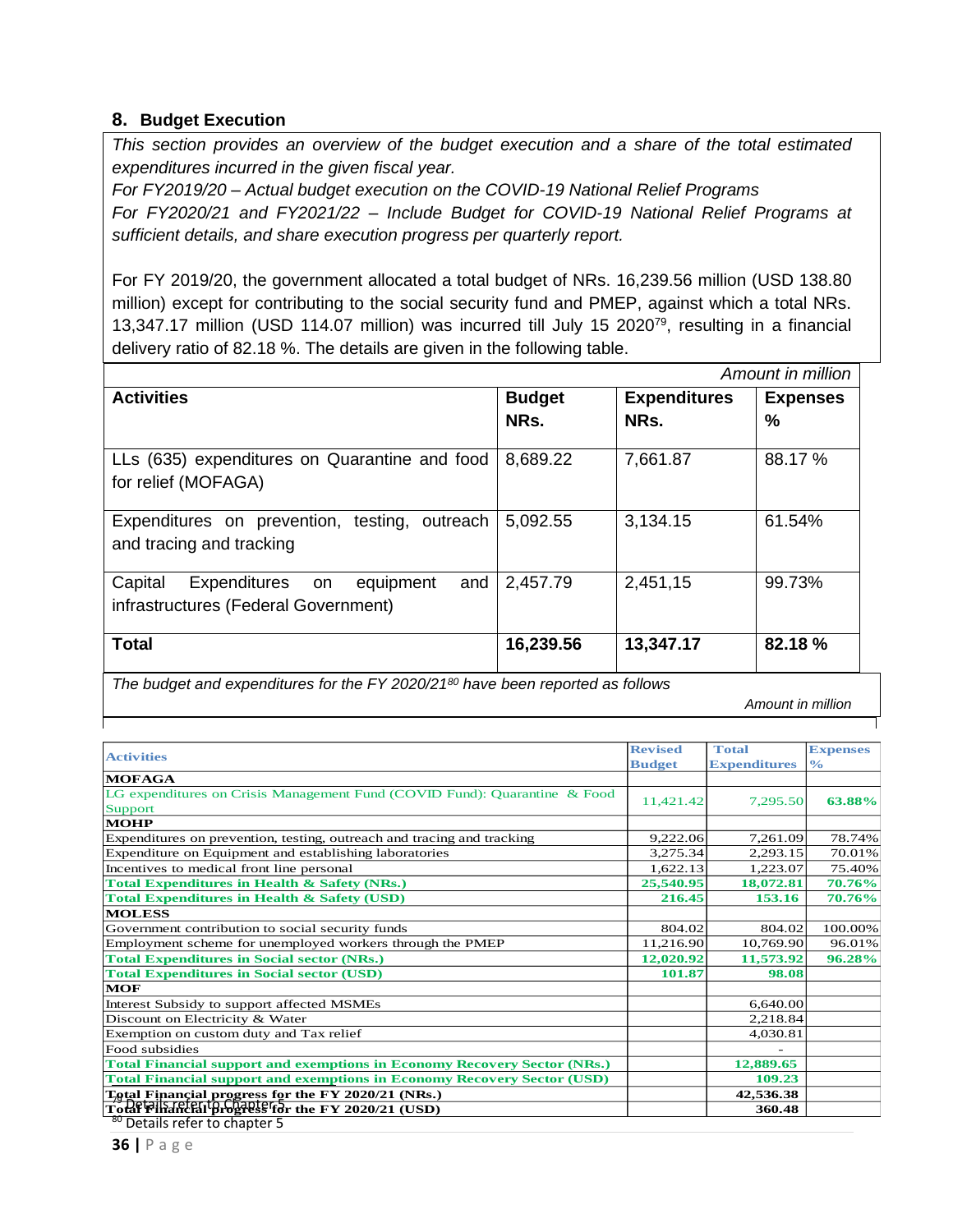The LLs, provincial and federal government has incurred 63.88 % of expenditures from the amount disbursed to LLs including the amount deposited in the provincial and federal level COVID fund. The low expenditures efficiency ratio is observed compared to last year 88.17 % of the expenditures incurred from the COVID Fund. Similarly, the expenditures under the health sector activities have been incurred more than 70 % as budgeted. In addition, the expenditure for PMEP program has been found nearest to the budgeted amount.

# *The budget for the FY 2021/22*

The government has approved the budget through the ordinance for this FY. As per the budget statement and budget speech announced, the following budget and relief package has been proposed to respond to COVID-19 pandemic.

| <b>Activities</b>                                                                                      | <b>Allocated Budget</b> | <b>Remarks</b>                                                              |
|--------------------------------------------------------------------------------------------------------|-------------------------|-----------------------------------------------------------------------------|
| <b>MOFAGA</b>                                                                                          |                         |                                                                             |
| LG expenditures on Crisis Management Fund (COVID Fund):<br>Quarantine & Food Support                   | 4.283.14                | Covid Fund Balance (Local, Provincial,<br>Federal), Source FCGO             |
| <b>MOHP</b>                                                                                            |                         |                                                                             |
| Expenditures on prevention, testing, outreach and tracing and<br>tracking including Vaccine Management | 6,574.00                | Source MOHP                                                                 |
| Expenditure on Equipment and establishing laboratories                                                 | 2,301.50                | Source MOHP                                                                 |
| Incentives to medical front line personal                                                              | 1,000.00                | Source MOHP                                                                 |
| Vaccination                                                                                            | 33,045.00               | Source MOHP                                                                 |
| <b>Total Budget in Health &amp; Safety (NRs)</b>                                                       | 47,203.64               |                                                                             |
| <b>Total Budget in Health &amp; Safety (USD)</b>                                                       | 400.03                  |                                                                             |
| <b>MOLESS</b>                                                                                          |                         |                                                                             |
| Government contribution to social security funds                                                       | 0.00                    |                                                                             |
| Employment scheme for unemployed workers through the PMEP                                              | 12,540.20               | Allocated to PMEP and YETI program,<br>Source Red Book and Budget Statement |
| <b>Total Budget in Social sector (NRs)</b>                                                             | 12,540.20               |                                                                             |
| <b>Total Budget in Social sector (USD)</b>                                                             | 106.27                  |                                                                             |
| <b>MOF</b>                                                                                             |                         |                                                                             |
| Interest Subsidy to support affected MSMEs                                                             | 13,000                  | Budget speech                                                               |
| Discount on Electricity & Water                                                                        |                         | Budget speech                                                               |
| Exemption on custom duty and Tax relief                                                                |                         | Budget speech                                                               |
| Food subsidies                                                                                         |                         |                                                                             |
| <b>Total Financial support and exemptions in Economy Recovery</b><br><b>Sector (NRs)</b>               | 13,000.00               |                                                                             |
| <b>Total Financial support and exemptions in Economy Recovery</b><br><b>Sector (USD)</b>               | 110.17                  |                                                                             |
| Total Budget for the FY 2021/22 (NRs)                                                                  | 72,743.84               |                                                                             |
| Total Budget for the FY 2021/22 (USD)                                                                  | 616.47                  |                                                                             |

Amount in million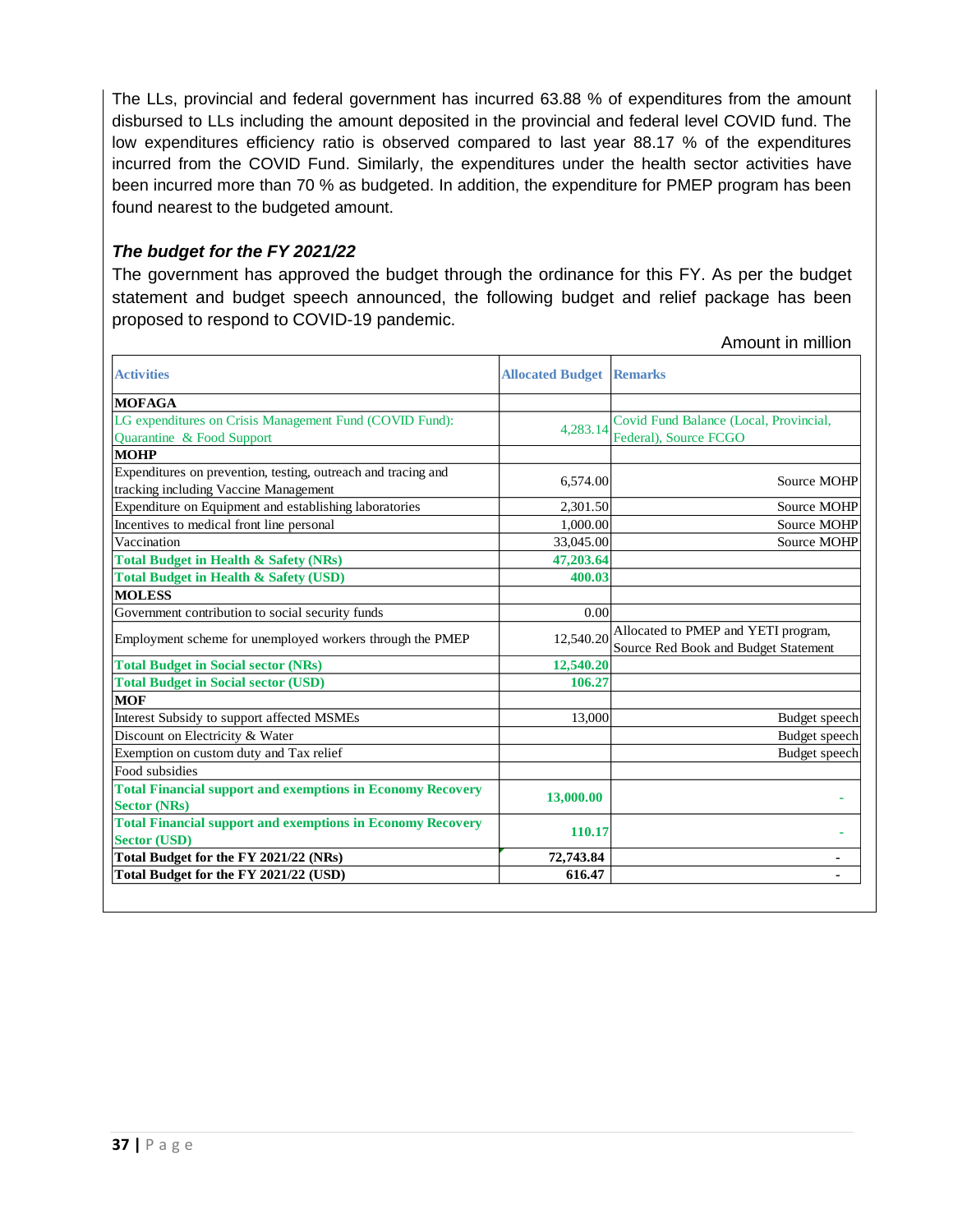|                                                                          |            | Amount in USD million |                |                                                                                                                                                                                                                                                                                                         |
|--------------------------------------------------------------------------|------------|-----------------------|----------------|---------------------------------------------------------------------------------------------------------------------------------------------------------------------------------------------------------------------------------------------------------------------------------------------------------|
| <b>NRP Sectors</b>                                                       | <b>NRP</b> | Total                 | $\%$<br>of the | Remarks                                                                                                                                                                                                                                                                                                 |
|                                                                          | estimation | Progress              | progress       |                                                                                                                                                                                                                                                                                                         |
| <b>Health Care</b>                                                       | 347        | 256.25                | 73.84          |                                                                                                                                                                                                                                                                                                         |
| Social Safety & Welfare                                                  | 359        | 107.98                | 30.07          |                                                                                                                                                                                                                                                                                                         |
| <b>Economic Recovery</b>                                                 |            |                       |                | <b>Details</b><br>under<br>financial progress                                                                                                                                                                                                                                                           |
| Tax<br>relief,<br>utility<br>a)<br>exemption<br>and<br>interest subsidy. | 555        | 110.89                |                |                                                                                                                                                                                                                                                                                                         |
| b)<br><b>Business</b><br>Continuity<br>Loan                              |            |                       |                | Note:<br>The<br>refinancing,<br>loan<br>concessional<br>lending,<br>and<br>business<br>continuity<br>loan                                                                                                                                                                                               |
| <b>Concessional Lending</b><br>C)                                        |            |                       |                | facility-provided<br>by<br><b>GON</b><br>through Nepal Rastra bank-<br>was targeted for COVID-19                                                                                                                                                                                                        |
| Refinancing<br>d)<br>οf<br><b>MSMEs</b>                                  |            |                       |                | economic recovery and thus<br>should<br>counted<br>towards<br>financial<br>progress.<br>The<br>disaggregated data of Mid-<br>July 2021 for lending to<br>MSMEs is being collected<br>from BFIs. The amount shall<br>be reported once the final<br>disaggregated<br>data<br>is<br>received and verified. |
| <b>Total USD</b>                                                         | 1,261      | 475.12                |                |                                                                                                                                                                                                                                                                                                         |

# **Summary of the financial progress as of July 15 2021**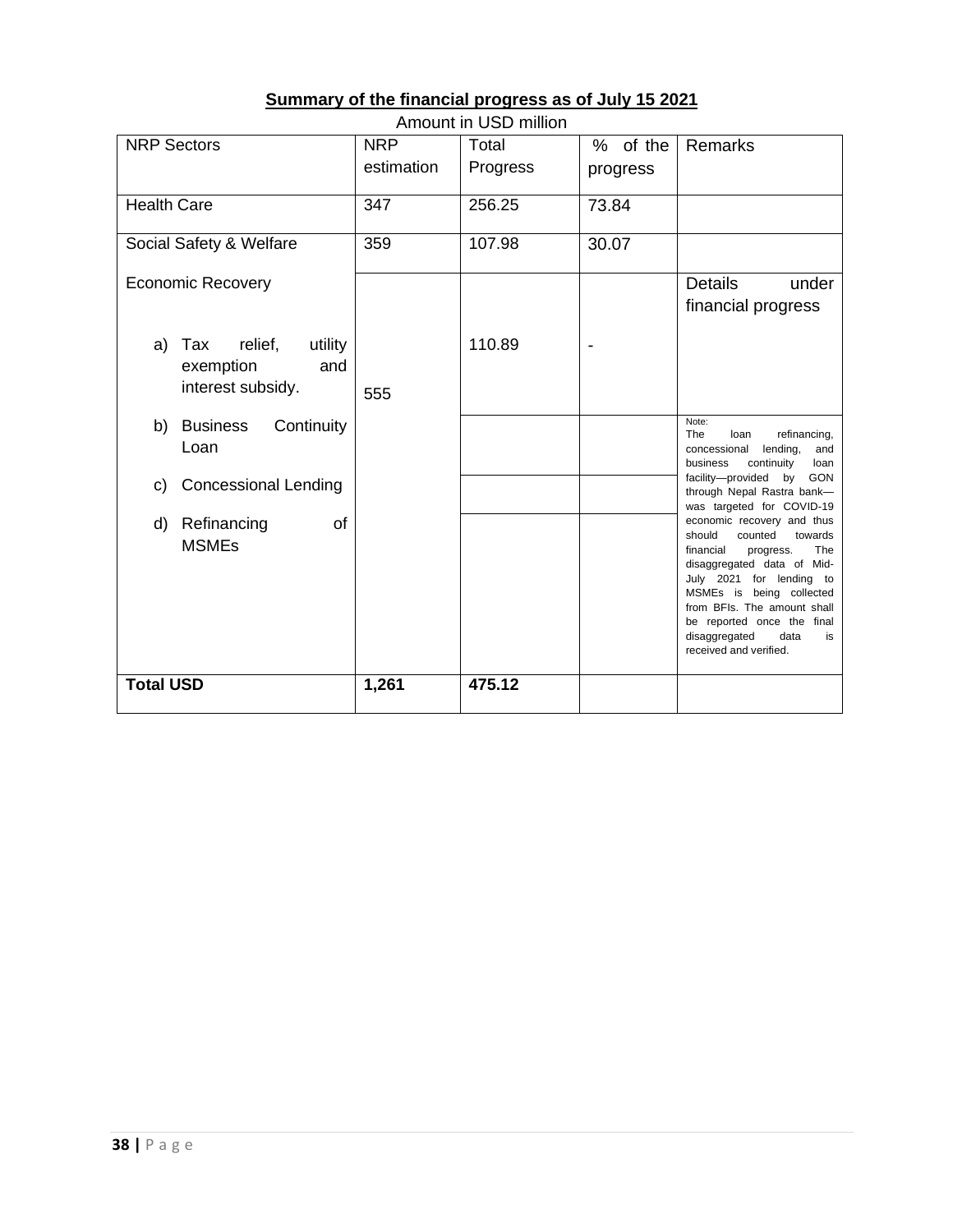# <span id="page-39-0"></span>**9. Compliance with Loan Covenants**

| In this para in the $2^{nd}$ progress report, compliance with loan covenants will be included |  |  |  |  |  |  |  |
|-----------------------------------------------------------------------------------------------|--|--|--|--|--|--|--|
|                                                                                               |  |  |  |  |  |  |  |
| <b>Compliance Status</b>                                                                      |  |  |  |  |  |  |  |
|                                                                                               |  |  |  |  |  |  |  |
| Complied                                                                                      |  |  |  |  |  |  |  |
|                                                                                               |  |  |  |  |  |  |  |
|                                                                                               |  |  |  |  |  |  |  |
|                                                                                               |  |  |  |  |  |  |  |
| Complied to date                                                                              |  |  |  |  |  |  |  |
|                                                                                               |  |  |  |  |  |  |  |
|                                                                                               |  |  |  |  |  |  |  |
|                                                                                               |  |  |  |  |  |  |  |
| Complied to date                                                                              |  |  |  |  |  |  |  |
|                                                                                               |  |  |  |  |  |  |  |
|                                                                                               |  |  |  |  |  |  |  |
|                                                                                               |  |  |  |  |  |  |  |
|                                                                                               |  |  |  |  |  |  |  |
|                                                                                               |  |  |  |  |  |  |  |
| Complied to date                                                                              |  |  |  |  |  |  |  |
|                                                                                               |  |  |  |  |  |  |  |
|                                                                                               |  |  |  |  |  |  |  |
| Complied                                                                                      |  |  |  |  |  |  |  |
|                                                                                               |  |  |  |  |  |  |  |
|                                                                                               |  |  |  |  |  |  |  |
|                                                                                               |  |  |  |  |  |  |  |
|                                                                                               |  |  |  |  |  |  |  |
|                                                                                               |  |  |  |  |  |  |  |
|                                                                                               |  |  |  |  |  |  |  |
|                                                                                               |  |  |  |  |  |  |  |
| Complied to date                                                                              |  |  |  |  |  |  |  |
|                                                                                               |  |  |  |  |  |  |  |
|                                                                                               |  |  |  |  |  |  |  |
|                                                                                               |  |  |  |  |  |  |  |
|                                                                                               |  |  |  |  |  |  |  |
|                                                                                               |  |  |  |  |  |  |  |
|                                                                                               |  |  |  |  |  |  |  |
|                                                                                               |  |  |  |  |  |  |  |
|                                                                                               |  |  |  |  |  |  |  |
|                                                                                               |  |  |  |  |  |  |  |
|                                                                                               |  |  |  |  |  |  |  |
|                                                                                               |  |  |  |  |  |  |  |
| <b>NA</b>                                                                                     |  |  |  |  |  |  |  |
|                                                                                               |  |  |  |  |  |  |  |
|                                                                                               |  |  |  |  |  |  |  |
|                                                                                               |  |  |  |  |  |  |  |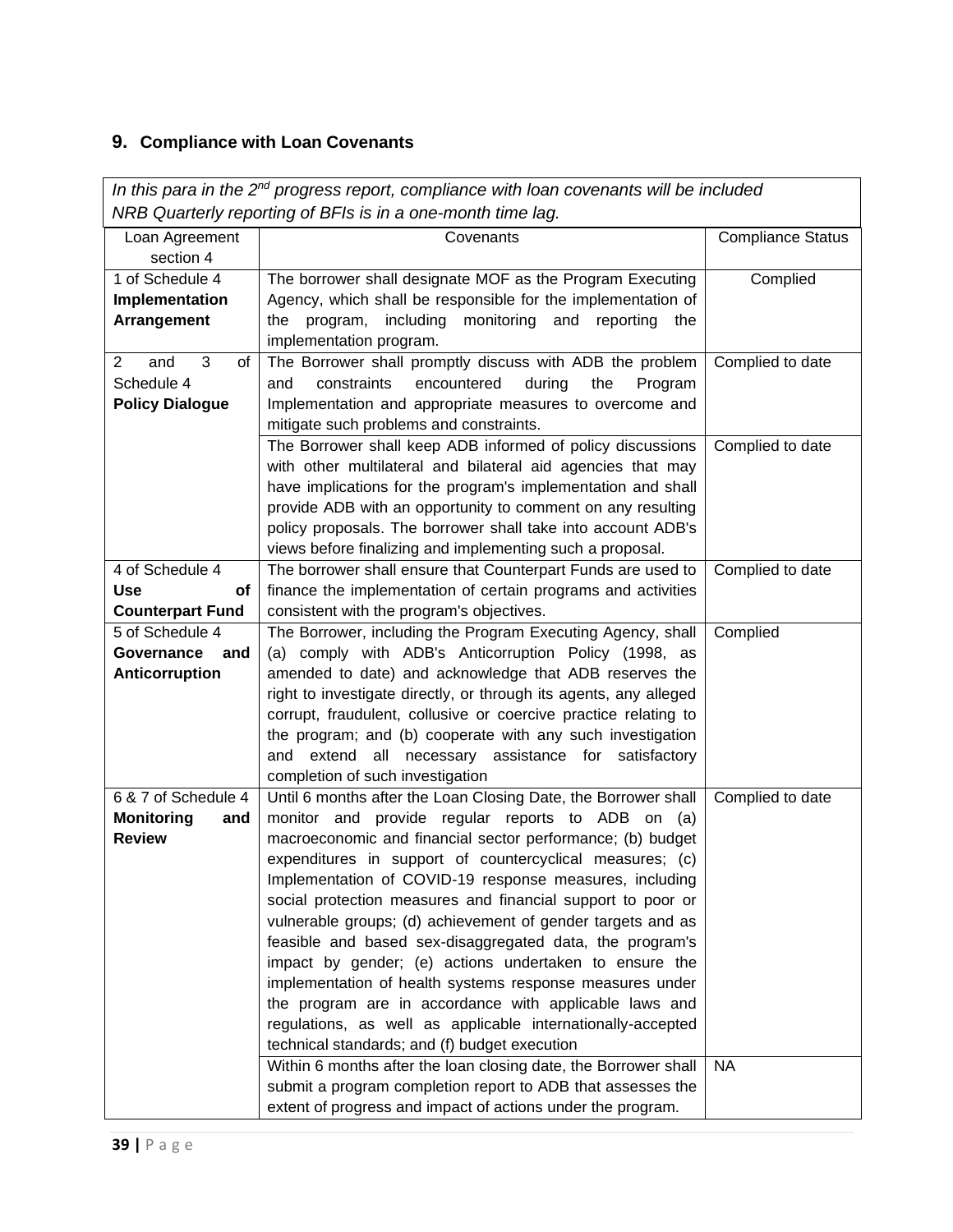#### **Annexes**

| <b>Province</b> | No. of<br>quarantine<br>centre | No. of beds in<br>quarantine | Men returned<br>from quarantine<br><b>use</b> | Women returned<br>from quarantine<br>use | Other returned<br>from quarantine<br>use | <b>Total returned</b><br>from quarantine<br>use |
|-----------------|--------------------------------|------------------------------|-----------------------------------------------|------------------------------------------|------------------------------------------|-------------------------------------------------|
| Province 1      | 517 (8.2%)                     | 10778 (5.3%)                 | 11928(5.0%)                                   | 3635 (8.9%)                              | 28 (9.6%)                                | 15591 (5.6%)                                    |
| Province 2      | 358 (5.7%)                     | 16518 (8.1%)                 | 19381 (8.2%)                                  | 1457 (3.6%)                              | 13 (4.5%)                                | 20851 (7.5%)                                    |
| Bagmati         | 511 (8.1%)                     | 9784 (4.8%)                  | 5946 (2.5%)                                   | 1337 (3.3%)                              | $0(0\%)$                                 | 7283 (2.6%)                                     |
| Gandaki         | 806 (12.8%)                    | 11339(5.5%)                  | 11033 (4.7%)                                  | 1804 (4.4%)                              | 7(2.4%)                                  | 12844 (4.6%)                                    |
| Lumbini         | 1684 (26.7%)                   | 52940 (25.8%)                | 61182 (25.9%)                                 | 9193 (22.4%)                             | 97 (33.3%)                               | 70472 (25.4%)                                   |
| Karnali         | 863 (13.7%)                    | 38243 (18.7%)                | 37738 (16%)                                   | 6275 (15.3%)                             | 67 (23%)                                 | 44080 (15.9%)                                   |
| Sudurpaschim    | 1565 (24.8%)                   | 65401 (31.9%)                | 89287 (37.8%)                                 | 17285 42.2%)                             | 79 (27.1%)                               | 106651 (38.4%)                                  |
| Total           | 6,304                          | 20,5003                      | 236,495                                       | 40,986                                   | 291                                      | 277,772                                         |

**Annex A: Province wise quarantine facility and sex-disaggregated information its occupancy (Source: CMIC-FOFAGA, August 15 2021)**

# <span id="page-40-0"></span>**Annex B: Daily trend of number of people in quarantine and isolation (Source: SitRep # 113 – 553, MoHP)**

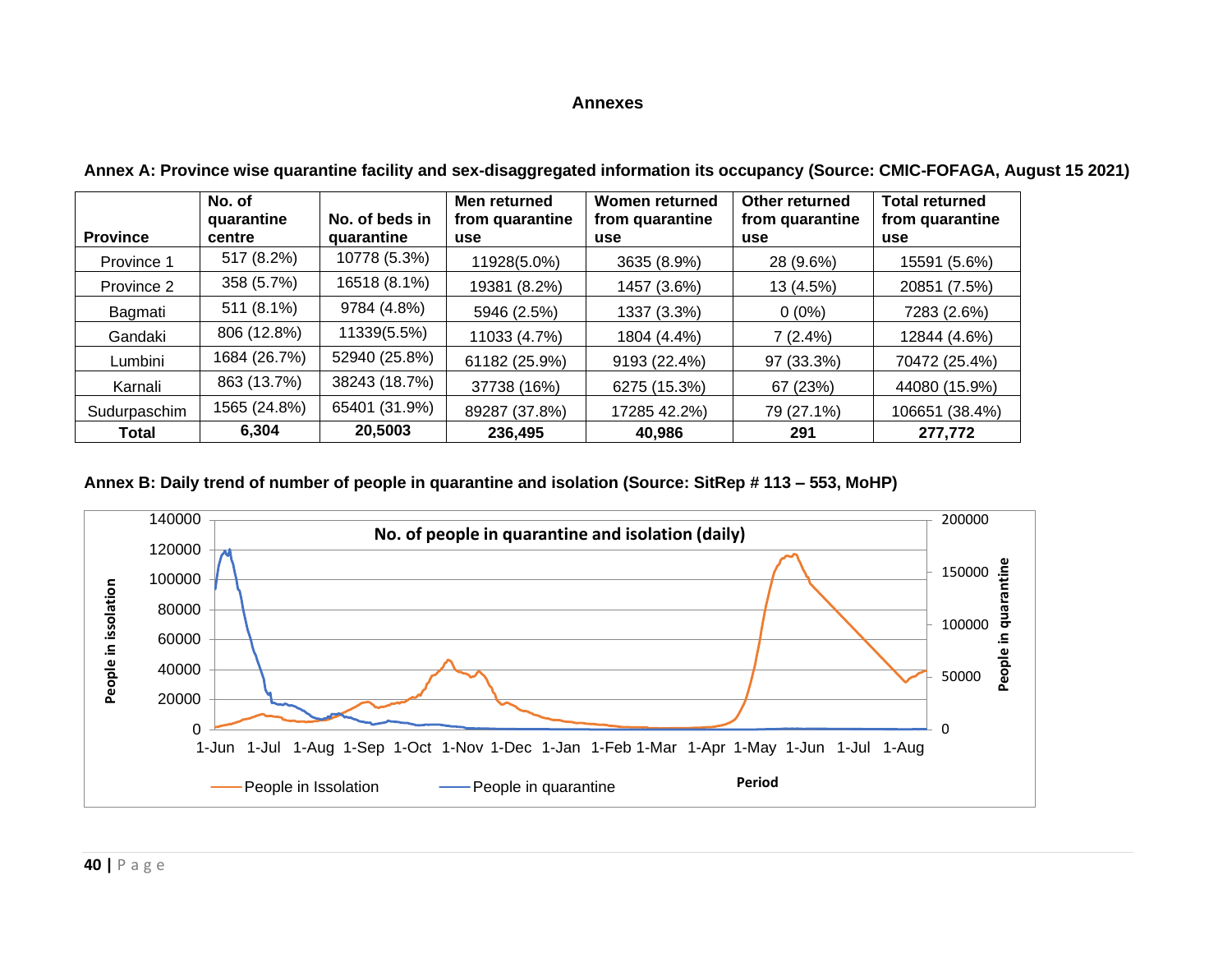|                        |            |        |           |        |        | $27 -$ | $11 -$ |       |       |        |
|------------------------|------------|--------|-----------|--------|--------|--------|--------|-------|-------|--------|
| <b>Description</b>     | $22 - Jun$ | 14-Jul | $2 - Aug$ | 27-Aug | 30-Sep | Oct    | Nov    | 8-Dec | 4-Jan | 18-Jan |
| No. of quarantine beds | 76716      | 210788 | 216447    | 232023 | 121488 | 97167  | 85033  | 60734 | 36478 | 36478  |
| Quarantine occupancy   |            |        |           |        |        |        |        |       |       |        |
| rate                   | 51.3       | 11.7   | 5.1       | 4.1    | 4.5    | 3.0    | 1.3    | 0.9   | 0.9   | 0.6    |

**Annex C:Number of quarantine beds and occupancy rate** (**Source: CMIS/MOFAGA, January 18 2021 andSitRep # 113 – 344, MoHP)**

# **Annex D: List of the local levels sampled for the quarantine study**

| <b>Provinces</b> | <b>Phone called LLs</b>                        | <b>Surveyed LIs</b>                                     | studied<br>Total |
|------------------|------------------------------------------------|---------------------------------------------------------|------------------|
|                  |                                                |                                                         | <b>LLs</b>       |
| Province 1       | Shani Arjun municipality, Kankai Municipality  | Katari Municipality, Falelung Roral Municipality        | 4                |
| Province 2       | Rural<br>Municipality,<br>Bateswor<br>Dhanauji | Gadimai<br>Municipality,<br>Mithila<br>Municipality,    | 5                |
|                  | Municipality,                                  | <b>Bisrampur Roral Municipality</b>                     |                  |
| Bagmati          |                                                | Phikkal<br>Rural<br>Municipality,<br>Bhimeshwor         | $\overline{2}$   |
|                  |                                                | Municipality                                            |                  |
| Gandaki          | Bhanu Municipality,                            | Municipality,<br>Municipality,<br>Bhanu<br>Boreng Rural | 3                |
|                  |                                                | <b>Putlibazar Municipality</b>                          |                  |
| Lumbini          | Sub-metropolitan, Rambha<br>Rural<br>Butwal    | Rural<br><b>Dhurkot</b><br>Maharajgunj<br>Municipality, | 7                |
|                  | Municipality, Rampur Municipality, Mayadevi    | Municipality,                                           |                  |
|                  | Municipality &Suddhodhan<br>Rural<br>Rural     |                                                         |                  |
|                  | Municipality                                   |                                                         |                  |
| Karnali          | -                                              | $\overline{\phantom{0}}$                                | 0                |
| Sudurpachhim     | Dhangadi Sub-metropolitan,                     | Purbichauki Rural Municipality, Bardgoria Rural         | 4                |
|                  |                                                | Municipality, Parasuram Municipality                    |                  |

Management of quarantine centers in the 15 local levels

| <b>SN</b> | <b>Municipalities</b>             | <b>Quarantine centers</b> | <b>Quarantine beds</b> | Men beds | Women beds |
|-----------|-----------------------------------|---------------------------|------------------------|----------|------------|
|           | Gadimai Municipality              |                           | 500                    | 450      | 50         |
|           | <b>Phikkal Rural Municipality</b> |                           |                        |          |            |
|           | <b>Bhimeshwor Municipality</b>    |                           | 30                     | 20       | 10         |
|           | <b>Boreng Rural Municipality</b>  | 35                        | 300                    | 200      | 100        |
|           | Katari Municipality               |                           | 250                    | 230      | 20         |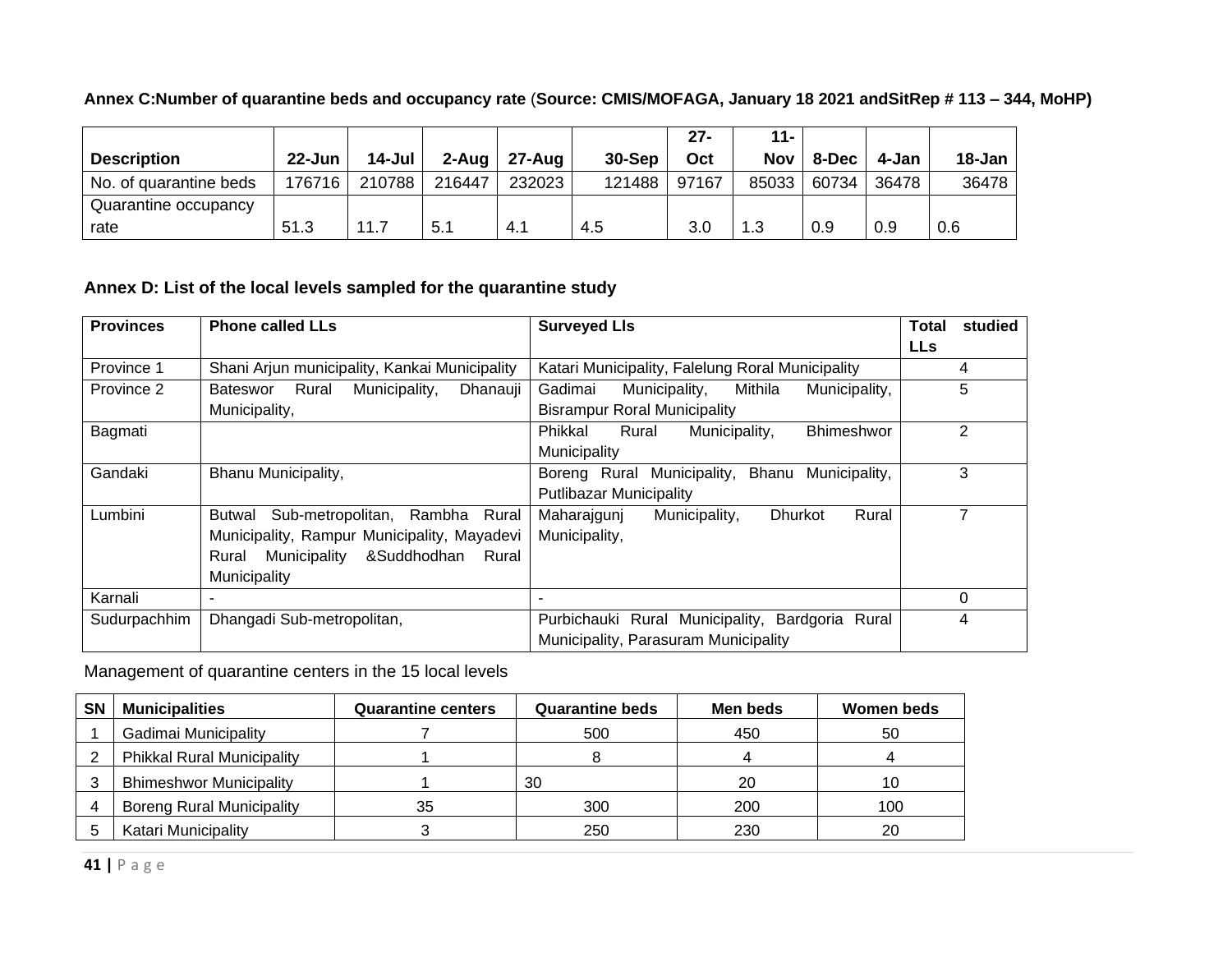|    | Total                                | 291 | 12.841 | 10,772 (83.89%) | 2,069 (16.11%) |
|----|--------------------------------------|-----|--------|-----------------|----------------|
| 15 | <b>Falelung Rural Municipality</b>   | 15  | 80     | 40              | 40             |
| 14 | <b>Bisrampur Rural Municipality</b>  | っ   | 65     | 18              | 47             |
| 13 | <b>Dhurkot Rural Municipality</b>    | 44  | 461    | 271             | 190            |
| 12 | <b>Bhanu Municipality</b>            | 17  | 72     | 50              | 22             |
| 11 | Mithila Municipality                 | ⌒   | 55     | 45              | 10             |
| 10 | <b>Putlibazar Municipality</b>       | 2   | 90     | 60              | 30             |
| 9  | Parasuram Municipality               | 32  | 1117   | 984             | 133            |
| 8  | Maharajgunj Municipality             | 48  | 1013   | 900             | 113            |
|    | Bardgoria Rural Municipality         | 47  | 2800   | 2000            | 800            |
| 6  | Purbichauki<br>Rural<br>Municipality | 35  | 6000   | 5500            | 500            |

### **Annex E: Trend of women positive cases**

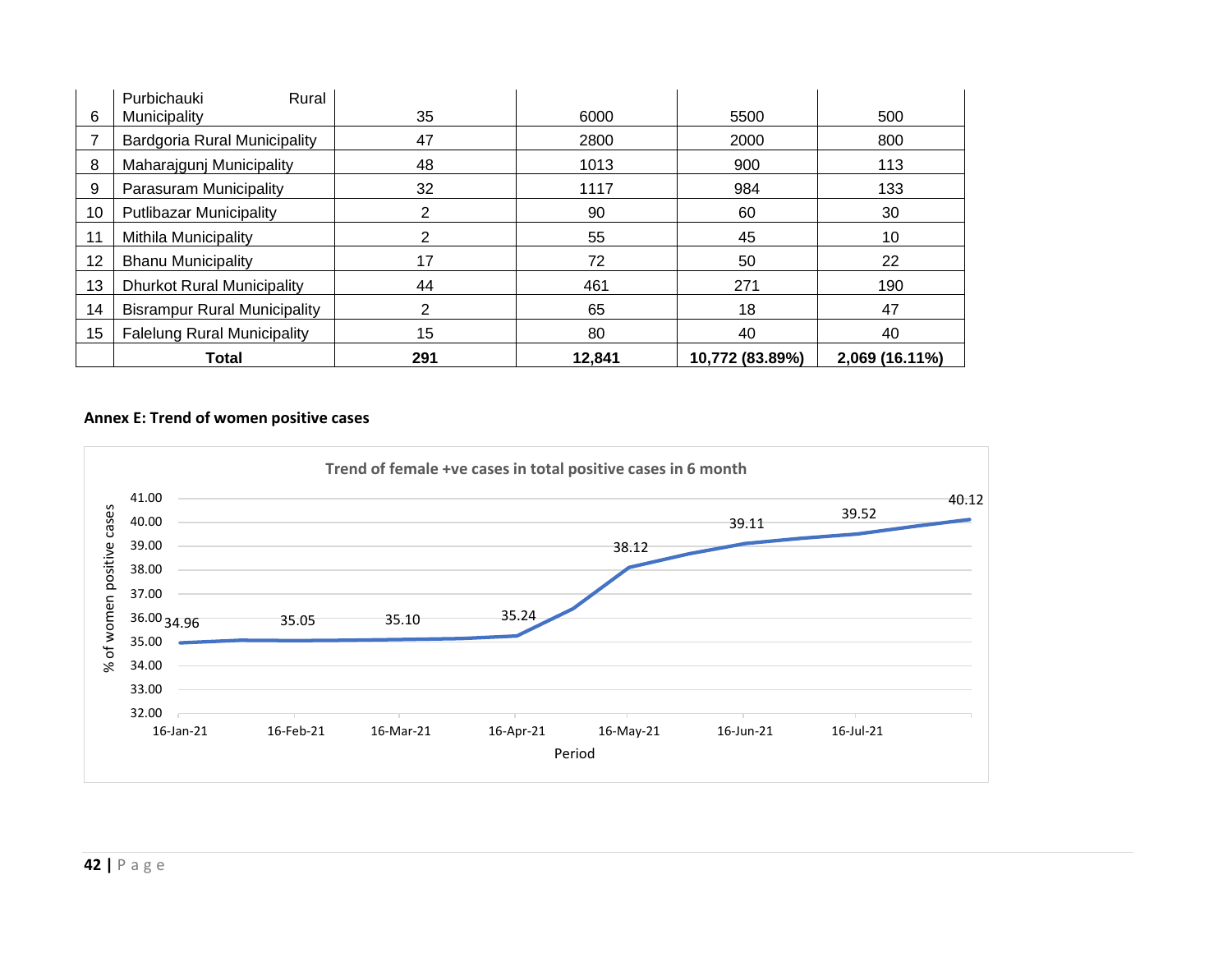



#### **Annex G: Age wise positive cases, death cases and Case Fatality Ratio (Situation updates #41-67, WHO Country Office Nepal)**



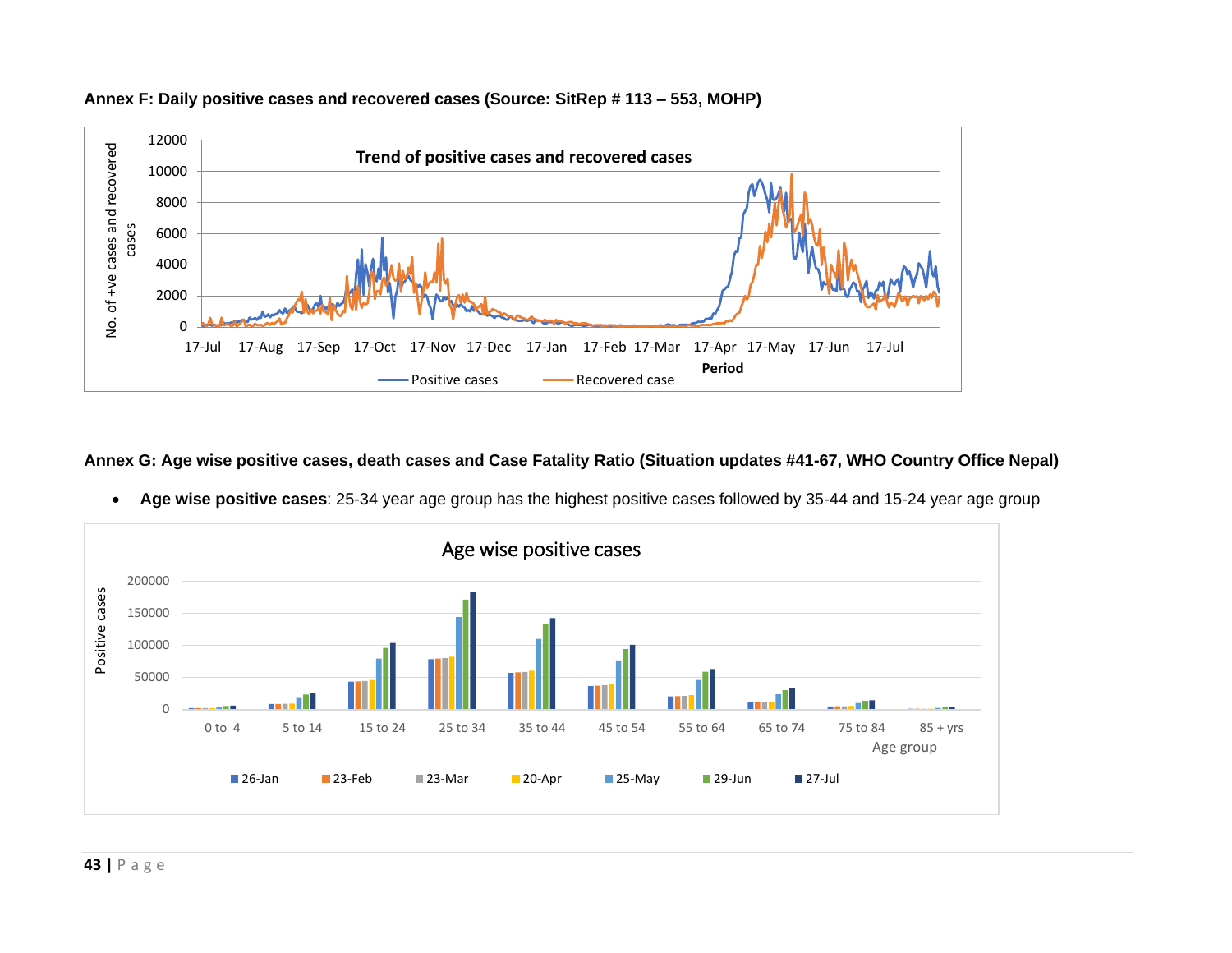

• **Age wise death cases:** 65 -74 age group has the highest death case followed by 55-64 and 75-84 year age group

**Case Fatality Ratio** (*No.of death*)  $\frac{100.01 \text{ decimal}}{0.05 \text{ positive case}}$ %) : The CF ratio is the highest in the age group of 85 year or above followed by 75-84 and 65-74 year age group

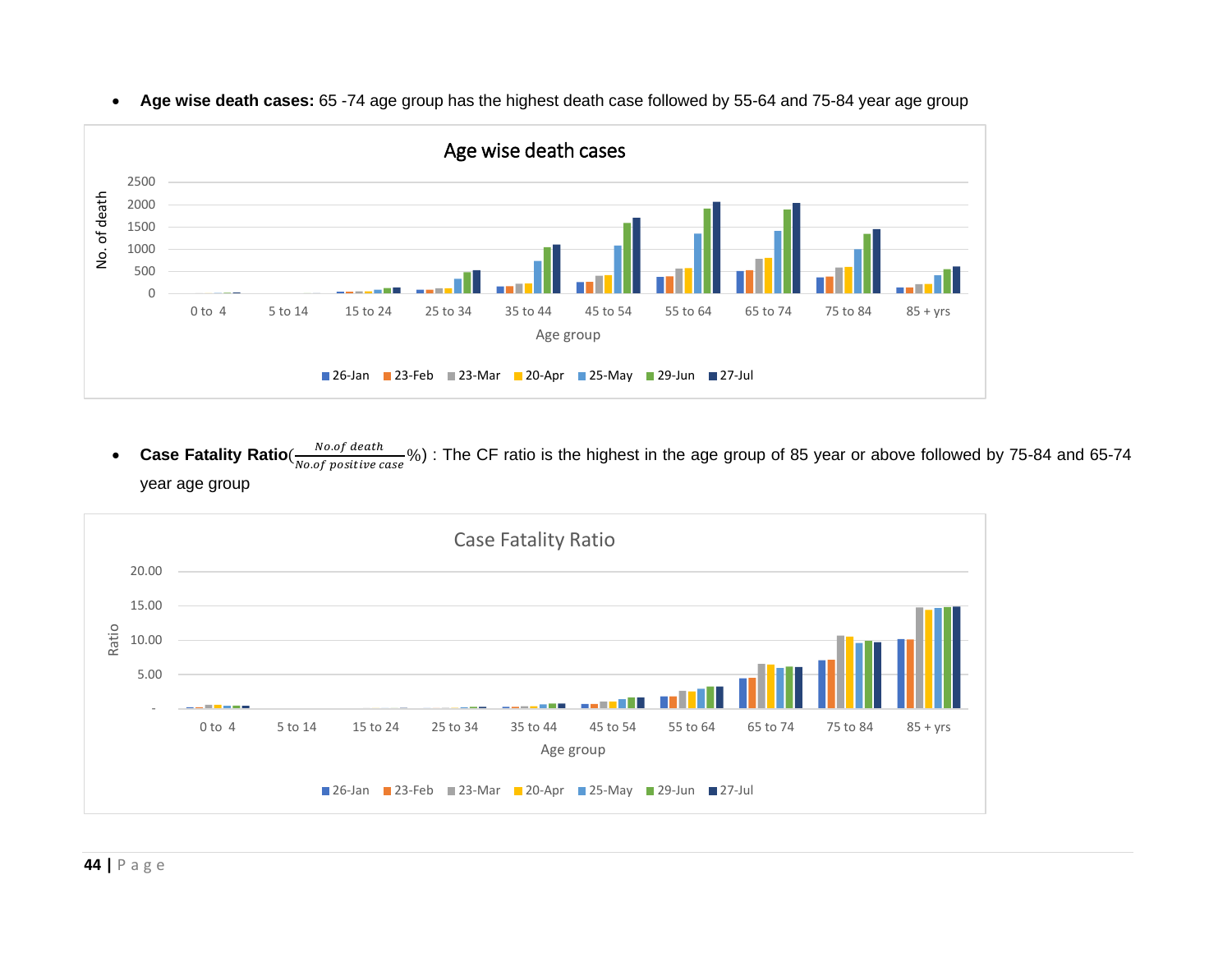|            |                   |               | <b>DPR</b>               |              |                  |                 |                |              |          |                 | Timor | <b>SEAR</b>      |
|------------|-------------------|---------------|--------------------------|--------------|------------------|-----------------|----------------|--------------|----------|-----------------|-------|------------------|
| Date       | <b>Bangladesh</b> | <b>Bhutan</b> | Korea                    | <b>India</b> | <b>Indonesia</b> | <b>Maldives</b> | <b>Myanmar</b> | <b>Nepal</b> | Srilanka | <b>Thailand</b> | Leste | <b>Countries</b> |
| 24-Jan-21  | 312               | 114           | $\overline{\phantom{a}}$ | 760          | 361              | 2,670           | 253            | 903          | 261      | 20              | 5     | 612              |
| 7-Feb-21   | 316               | 115           | $\sim$                   | 773          | 423              | 2,988           | 260            | 912          | 311      | 35              | 6     | 630              |
| 21-Feb-21  | 319               | 115           | $\sim$                   | 784          | 469              | 3,339           | 261            | 917          | 361      | 38              | 8     | 646              |
| 7-Mar-21   | 323               | 116           | $\sim$                   | 800          | 507              | 3,707           | 262            | 922          | 387      | 40              | 9     | 662              |
| 21-Mar-21  | 334               | 116           | $\overline{\phantom{a}}$ | 828          | 537              | 4,014           | 262            | 925          | 408      | 42              | 20    | 686              |
| 4-Apr-21   | 370               | 119           | $\sim$                   | 891          | 564              | 4,422           | 262            | 932          | 423      | 44              | 54    | 736              |
| 18-Apr-21  | 420               | 127           | $\sim$                   | 1,055        | 590              | 4,690           | 263            | 952          | 438      | 64              | 93    | 856              |
| $2-May-21$ | 447               | 147           | $\sim$                   | 1,396        | 617              | 5,424           | 263            | 1,104        | 499      | 104             | 181   | 1,097            |
| 16-May-21  | 458               | 171           | ۰                        | 1,761        | 641              | 7,854           | 264            | .502         | 638      | 152             | 322   | 1,358            |
| 6-Jun-21   | 475               | 226           | $\sim$                   | 2,056        | 683              | 12,116          | 266            | ,963         | 918      | 267             | 577   | 1,579            |
| 21-Jun-21  | 509               | 263           | $\sim$                   | 2,143        | 750              | 13,000          | 276            | 2,107        | 1,117    | 343             | 666   | 1,657            |
| 5-Jul-21   | 561               | 289           | $\sim$                   | 2,182        | 86               | 13,361          | 310            | 2,169        | 1,209    | 435             | 717   | 1,607            |
| 18-Jul-21  | 656               | 324           | $\overline{\phantom{a}}$ | 2,222        | 1,074            | 13,638          | 432            | 2,244        | 1,300    | 624             | 764   | 1,783            |
| 2-Aug-21   | 752               | 337           | $\sim$                   | 2,262        | 1,278            | 13,927          | 564            | 2,348        | 1,424    | 951             | 828   | 1,861            |

**Annex H: COVID-19 Incidence in SEAR Countries (Source: Situation Update #41 to #68, WHO Country Office for Nepal)**

**Annex I:Daily RT-PCR tests and positive cases (Source: SitRep #113 – 553, MoHP)**

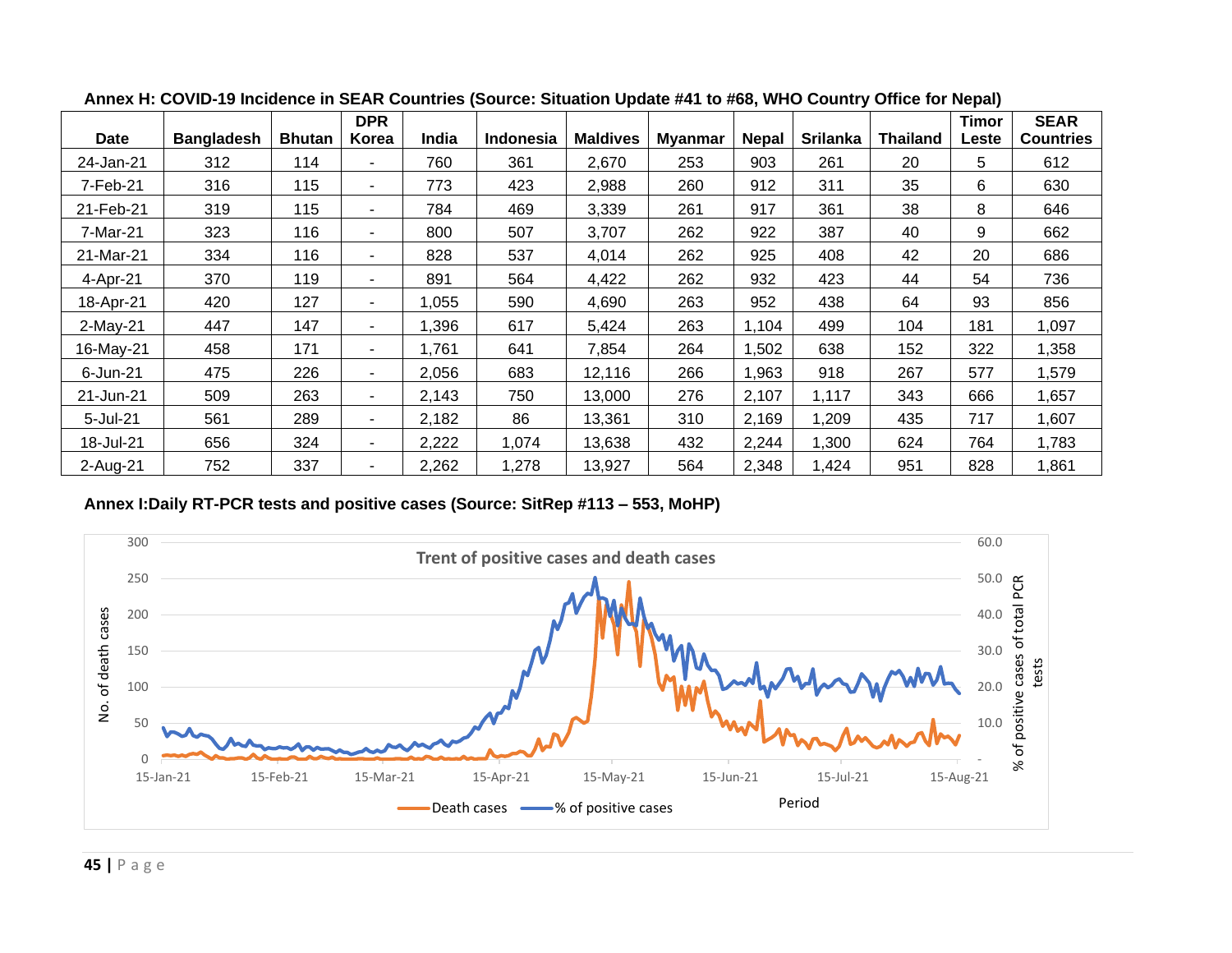

#### **Annex J: Trend of ICU and Ventilator use (Source: SitRep #113 – 553, MoHP)**

**Annex K: Financial incentive beneficiary health and frontline personnel in 76 Local Levels**

| <b>Provinces</b> | No.<br><b>of</b><br><b>LLs</b> | No. of<br>reporting<br><b>LLs</b> | No. of LLs<br>provided<br>incentives | No. of<br>districts<br>covered | No. of<br>incentive<br>beneficiary<br>men | No. of<br>incentive<br>beneficiary<br>women | No. of<br><b>FCHV</b> | No. of<br>incentive<br>beneficiary<br><b>FCHV</b> | $%$ of<br>beneficiary<br><b>FCHV</b> | Total no, of<br>incentive<br>beneficiary | $%$ of<br>women<br>beneficiary | Average<br>no. of<br>beneficiary<br>at a LL |
|------------------|--------------------------------|-----------------------------------|--------------------------------------|--------------------------------|-------------------------------------------|---------------------------------------------|-----------------------|---------------------------------------------------|--------------------------------------|------------------------------------------|--------------------------------|---------------------------------------------|
| Province 1       | 137                            | 11                                | 11                                   | ⇁                              | 233                                       | 309                                         | 233                   | 40                                                | 17.17                                | 542                                      | 57.01                          | 49                                          |
| Province 2       | 136                            | 8                                 | ⇁                                    | 5                              | 377                                       | 315                                         | 411                   | 266                                               | 64.72                                | 692                                      | 45.52                          | 99                                          |
| Bagmati          | 119                            | 15                                | 14                                   | 9                              | 290                                       | 608                                         | 704                   | 138                                               | 19.60                                | 898                                      | 67.71                          | 64                                          |
| Gandaki          | 85                             | 13                                | 11                                   | 8                              | 225                                       | 378                                         | 377                   | 45                                                | 11.94                                | 603                                      | 62.69                          | 55                                          |
| Lumbini          | 109                            | 18                                | 18                                   | 11                             | 552                                       | 896                                         | 794                   | 375                                               | 47.23                                | 1448                                     | 61.88                          | 80                                          |
| Karnali          | 79                             | $\overline{2}$                    |                                      | $\overline{2}$                 | 34                                        | 63                                          | 99                    | 99                                                | 100.00                               | 97                                       | 64.95                          | 97                                          |
| Sudurpaschhim    | 88                             | 16                                | 14                                   | 8                              | 574                                       | 788                                         | 551                   | 444                                               | 80.58                                | 1362                                     | 57.86                          | 97                                          |
| <b>Total</b>     | 753                            | 83                                | 76                                   | 50                             | 2285                                      | 3357                                        | 3169                  | 1407                                              | 48.75                                | 5642                                     | 59.50                          | 77                                          |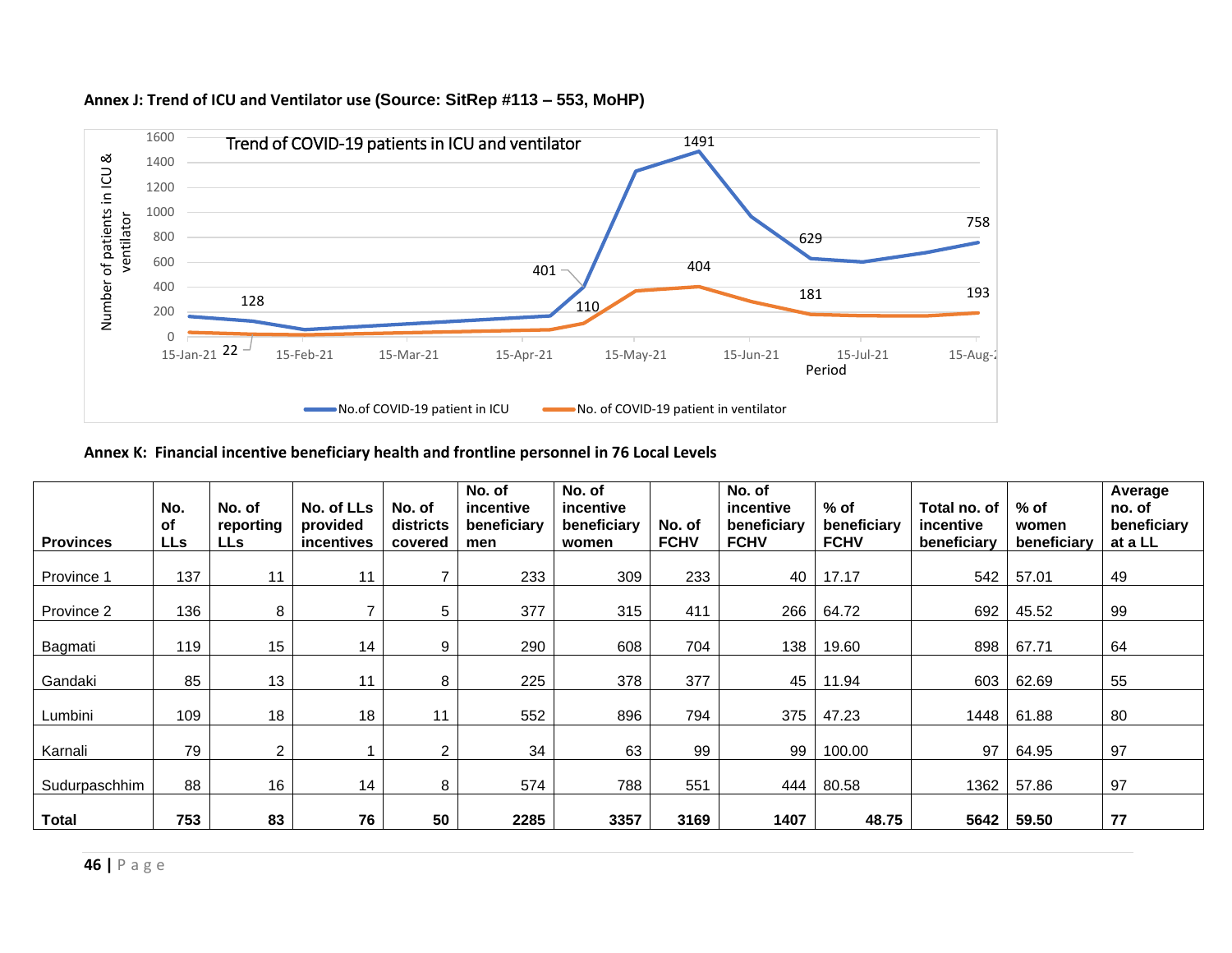

# **Annex L: COVID-19 vaccination trend(Source: SitRep #113 – 553, MoHP)**

# **Annex M: Food relief beneficiaries (Source: CMIS-MOFAGA)**

| <b>Provinces</b> | No. of relief beneficiary HHs | <b>Relief beneficiary population</b> | % of beneficiary HHs in the provinces |
|------------------|-------------------------------|--------------------------------------|---------------------------------------|
| Province 1       | 400911                        | 1114286                              | 21.11                                 |
| Province 2       | 393354                        | 1485881                              | 20.71                                 |
| Bagmati          | 348533                        | 725992                               | 18.35                                 |
| Gandaki          | 155630                        | 341065                               | 8.20                                  |
| Lumbini          | 304513                        | 957504                               | 16.03                                 |
| Karnali          | 131281                        | 301491                               | 6.91                                  |
| Sudurpaschim     | 164852                        | 557145                               | 8.68                                  |
| <b>Total</b>     | 1899074                       | 5483364                              | 100                                   |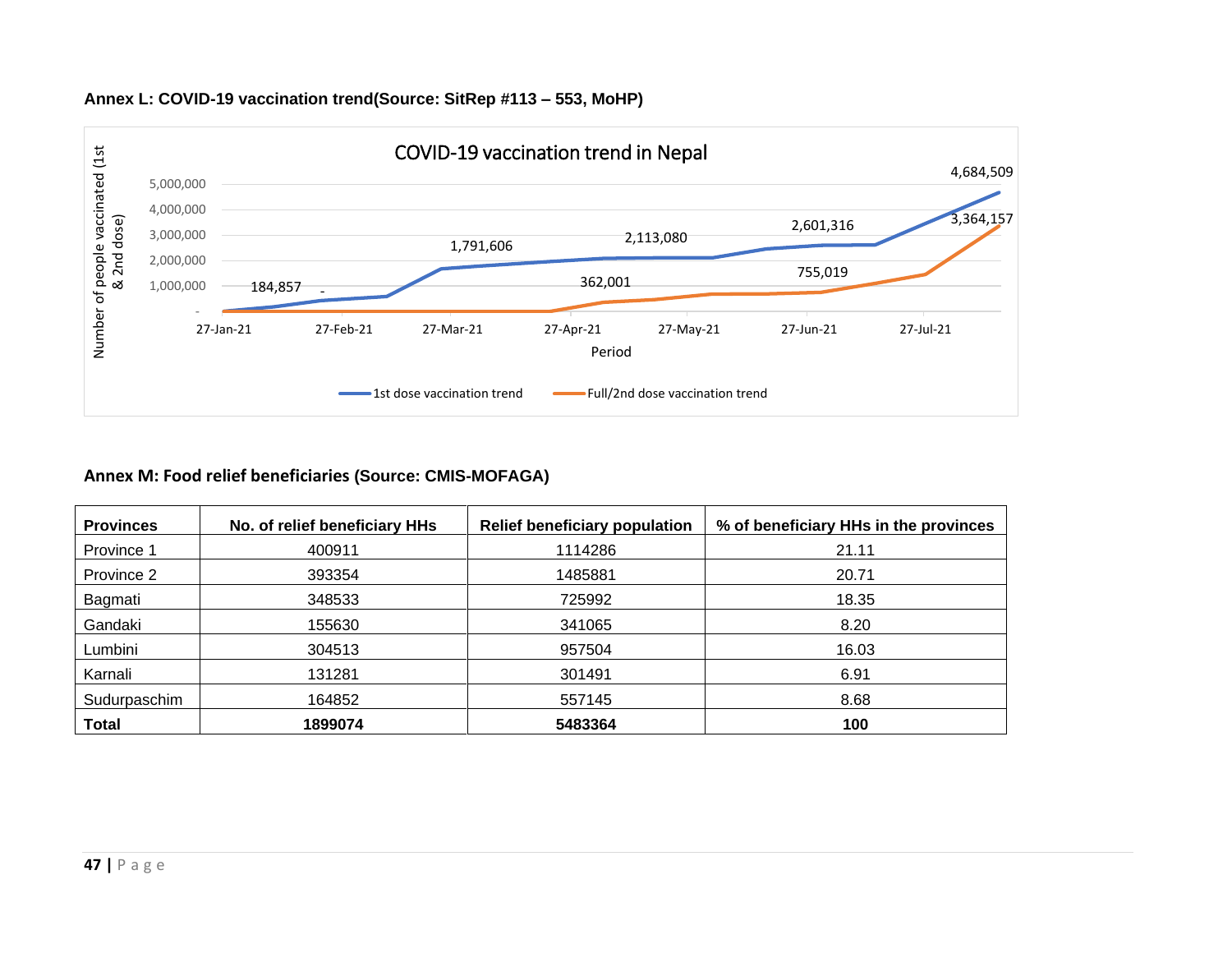| <b>Provnces</b> | <b>Rice</b><br>(kg)/hh | Dal (kg)/hh | Oil (L)/hh | <b>Salt</b><br>(Packet)/hh | Sugar<br>(kg)/hh | Soap<br>(No.)/hh | Other food<br>items (kg)/hh | <b>Fruits</b><br>(kg)/hh |
|-----------------|------------------------|-------------|------------|----------------------------|------------------|------------------|-----------------------------|--------------------------|
| Province 1      | 13.75                  | 0.93        | 0.59       | 0.78                       | 0.06             | 0.69             | 0.11                        | 0.49                     |
| Province 2      | 13.98                  | 1.42        | 0.79       | 0.83                       | 0.22             | 1.03             | 0.21                        | 0.86                     |
| Bagmati         | 8.17                   | 0.95        | 0.55       | 0.61                       | 0.18             | 0.89             | 3.61                        | 0.05                     |
| Gandaki         | 15.28                  | 1.27        | 0.85       | 0.93                       | 0.11             | 0.81             | 0.26                        | 0.05                     |
| Lumbini         | 14.30                  | 1.46        | 0.91       | 0.96                       | 0.66             | 4.09             | 0.55                        | 0.58                     |
| Karnali         | 12.33                  | 0.99        | 0.57       | 0.76                       | 0.15             | 4.05             | 0.17                        | 0.02                     |
| Sudurpachim     | 20.63                  | 1.98        | 1.12       | 1.32                       | 0.48             | 2.05             | 3.62                        | 0.03                     |
| Average/HH      | 13.49                  | 1.24        | 0.74       | 0.84                       | 0.26             | 1.70             | 1.16                        | 0.39                     |

**Annex N: Province wise information about quantity of distributed food items (Source: CMIS-MOFAGA)**

# **Annex O: Province wise sex-disaggregated information of returnee migrants (Source: CMIS-MOFAGA)**

| <b>Province</b> | Men returnee migrants | Women returnee migrants | <b>Total returnee migrants</b> | % of returnee migrants in<br>province |
|-----------------|-----------------------|-------------------------|--------------------------------|---------------------------------------|
| Province 1      | 12901                 | 2671                    | 14435                          | 4.6                                   |
| Province 2      | 23215                 | 1598                    | 24669                          | 7.8                                   |
| Bagmati         | 9280                  | 2521                    | 11542                          | 3.7                                   |
| Gandaki         | 13908                 | 1872                    | 15711                          | 5.0                                   |
| Lumbini         | 78653                 | 9216                    | 83051                          | 26.3                                  |
| Karnali         | 37414                 | 4290                    | 39285                          | 12.4                                  |
| Sudurpachim     | 112828                | 21264                   | 127236                         | 40.3                                  |
| Total           | 288199                | 43432                   | 315929                         | 100.0                                 |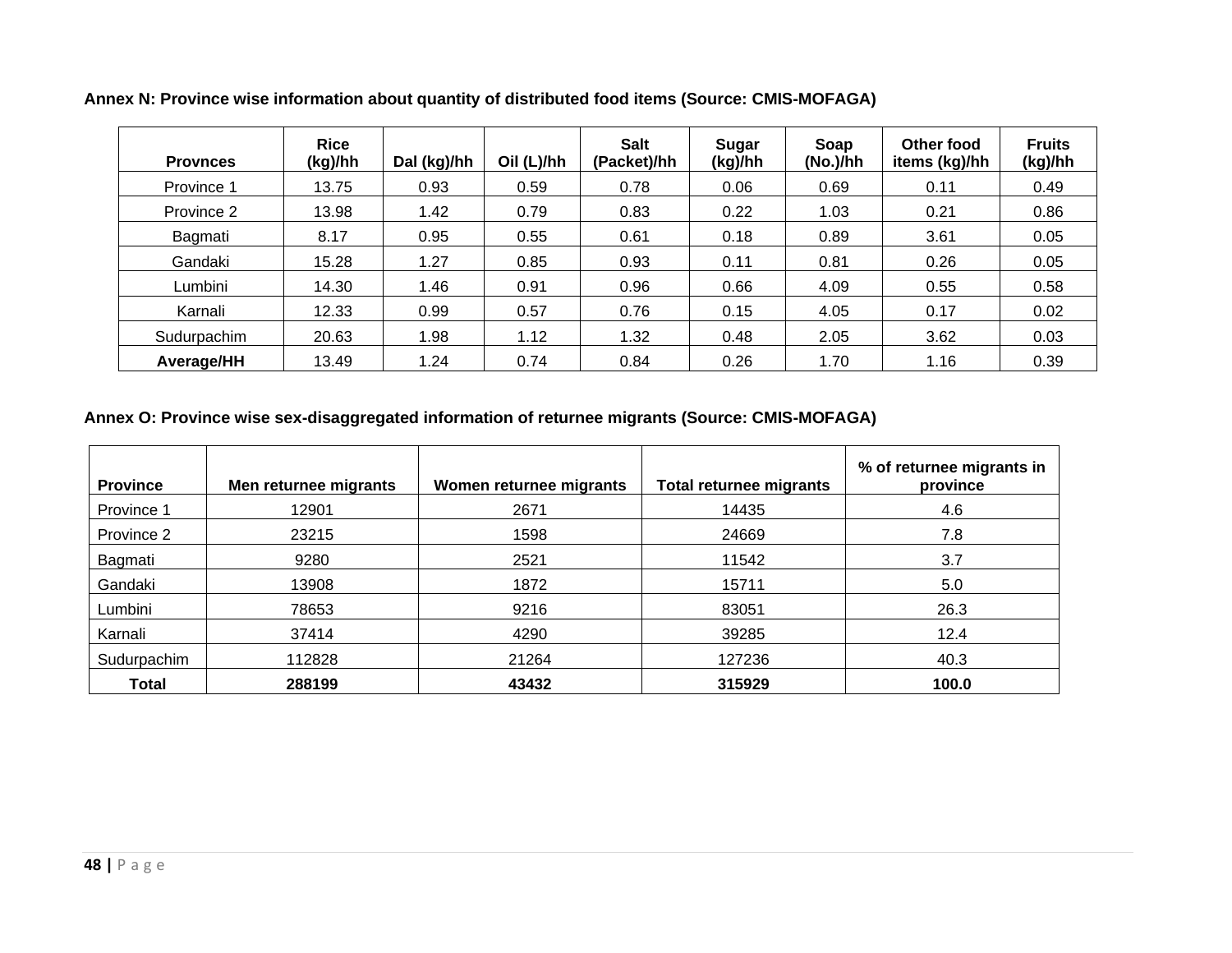|                         |          | No. of   |         |       |              | Amount        | Amount      | Amount     |              |
|-------------------------|----------|----------|---------|-------|--------------|---------------|-------------|------------|--------------|
|                         | No. of   | women    |         |       |              | received by   | received by | received   | <b>Total</b> |
| <b>Province</b>         | employer | employee | Men     | Other | <b>Total</b> | female        | men         | by other   | amount       |
| Province 1              | 93       | 10,051   | 20,830  | 16    | 30,897       | 25,568,725    | 60,567,131  | 41,244     | 86,177,099   |
| Province 2              | 54       | 2,119    | 18,484  | 15    | 20,618       | 8,347,509     | 79,882,882  | 47,852     | 88,278,243   |
| <b>Bagmati Province</b> | 855      | 43,539   | 81,686  | 1,233 | 126,458      | 186,488,755   | 462,374,397 | 10,493,054 | 659,356,205  |
| Gandaki Province        | 54       | 3,491    | 6,627   | 42    | 10,160       | 21,975,834    | 66,918,088  | 271,441    | 89,165,363   |
| Lumbini Province        | 56       | 767      | 4,544   | 3     | 5,314        | 3,786,143     | 19,880,434  | 9,300      | 23,675,876   |
| Karnali Province        | 7        | 101      | 168     |       | 269          | 675,735       | 1,046,326   |            | 1,722,061    |
| Sudurpashchim           | 11       | 183      | 543     | 15    | 741          | 328,477       | 2,131,892   | 58,094     | 2,518,463    |
| <b>Total</b>            | 1,130    | 60,251   | 132,882 | 1,324 | 194,457      | 247, 171, 177 | 692,801,149 | 10,920,985 | 950,893,311  |

**Annex P: Government contribution to employer and employee shares for the SSF (Source: Social security Fund)**

# **Annex Q: PMEP employment trend 2019/20 to 2020/21 (Source: EMIS-PMEP/MOLESS)**

| Date          | <b>Cumulative trend of</b><br><b>PMEP employment</b> | % of women<br>employment | % of DAG<br>employment | <b>Remarks</b>            |
|---------------|------------------------------------------------------|--------------------------|------------------------|---------------------------|
| <b>Jul-20</b> | 104050                                               | 45.13                    | 59.80                  |                           |
| $Jan-21$      | 119053                                               | <b>NA</b>                | <b>NA</b>              | Sex and DAG disaggregated |
| Feb-21        | 135525                                               | <b>NA</b>                | <b>NA</b>              | data provided by updated  |
| Mar-21        | 164296                                               | <b>NA</b>                | <b>NA</b>              | EMIS only from May 2021   |
| Apr-21        | 190515                                               | 47.20                    | 60.49                  |                           |
| $May-21$      | 210035                                               | 47.49                    | 61.08                  |                           |
| $Jun-21$      | 244430                                               | 47.38                    | 61.68                  |                           |
| <b>Jul-21</b> | 273061                                               | 47.08                    | 61.66                  |                           |
| Aug-21        | 278477                                               | 46.88                    | 60.75                  |                           |